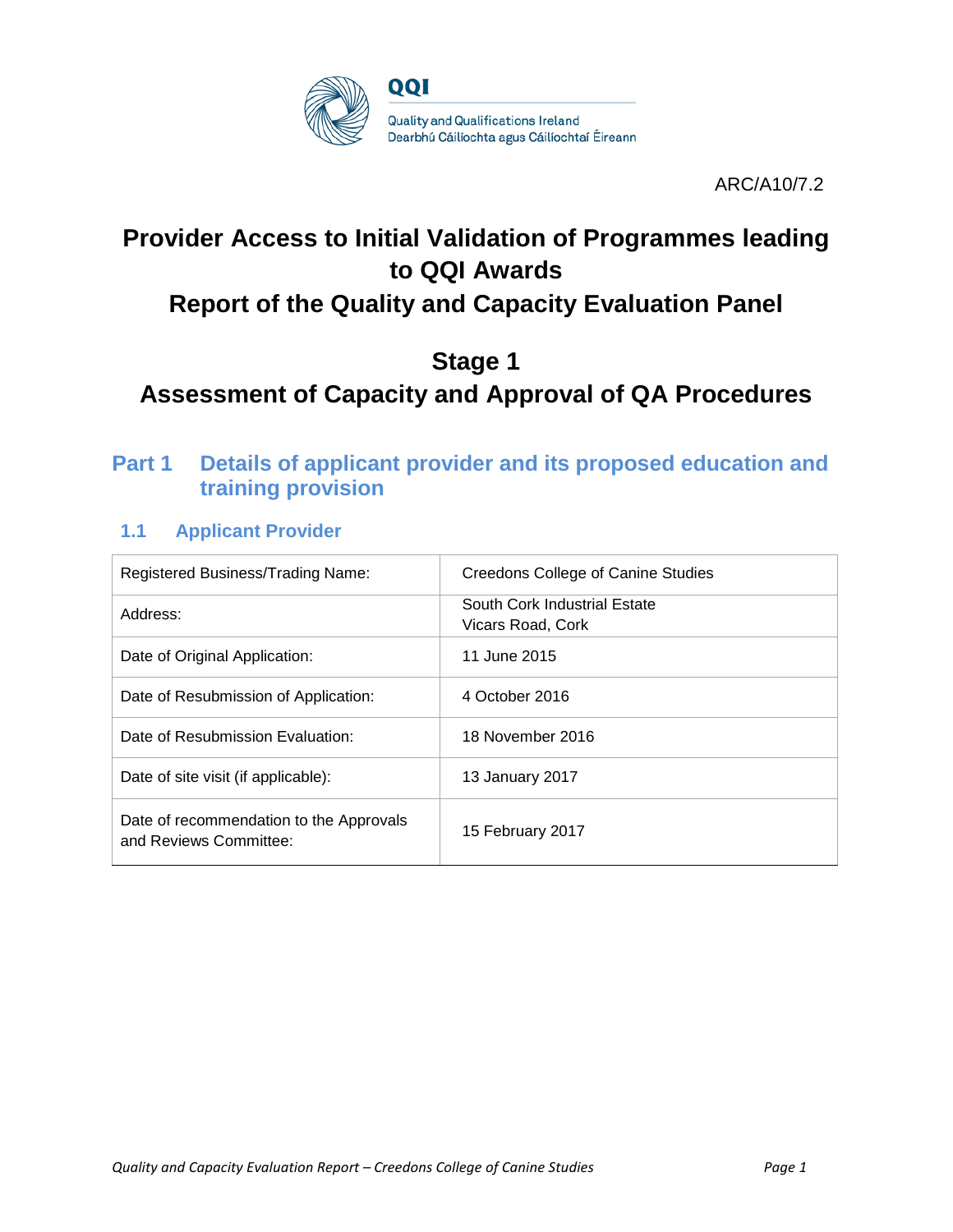

# **1.2 Profile of applicant provider**

Creedons College of Canine Studies was established in May 2013. Its owner/director Ms Siobhan (Nanci) Creedon has been involved in the pet/ animal care industry since 2007. She established Creedons Doggie Daycare in 2010 which is a centre providing dog day-care, grooming, training, and behaviour services. Ms Creedon's business success was acknowledged in 2014 when she won Best Young Entrepreneur-Existing Business Award.

From her experience gained in the pet/animal industry, Ms Creedon identified a market need to provide training courses that lead to recognised qualifications. Ms Creedon is actively involved in several animal behaviour, training and grooming associations, they are the:

- International Association of Animal Behaviour Consultants
- Association of Animal Behaviour Professionals
- Association of Pet Dog Trainers Ireland
- Council of Professional Dog Trainers

| <b>NFQ</b><br>Level | Award<br><b>Class</b> | <b>QQI Award / Proposed Programme Title</b> |
|---------------------|-----------------------|---------------------------------------------|
| 6                   | Minor                 | Canine and Obedience Training               |
| 6                   | Minor                 | Animal Grooming                             |
| 6                   | Minor                 | <b>Work Experience</b>                      |

# **1.3 Proposed education and training provision**

# **Part 2 The Quality and Capacity Panel Membership**

| Name              | Role of panel member | Organisation                                                                                                                                                                                                                                           |
|-------------------|----------------------|--------------------------------------------------------------------------------------------------------------------------------------------------------------------------------------------------------------------------------------------------------|
| Mr Jack O'Herlihy | Chair                | Formerly Head of Development,<br>Letterkenny Institute of Technology<br>and a Visiting Fellow at Manchester<br>Business School, Jack O'Herlihy is<br>currently a visiting lecturer in<br>Hocschule Bremen in Strategic<br>Management and has extensive |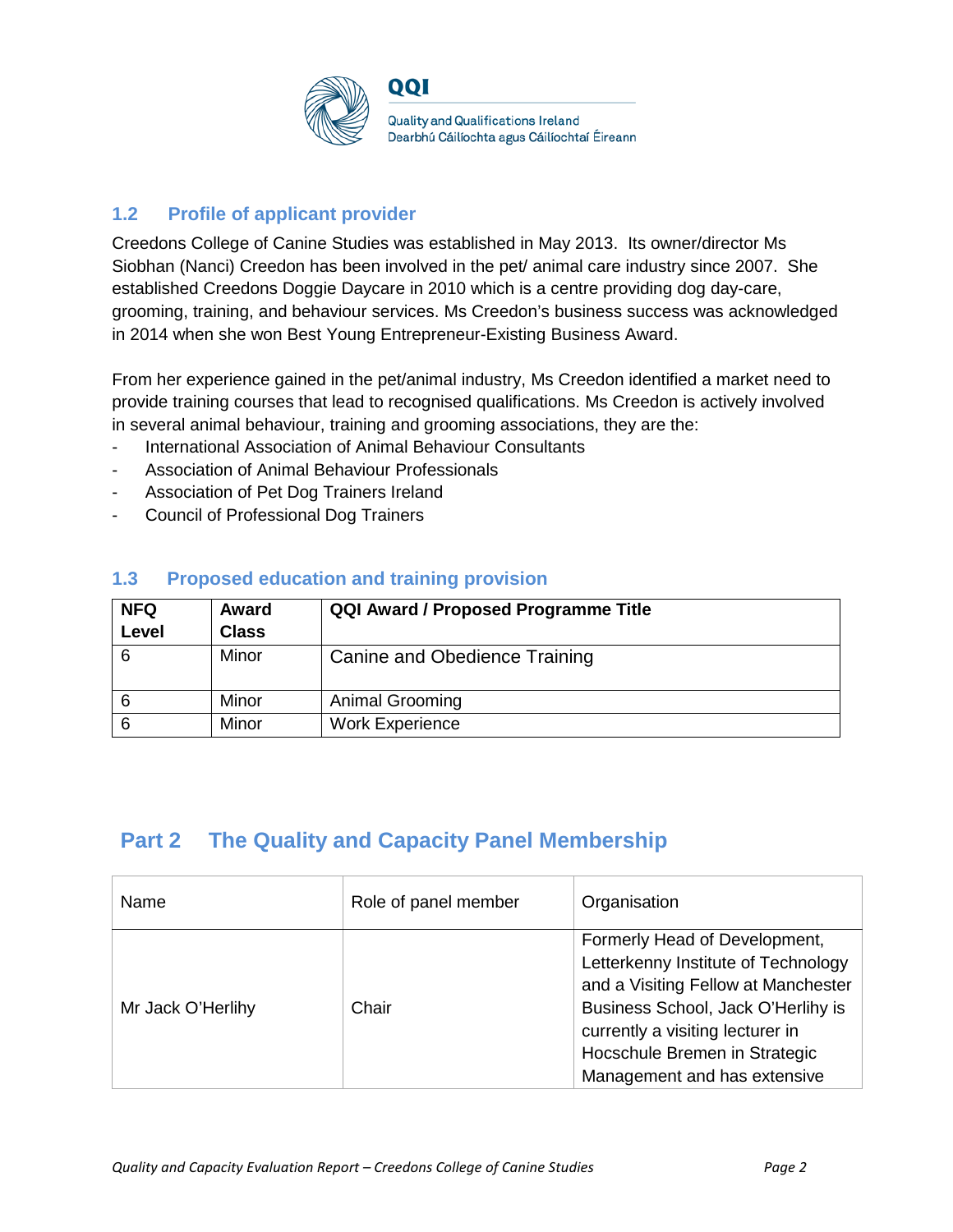

|                          |                                                  | experience of education and<br>training issues                                                         |
|--------------------------|--------------------------------------------------|--------------------------------------------------------------------------------------------------------|
| <b>Mr Keith Brumfitt</b> | Quality Assurance in<br><b>Further Education</b> | <b>Education and Training Consultant</b><br>to the UK Government and the<br><b>European Commission</b> |
| Mr Sean Delmar           | <b>Subject Matter Expert</b>                     | <b>Irish Kennel Club</b>                                                                               |
| <b>QQI Staff</b>         |                                                  |                                                                                                        |
| Ms Colette Harrison      | Observer                                         | Manager of Awards and                                                                                  |
|                          |                                                  | Certification                                                                                          |
| <b>Other</b>             |                                                  |                                                                                                        |
| Dr Trish O'Brien         | Independent Secretary                            | O'Brien / Governance Design                                                                            |

# **Part 3 Findings of the Panel**

# **3.1 Summary Findings**

The Quality and Capacity Evaluation Panel's (the panel) role is to evaluate the capacity of Creedons College of Canine Studies, hereafter in this report named Creedons College, to provide quality education and training to learners in the context of the education and training provision proposed. This report relates to the resubmission by Creedons College of draft quality assurance procedures and supporting information on its quality infrastructure, in response to the recommendations of the panel following its consideration of the original application in June 2015.

The panel reviewed the revised documentation presented by Creedons College and submitted to QQI (Annex 1). The panel met representatives of Creedons College and considered their responses to a series of questions based on the submitted documentation over the course of the evaluation meeting (Annex 2).

# **3.2 Recommendation of the panel to Approvals and Reviews Committee of QQI**

In considering the resubmission of quality assurance procedures and supporting documentation by Creedons College, the purpose of the panel meeting was to review and assess the developments made to address the panel's recommendations arising from the original submission from the provider. The panel is satisfied that the revised documentation submitted, the reduced scope of provision proposed and the responses received to its questions, provide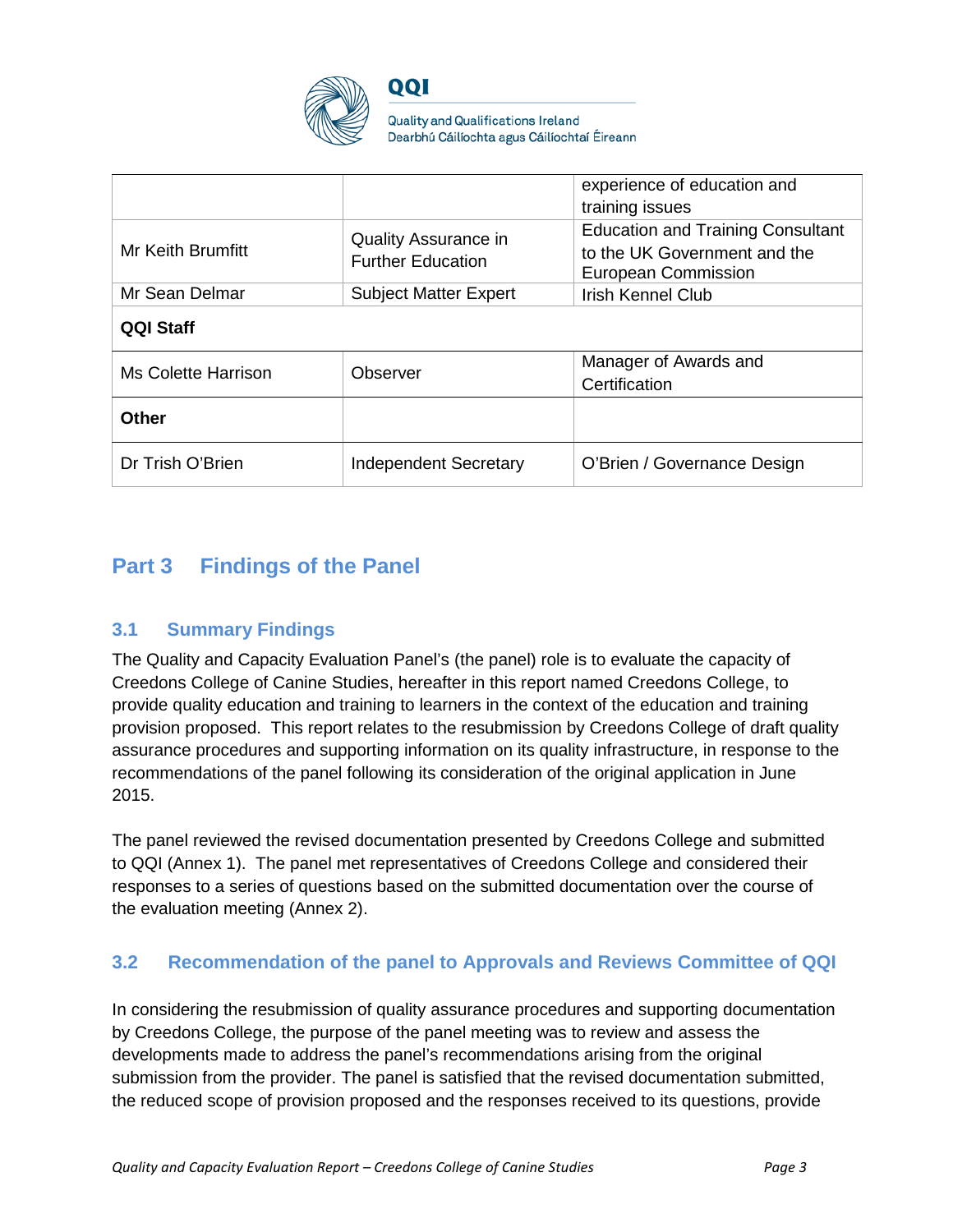

evidence of increased ownership and understanding of quality assurance by Creedons College and reduced risk to the proposed awarding body.

The panel has identified some conditions which Creedons College is required to address. When Creedons College has addressed these conditions, it is required to provide this evidence to the panel. If the panel is satisfied that its conditions have been met<sup>[1](#page-3-0)</sup>, it will recommend to the QQI Approvals and Reviews Committee that it approves the draft quality assurance procedures of Creedons College. Subject to the agreement of the Approvals and Reviews Committee to this recommendation, Creedons College will be eligible to proceed to Stage 2 of the initial validation process.

<span id="page-3-0"></span><sup>&</sup>lt;sup>1</sup> This will be established via an incorporeal meeting of the panel.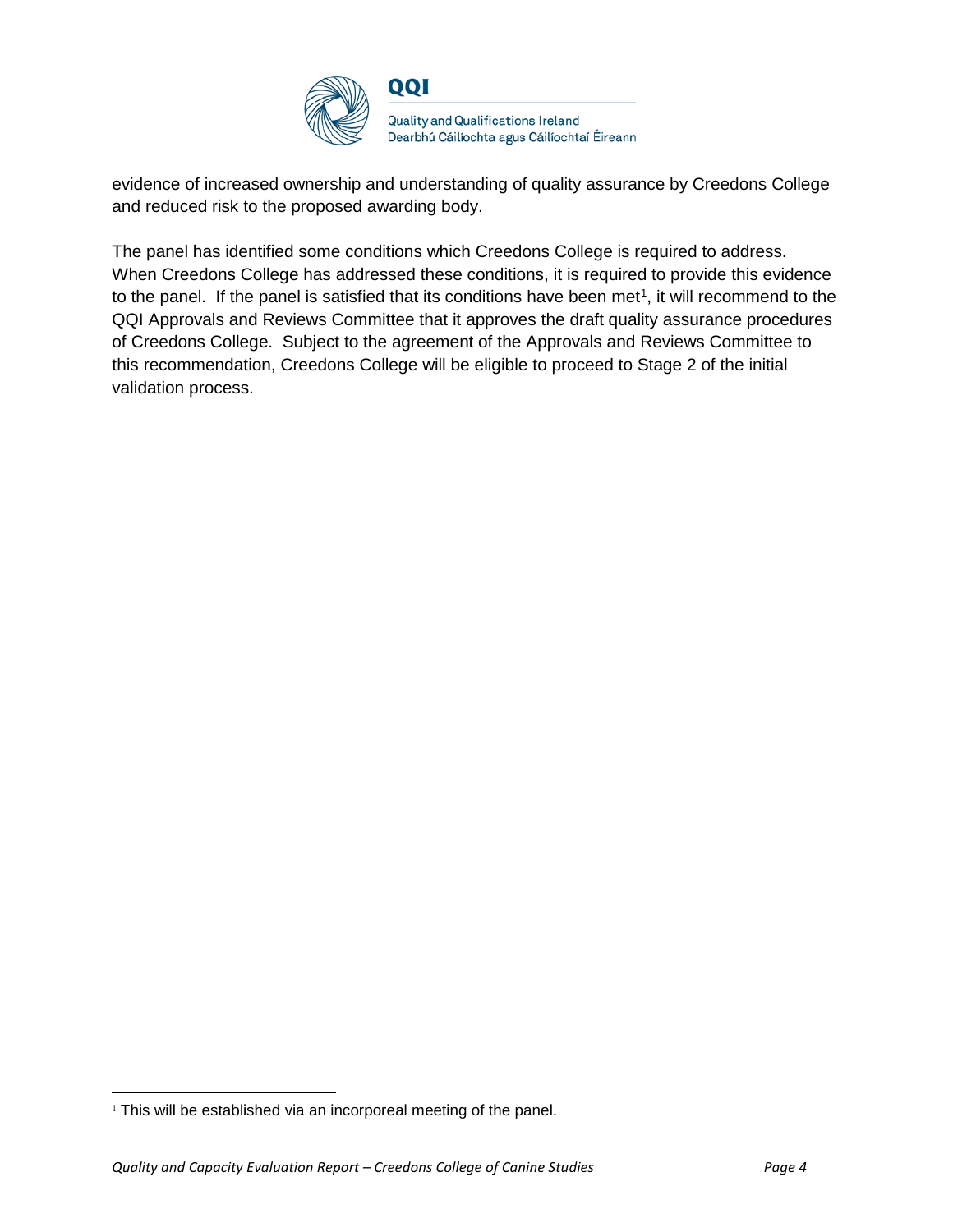

# **Part 4 Evaluation of the capacity of the applicant to provide quality education and training to learners**

- **4.1 Legal and compliance requirements:**
- *4.1.1(a) Criterion: Is the applicant an established Legal Entity who has Education and/or Training as a Principal Function?*

#### **Finding**

Creedons College is a limited company, incorporated on 1 May 2013 (CRO 526944). It has two Directors. One Director runs Creedons College and the other has no active part in the company.

*4.1.2(a) Criterion: Is the legal entity established in the European Union and does it have a substantial presence in Ireland?*

#### **Finding**

Creedons College is a wholly owned Irish company. According to the documentation submitted, it has operations only in Ireland.

**4.1.3(a) Criterion:** *Are any dependencies, collaborations, obligations, parent organisations, and subsidiaries clearly specified?*

#### **Finding**

Creedons College is a sister company of Doggie Day Care, established in 2010. Both companies have shared ownership and shared premises. In the documentation provided, these companies operate independently of each other.

*4.1.4(a) Criterion: Are any third-party relationships and partnerships compatible with the scope of access sought?*

#### **Finding**

In the documentation provided, Creedons College has stated that it has no third-party relationships or partnerships.

**4.1.5(a) Criterion:** *Are the applicable regulations and legislation complied with in all jurisdictions where it operates?*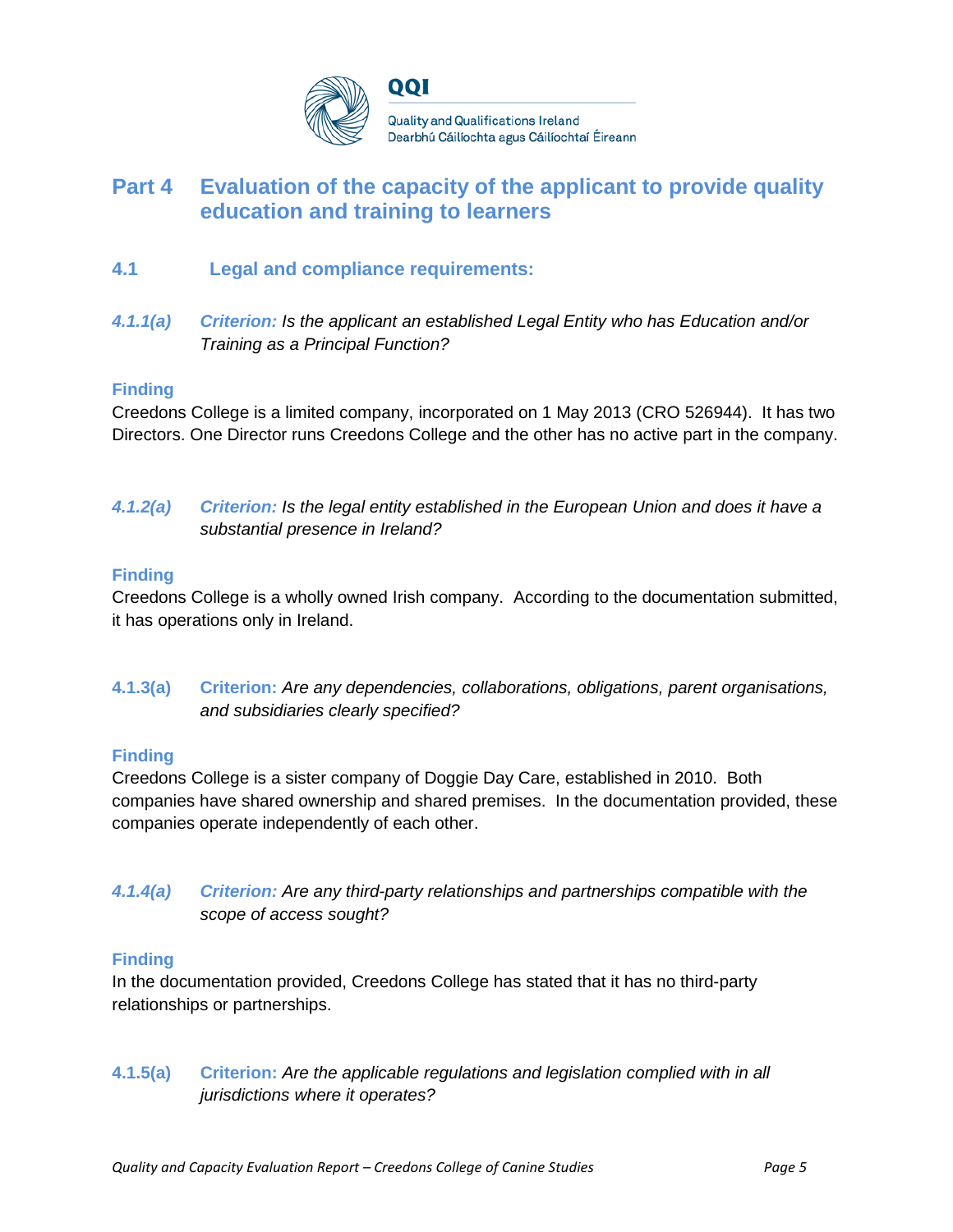

## **Finding**

Creedons College, in making the required statutory declaration, has certified that it is compliant with all relevant legislation and regulatory requirements applicable to the provision of education and training in Ireland, in particular, all employment, health and safety, equality, data protection, and financial regulatory requirements insofar as same are applicable to Creedons College operations.

**4.1.6(a) Criterion:** *Is the applicant in good standing in the qualifications systems and education and training systems in any countries where it operates (or where its parents or subsidiaries operate) or enrols learners, or where it has arrangements with awarding bodies, quality assurance agencies, qualifications authorities, ministries of education and training, professional bodies and regulators.*

#### **Finding**

Until recently Creedons College offered programmes accredited by Compass Education and Training, a UK based provider of animal related programmes leading to awards recognised by a number of UK bodies. Creedons College no longer maintains this relationship and so it is not connected with an awarding body in any jurisdiction. Creedons College has stated that its intention in seeking to establish a relationship with QQI at an early stage in its development is to ensure that it implements a quality assurance system that meets the benchmark standards of an awarding body.The owner of Creedons College is a member of four membership bodies/associations connected with animal behaviour training and grooming.

# **4.2 Resource, governance and structural requirements:**

**4.2.1(a) Criterion:** *Does the applicant have a sufficient resource base and is it stable and in good financial standing?*

#### **Finding**

Creedons College commenced operations in May 2013 and is funded from private resources. It submitted bank statements, an up-to-date tax clearance certificate and accounts as evidence of its financial standing. In its report based on the original application from Creedons College for a Level 6 Major Award, the panel concluded that the provider would require additional management and professional vocational education and training staff resources to ensure that learners receive high quality education and training.

In response to the panel's conclusions the resubmission of Creedons College is in the context of providing three minor awards primarily delivered from one location; a model that appears much more in keeping with its experience and stage of business development. The third minor award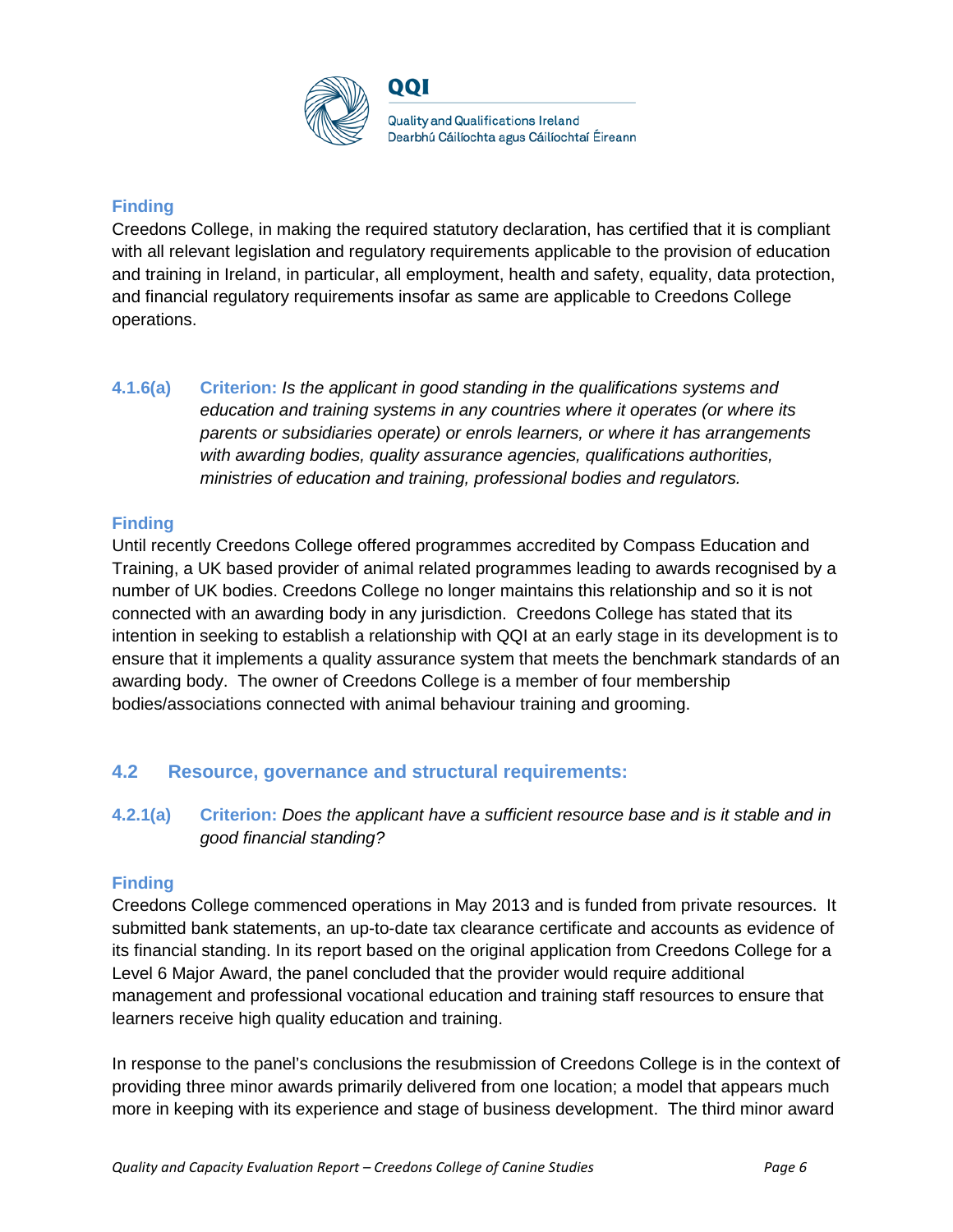

proposed, Work Experience, would potentially be delivered on a collaborative basis from a number of locations and the management of this module is an area that requires further consideration by Creedons College, as detailed within the concluding conditions. The organisation attended the panel meeting with wider representation of the staff that are working in Creedons College to support the delivery and oversight of any validated programme/s. An external support with significant and long-standing experience of further education quality assurance and programme delivery had also been engaged. The panel understands that this level of expertise will be retained on an on-going basis. The panel welcomed this augmentation of the resource-base available to Creedons College coupled with its reduced proposal for provision.

# **4.2.2(a) Criterion:** *Does the applicant have a reasonable business case for sustainable provision?*

# **Finding**

Creedons College, arising from its involvement in the pet industry, has identified a market for programmes in animal/pet care, behaviour and grooming. Since its establishment, and up until recently, it offered a range of short programmes and online programmes through Compass Education and Training. Creedons College regards attainment of QQI approval for programmes as a significant marketing advantage. In response to the conclusions of the panel following the first application by Creedons College, a Business Plan was submitted with a business case for the reduced scale of provision that it is now seeking i.e., 3 minor awards. The Business Plan includes a rationale for the provider's prediction of market growth, a SWOT analysis and some profiling of its competitors. The panel is satisfied that Creedons College has made a reasonable business case for sustainable provision of the three minor awards proposed.

# **4.2.3(a) Criterion:** *Are fit-for-purpose governance, management and decision making structures in place?*

# **Finding**

The panel spent some time discussing the proposed governance structures presented by Creedons College. There were mixed views between the representatives of Creedons College regarding the rationale behind those structures. For some, it was in response to what was believed to be required by the *Core Statutory Quality Assurance Guidelines*, for others, the number of proposed committees was a useful means of distinguishing between roles and responsibilities within a specified context. It was clarified that some of the committees, for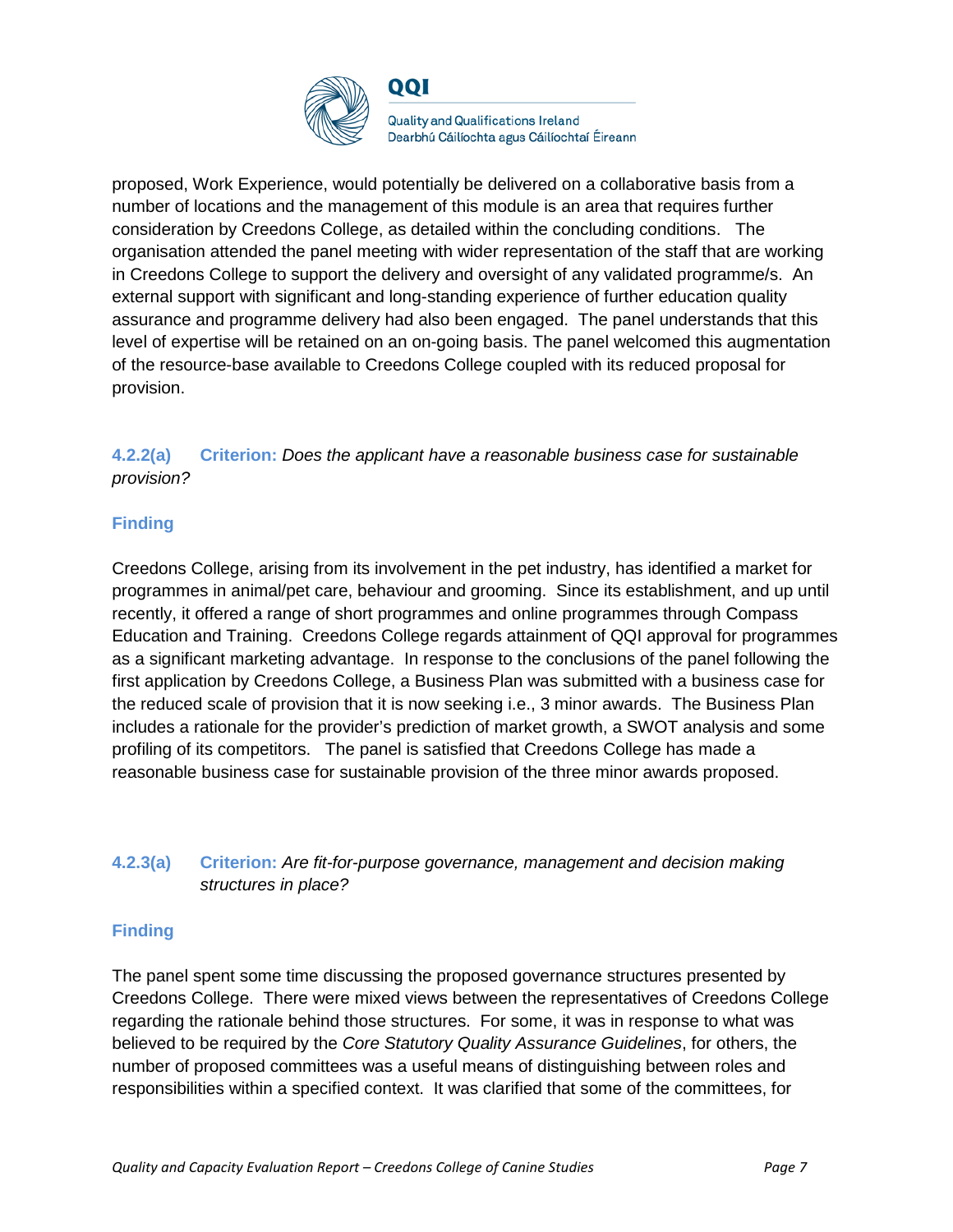

instance the Disciplinary Committee, are anticipated to meet infrequently. The panel suggests that Creedons College may wish to consider again the efficacy of the proposed governance structures in terms of the number of committees, the frequency of meetings, the membership of committees and the reporting lines between committees. It is also of the view that whilst dispersed responsibility for quality assurance is important, this becomes fully effective only when coupled with central responsibility and oversight. It therefore considers that Creedons College should assign management responsibility for the operation of the quality assurance system internally to a party with the capacity to carry it out.

**4.2.4(a) Criterion:** *Are there arrangements in place for providing required information to QQI?*

#### **Finding**

Creedons College employs a full-time experienced administrator. The owner/director has committed to ensuring that effective means are put in place to provide QQI with required information.

# **4.3 Programme development and provision requirements:**

# **4.3.1(a) Criterion:** *Does the applicant have experience and a track record in providing education and training programmes?*

# **Finding**

Since its establishment in May 2013, Creedons College has provided a range of programmes in canine training, behaviour and dog grooming. Until recently, some of its provision led to awards made by Compass Education and Training. Other programmes have been developed by Creedons College in response to market demands and these programmes have been selfcertified. The provider has expressed its understanding that delivering programmes leading to QQI awards places significant additional responsibilities for programme design and development, learner assessment and quality assurance, on its education and training staff. In response to the panel's concerns regarding its capacity to meet these challenges, the provider has involved further staff in the process of seeking quality assurance approval from QQI. It has also engaged a consultant with significant further education provision and quality assurance experience. Creedons College expressed to the panel, and in its documentation, a high level of commitment to ensuring it delivers a quality product to learners.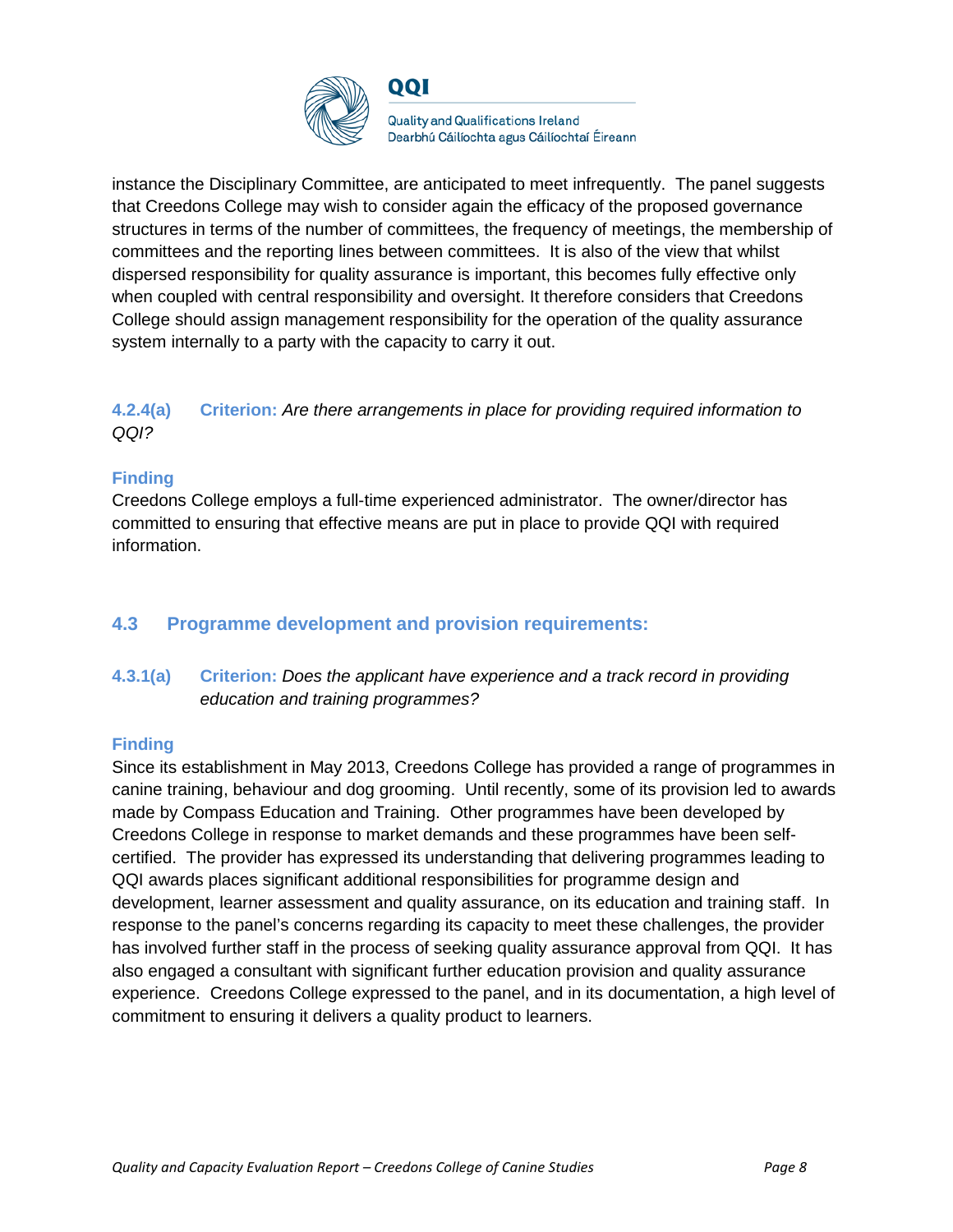

# **4.3.2(a) Criterion:** *Does the applicant have a fit-for-purpose and stable complement of education and training staff?*

### **Finding**

As a small organisation, it is acknowledged that staff delivering programmes will be employed on a contract basis. This is the case for the current range of programmes offered by Creedons College. The owner/director confirmed her satisfaction with the skills and experience of the current training staff; a view she reports is supported by positive learner feedback. The college is committed to providing training and development opportunities for its staff. The owner/director also delivers training as well as managing the companies she owns. A significantly increased level of staff was involved in the panel meeting for this resubmission by Creedons College. It was also clear that they have been involved in the thinking behind the documentation submitted. This increased involvement and the ongoing engagement of external further education and training expertise, coupled with the reduced proposal for programme provision has increased the panel's satisfaction regarding this criterion. However, the panel considers that the credibility of tutors is central to the quality of the offering of the provider. Creedons College should develop procedures on the recruitment of tutors, which include explicit criteria on their selection; on induction arrangements; and on CPD opportunities available.

# **4.3.3(a) Criterion:** *Does the applicant have the capacity to comply with the standard conditions for validation specified in Section 45(3) of the Qualifications and Quality Assurance (Education and Training) Act (2012) (the Act)?*

#### **Finding**

The standard conditions for validation specified in the Act include co-operation with and assistance to QQI in the performances of its functions, including the provision of such information required by QQI, the establishment of procedures for the fair and consistent assessment of learners and provisions for the protection of enrolled learners. From the revised documentation submitted and the presentation made by Creedons College, the panel considers that its quality assurance system can support the standard conditions for validation.

#### 4.3.4(a) **Criterion:** *Does the applicant have the fit-for-purpose premises, facilities and resources to meet the requirements of the provision proposed in place?* **Finding**

Creedons College provided details of its premises, facilities and resources. As Creedons College now proposes to deliver a reduced programme offering, the original concerns of the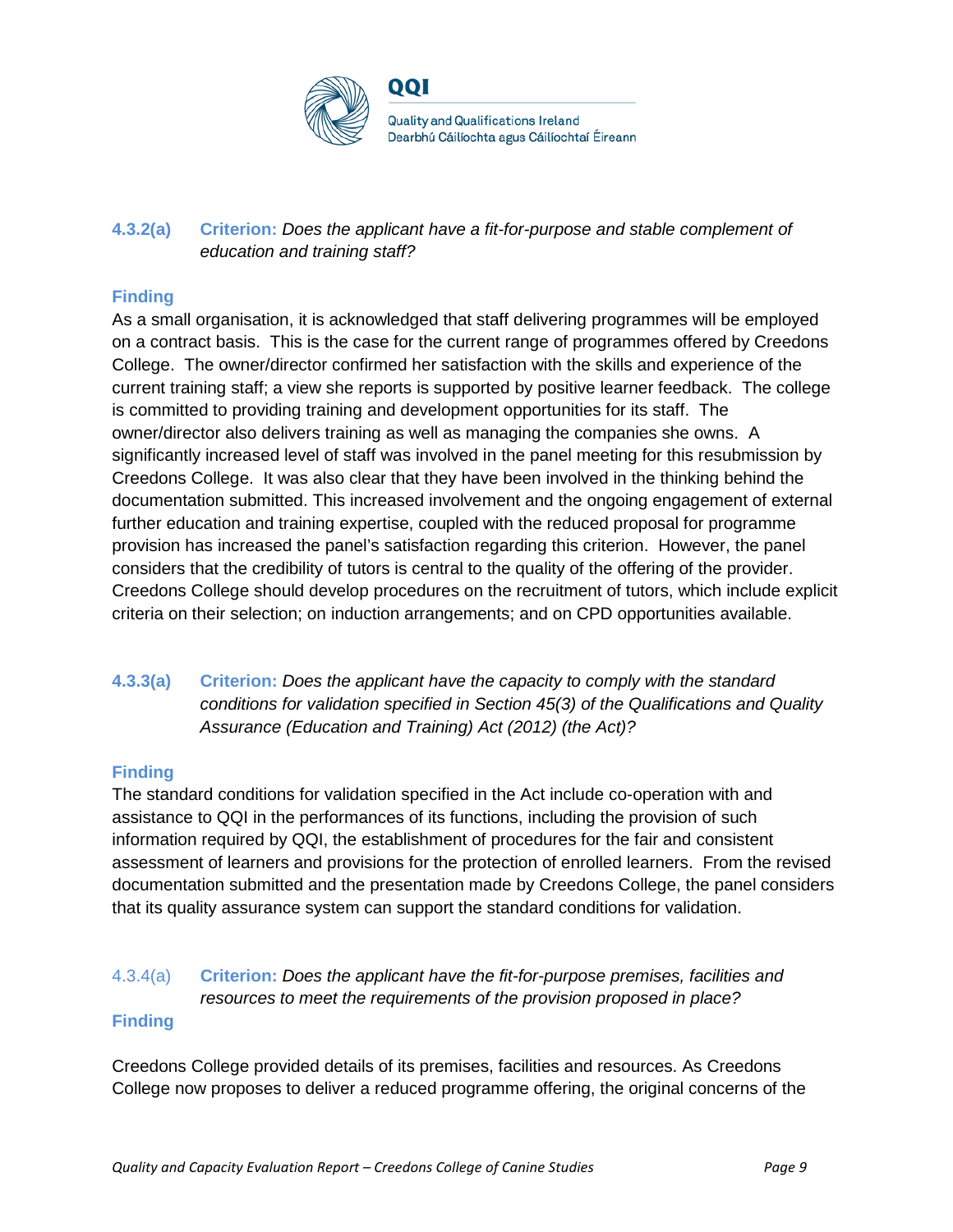

panel regarding this criterion have been reduced and a site visit will be conducted by the executive of QQI. However, one of the panel's conditions regarding the progression of this application by Creedons College to programme validation stage, is the production of quality assurance procedures with regards to Work Experience. Specifically, the panel requires that criteria be clearly set out for identifying appropriate employers, confirming the suitability of work experience locations, and agreeing the responsibilities of the work experience supervisor.

## **4.3.5(a) Criterion:** *Are there access, transfer and progression arrangements that meet QQI's criteria for approval in place?*

# **Finding**

Creedons College has included information on *Learner admission, progression and recognition* in its submitted quality assurance procedures. This includes details on meeting its learner information obligations and its entry arrangements. In the light of the proposal by the provider in its resubmission to offer three minor awards rather than a major award, and notwithstanding its condition regarding the provider's quality assurance procedures below, the panel's concerns regarding this criterion have been reduced.

4.3.6(a) **Criterion:** *Are structures and resources to underpin fair and consistent assessment of learners in place?*

# **Finding**

Creedons College currently has limited exposure to and experience of designing and implementing learner assessment. This is another reason that the proposal by the provider to offer three minor awards rather than a major award is appropriate and has been welcomed. Creedons College has included arrangements regarding assessment in its quality assurance procedures including *Fair and Consistent Assessment of Learners; Assessment Security; Consistency between Assessors; Assessment Performed by Third Parties; and Results Approval.* Notwithstanding its conditions regarding the provider's quality assurance procedures below, the panel's concerns regarding this criterion have reduced.

**4.3.7(a) Criterion:** *Are arrangements for the protection of enrolled learners to meet the statutory obligations in place (where applicable)?*

# **Finding**

The provider has included a procedure titled *Protection for Enrolled Learners* in its quality assurance handbook submission. This confirms that learners will be entitled to a refund if a minor award offered is not provided by Creedons College. As the provider is now proposing to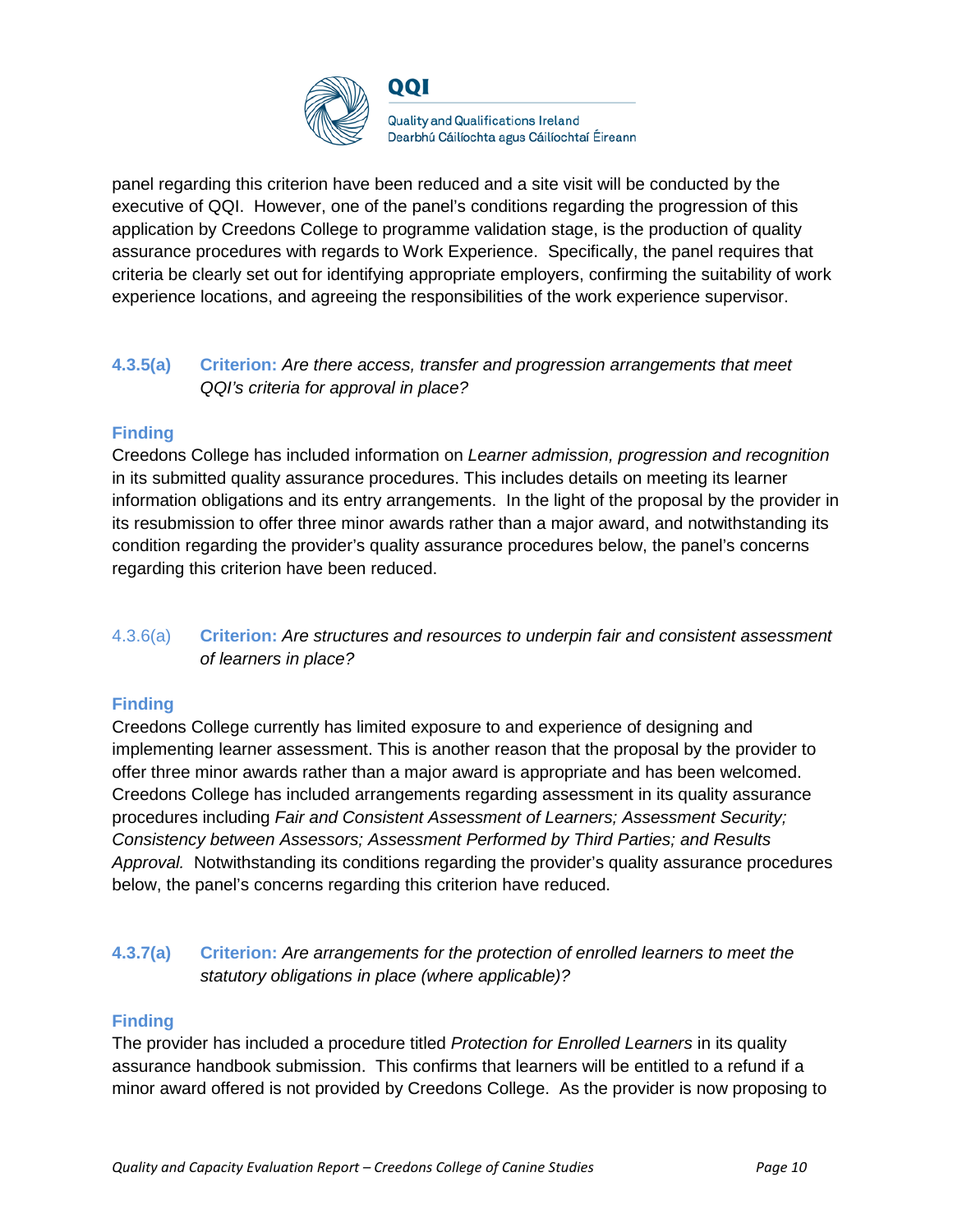

offer three minor awards rather than a major award the reduced duration of these programmes takes the provider out of the requirement to make a protection for enrolled learners agreement with another provider or to secure a financial bond.

# **4.4 Evaluation of capacity to provide the proposed education and training provision - Overall finding:**

Based on the manner in which the panel's recommendations have been addressed in its quality assurance procedures and arrangements, and the articulation of same by representatives of Creedons College, the panel is satisfied that Creedons College, subject to addressing conditions articulated below, has sufficient capacity in the areas of academic quality assurance and information provision/management to deem it ready to move to Stage II of the process for Initial Access to Validation.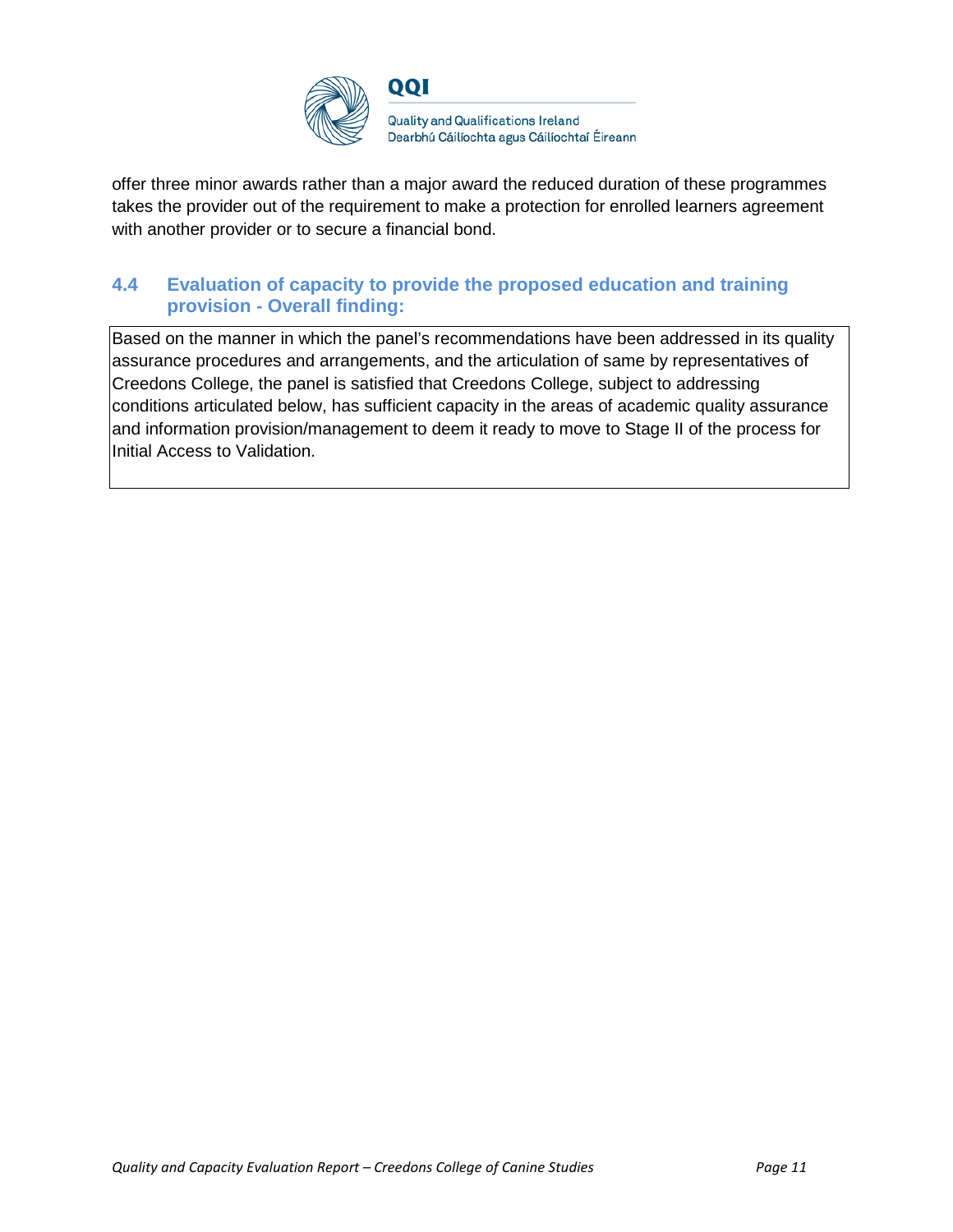

# **Part 5 Evaluation of draft QA Procedures submitted by Creedons College**

*The following section sets out the self-evaluation findings of Creedons College and the panel's independent findings based on the provider's submitted documentation and the panel's meeting with its representatives. This section of the report follows the structure and referencing of the guidelines.* 

#### **1 GOVERNANCE AND MANAGEMENT OF QUALITY**

#### *Guideline 1.1 Governance:*

*There is a system in place to oversee the education and training, research and related activity of the provider to ensure its quality. This governance structure enforces separation of responsibilities between those who produce/develop material and those who approve it. Included in the governance structure are groups or units which (i) make decisions and (ii) approve them. Groups or units responsible for the oversight of education and training, research and related activities are identified in the provider's documented procedures. The terms of reference for these groups or units are documented and published. Where a provider's scale is such that it cannot support internal committees, alternative arrangements are put in place to ensure objective oversight.*

#### *Findings of provider:*

The draft QA procedures align with the guideline above. The governance structure, responsibilities of the committees and boards, and the role descriptions found in the draft QA manual pages 6-15 provides supporting evidence to the findings.

*a) A system of governance where objectives are aligned with mission and strategy. The quality assurance system focuses on how, and whether, the provider achieves its objectives and (periodically) on the suitability of the objectives in light of the provider's own mission and other criteria. Operational objectives are specified (at various levels) and are aligned with the provider's mission, strategy and obligations to external stakeholders (statutory, regulatory, professional or other).*

#### *Findings of provider:*

Creedons College of Canine Studies is committed to the provision of quality in all operations. Quality assurance requires continual monitoring, reviewing and development to ensure that a high standard is maintained.

The quality assurance system that Creedons College of Canine Studies adheres to focuses on remaining true to the College's ethos as outlined on page 4 of the draft QA manual, and the subsequent QA policies and procedures remain focused on creating a learning environment built around said missions, values and ethos.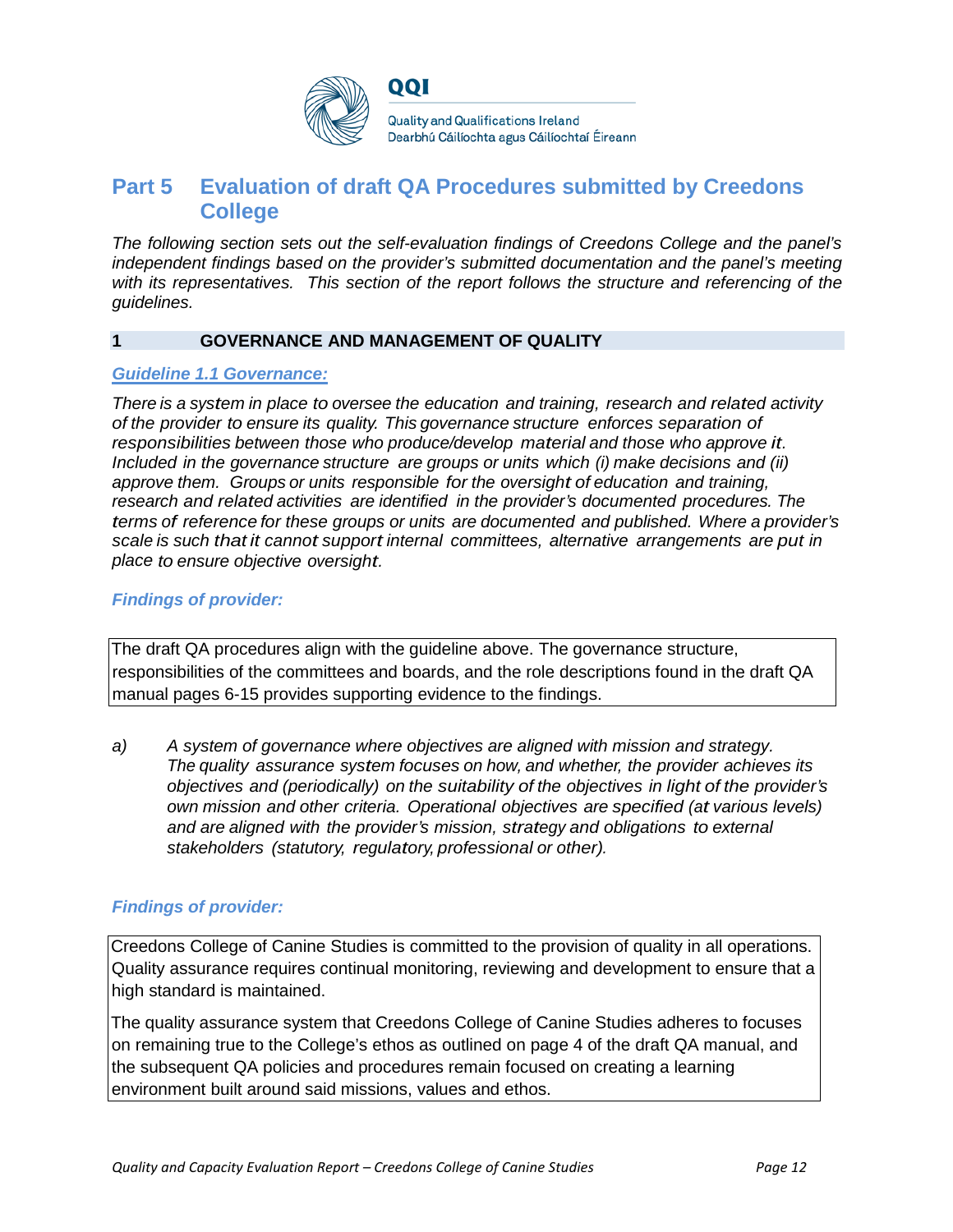

*b) The quality assurance system is owned by the provider. The quality assurance system is embedded and maintained on a cross- organisational basis with involvement of all provider staff. This includes all levels of management, administration, teaching staff and learners.*

### *Findings of provider:*

As a small organisation, all members of Creedons College of Canine Studies staff are heavily involved in most areas of QA. The QA manual explains throughout that feedback from staff, tutors and learners is a key contributing factor to the Colleges continued development. The involvement of all stakeholders allows for the continual monitoring and improvement of the College's quality assurance system, and this is evident throughout the draft QA manual.

The College has learned from its experience during the first submission to QQI for approval. Through self-evaluation it was decided that the re-submission to QQI would be fully completed in-house which has allowed for a QA system that is truly owned by the provider and is very much fit-for purpose.

*c) A system of governance that protects the integrity of academic processes and standards. Academic decision-making reflects the interests of learners and the maintenance of standards. It is independent of commercial considerations. Overall corporate decision-makers within the provider, be they trustees, owners or shareholders or others, do not exercise exclusive authority or undue influence over academic decision-making. Academic decision-makers are appropriately qualified and experienced; they are aware of available resources for programme delivery and ensure that standards are maintained.*

#### *Findings of provider:*

Creedons College of Canine Studies believes that to maintain a commercially viable business priority must go to ensuring that satisfaction rates amongst learners and graduates is high. Decision-making at Creedons College is based on the learner's best interest.

As Creedons College of Canine Studies is a small organisation, the recruitment of external experts allows for the instilling of confidence in the transparency of the decision-making structure, and ensures that the making of decisions is not left exclusively to the director, nor any other individual.

Academic decision making is made by the Academics Board which has sufficient subject matter experts.

Further supporting evidence can be found in the QA manual under the Governance section.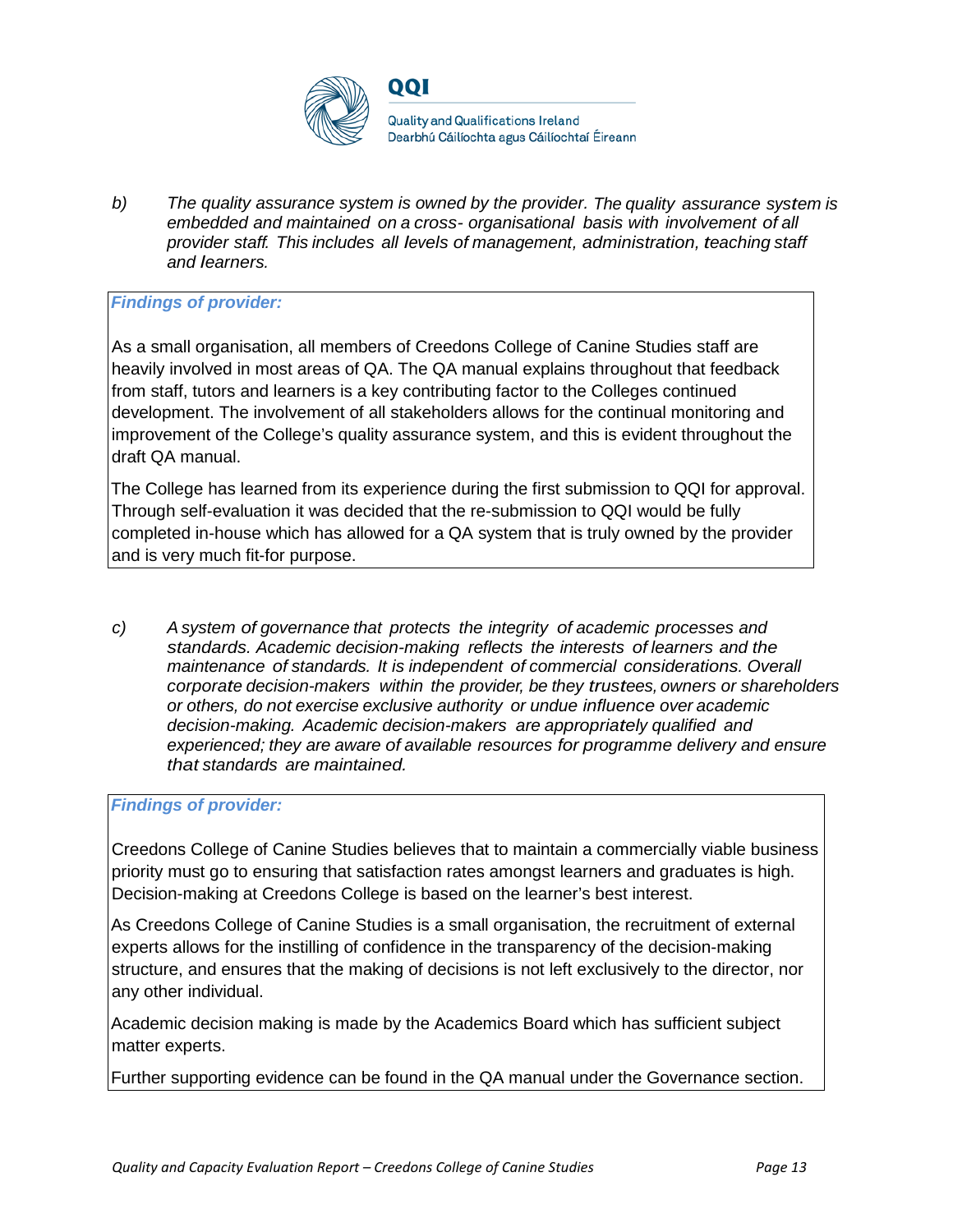

*d) A system of governance that considers risk. There are procedures in place for the identification, assessment and management of risk. The system of governance has procedures in place to ensure that the provider is not engaged in activities or partnerships that might undermine the integrity of the education and training offered or the awards in the National Framework of Qualifications to which they lead either in Ireland or abroad. Risk extends to the mode of provision, for example, alternative modes of delivery not embraced by the QA system. The consideration of risk also extends to:*

- *• maintaining academic integrity*
- *• the avoidance of academic or other fraud associated with provision and related services*
- *• planning to ensure capacity to provide adequate services to the number and type of students recruited*

#### *Findings of provider:*

The College Management Board appoints a Risk Assessment sub-committee to ensure appropriate measures are taken to predict, and prevent, potential risks. This can be found in the description of committee responsibilities in the Governance section of the QA manual.

Risk assessment is also implemented during the programme development stage to ensure the College is prepared, and has a contingency plan, for potential risks.

The College has invested in plagiarism detection software to ensure academic material submitted is original.

e) A system of governance that considers the results of internal and external evaluation *Consideration is given to the findings of internal and external evaluation and self-monitoring processes. Appropriate responses, including action plans, are developed in light of those findings and of past experience (including trends).*

#### *Findings of provider:*

The Governance section of the QA manual outlines where internal reports are created and where external reports are created. The findings and recommendations of the reports are taken on board by the relevant committees and provide valuable insight to allow for potential modifications to Creedons College of Canine Studies current best practice. Action plans are decided upon by the College committees and are based on ensuring that any modifications are beneficial to relevant stakeholders.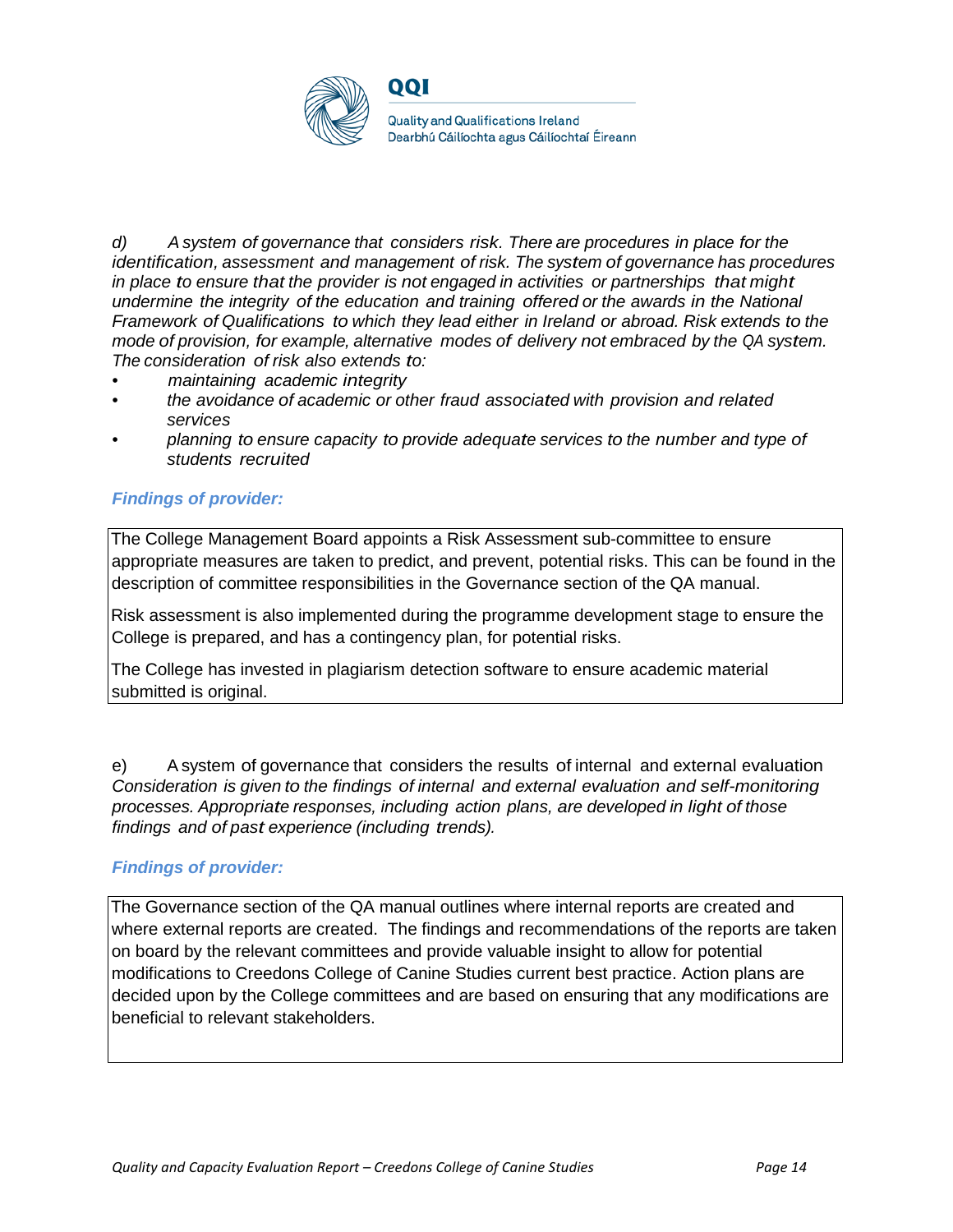

### **FINDINGS OF PANEL RE 1.1 GOVERNANCE**

The panel notes the wider representation of Creedons College at the resubmission meeting and the clear and positive efforts to extend the knowledge and understanding of its responsibilities for QA across the organisation. The engagement and retention of an external party with significant and long-standing experience of further education and training provision and quality assurance is also a very important contribution to the credibility of the organisation and its ability to implement academic as well as administrative oversight of its provision.

The panel notes from the rationale provided by Creedons College representatives that its governance structures have been influenced by its interpretation of the requirements of the *Core Statutory Quality Assurance Guidelines* but also by a wish to clearly identify roles and responsibilities in specific contexts. The panel recommends that Creedons College consider the efficacy of the proposed governance structures in terms of the number of committees, the frequency of meetings, the membership of committees and the reporting lines between committees.

# *Guideline 1.2 Management of quality assurance:*

*Quality assurance procedures form part of a coherent system, which is central to the promotion of a quality assurance culture within the provider. The basic activities captured in the policies and procedures of the quality management system include, but are not limited to the following:*

- *A description of processes.*
- *• Identification of roles and positions responsible for the implementation of quality assurance policies and procedures, which are clearly described and designated.*
- *• Self-monitoring of processes. Indicators are developed and data is collected which can be used to measure the effectiveness of policies and procedures.*
- *• Systematic analysis of QA findings following self-evaluation involving stakeholders. Layers of moderating and supervisory processes, as appropriate, are in place to enable strategic and coordinated analysis of information at appropriate levels.*
- *• Clear decision-making and follow-up. Systematic formal decision-making procedures are built into a provider's various evaluative mechanisms, including the procedures for oversight of such mechanisms by the governance system or equivalent. Management acts on the selfevaluation findings.*
- *• <sup>A</sup> resource base which is sufficient to ensure sustainability. The corporate infrastructure, including financial solvency of the business, supports the sustainability of the teaching and learning environment and underpinning quality assurance system.The provider is adequately resourced to undertake and complete the education and training or research programmes*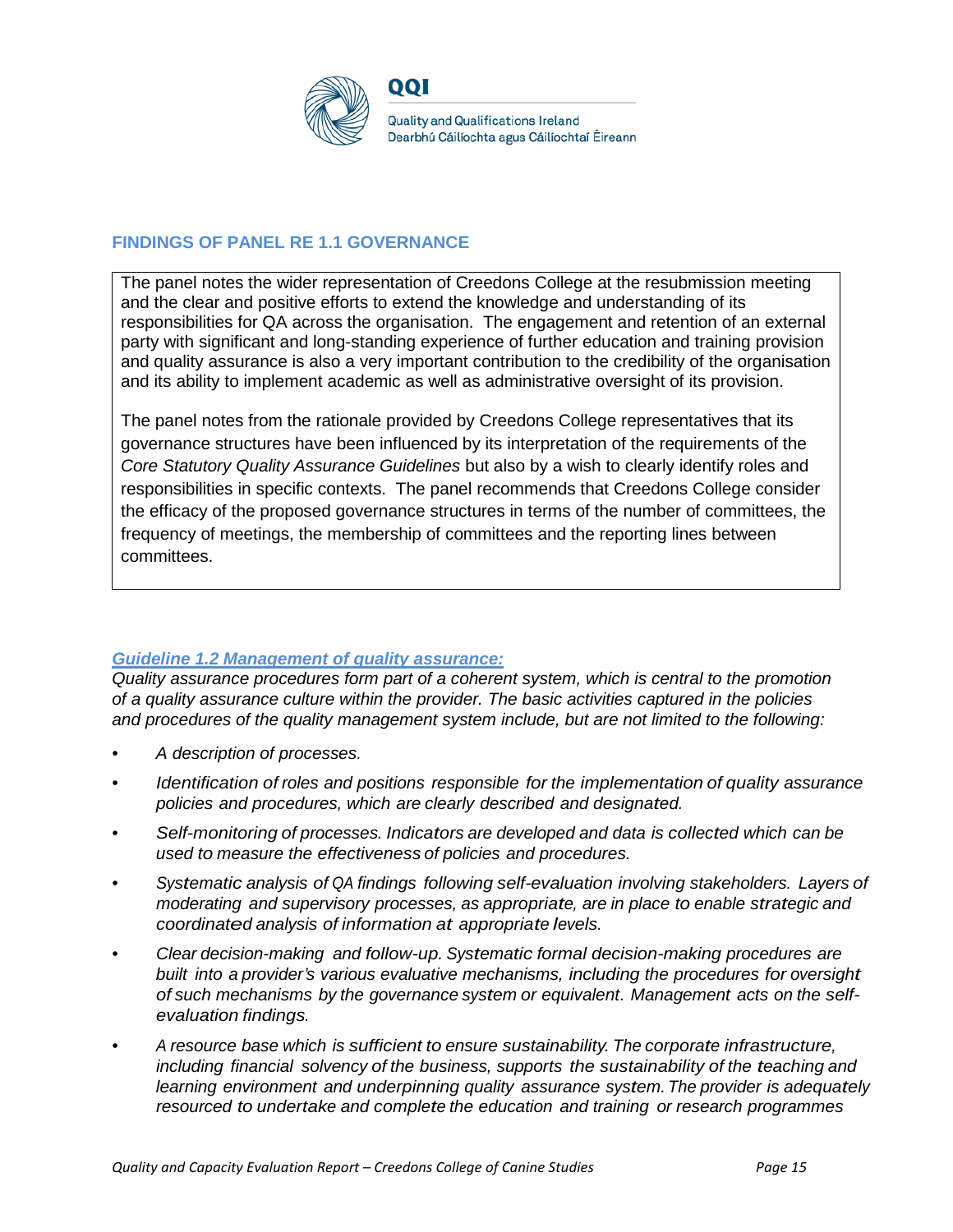

*proposed. Continuity planning procedures are developed to understand and anticipate events that could threaten the provider and to ensure that the provider remains viable.*

#### *Findings of provider:*

The policies and procedures found in the appendix of the draft QA manual provide evidence that Creedons College of Canine Studies adhere to the management of quality assurance as per requirements for QQI.

Creedons College of Canine Studies operates on sound business decisions. The College has been profitable from year one, and the director also owns a second company, Creedons Doggie Daycare, which is in its seventh year and has been profitable since year one.

The College has the financial guidance of a highly competent accountant, Clive Ahern and works closely with the location enterprise board who provides mentorship and training for the College staff. The Self-Assessment document contains a summary business plan which illustrates that the College has a reasonable business case for a sustainable future.

# **FINDINGS OF PANEL RE 1.2 MANAGEMENT OF QUALITY ASSURANCE**

In terms of the procedures of Creedons College represented in its Quality Assurance Manual and the discussion with its representatives, the panel notes a significant development in ownership and understanding of quality assurance requirements. However, the panel requires that the quality assurance procedures submitted be developed further to consistently identify how, when and with what frequency each procedure will be implemented and reviewed.

# *Guideline 1.3 Embedding a quality culture:*

*Some features of strategies for the enhancement of quality include:*

- *• <sup>A</sup> provider-owned quality system where all of a provider's staff and learners are involved in quality assurance, and in which quality is accepted as a responsibility for all to improve upon. There is a willingness amongst staff to improve quality and an acceptance that all staff have a part to play in that improvement.*
- *• The assignment of specific quality assurance responsibilities based on the subsidiarity principle. Policy and procedures are designed in consultation with all those involved in their implementation, as well as with key stakeholders.*
- *• Procedures that include illustrations describing and explaining the quality assurance feed-back and feed-forward paths.*
- *• <sup>A</sup> holistic approach towards quality assurance where continuous improvement is key. Procedures are integrated into the normal activities of the provider, with minimum unnecessary administrative requirements.*
- *• <sup>A</sup> commitment to the provision of adequate resources to enable and facilitate the implementation of the quality assurance procedures, the consistent application of these and quality improvement plans.*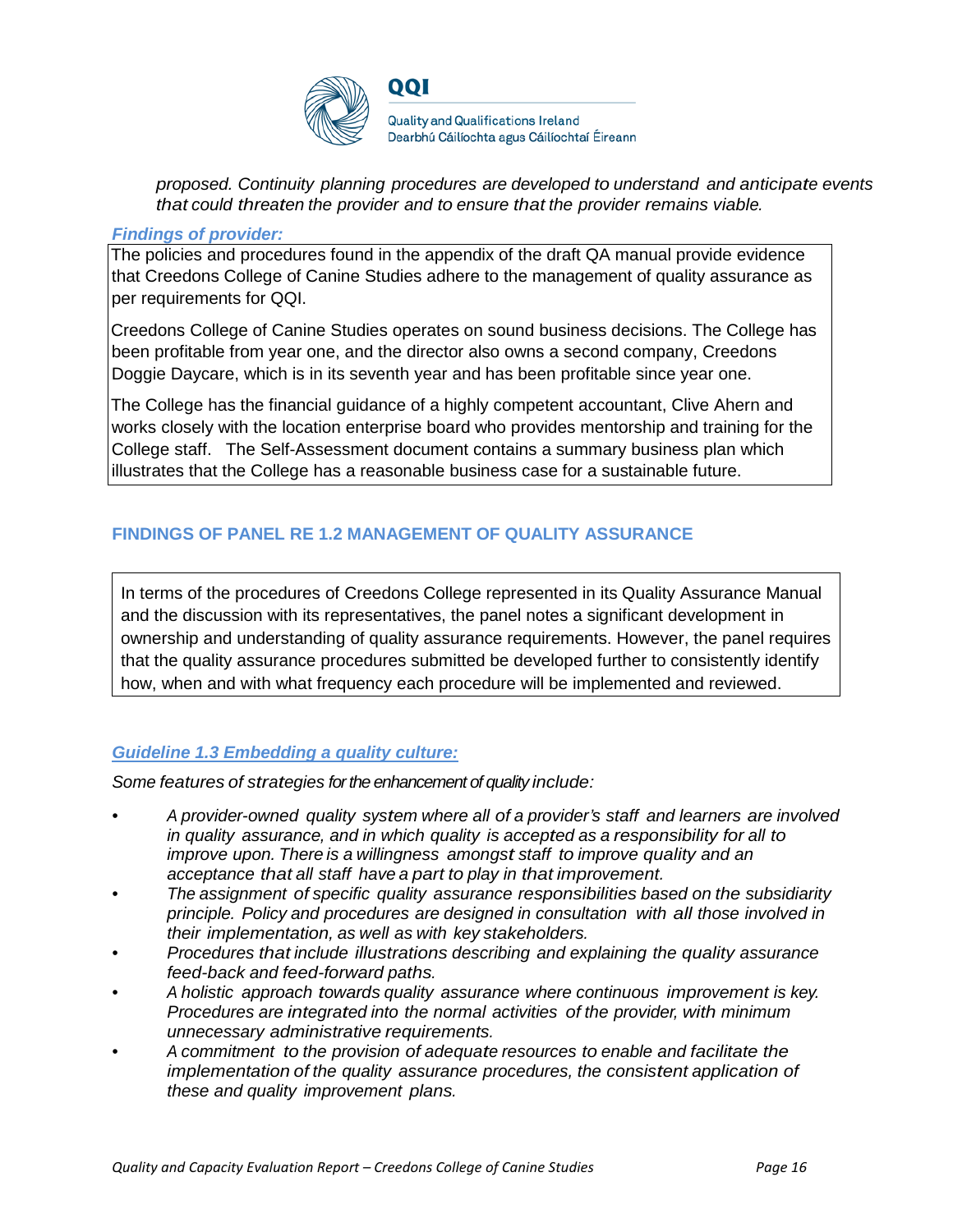

- *• A balanced, organisation-wide approach to the implementation of quality assurance procedures to ensure that:*
	- *- the burden of procedures does not obscure the purpose of establishing a quality culture*
	- *- a standardised approach does not obscure the ownership and primary focus on quality improvement*

The draft QA manual provides evidence that Creedons College of Canine Studies embed a quality culture which is made a priority by all members of staff, tutors and learners.

### **FINDINGS OF PANEL RE 1.3 EMBEDDING A QUALITY CULTURE**

The panel is satisfied from its meeting with representatives of Creedons College that the process of developing its quality assurance procedures has been inclusive and that a collective understanding of the organisation's quality assurance responsibilities has grown and will continue to evolve.

#### **2 DOCUMENTED APPROACH TO QUALITY ASSURANCE**

#### *Guideline 2.1 Documented policies and procedures*

*Provider quality assurance policies and procedures:*

- *• are informed by QQI quality assurance guidelines*
- *• are fully documented and available publicly (published); necessary information is available to staff and the public as required in usable formats*
- *• are fit-for-purpose and appropriate to the provider context*
- *• have a formal standing within the provider and form part of the strategic management*
- *• include a role for learners and other stakeholders*
- *• promote a culture of quality*
- *• facilitate diversity and support innovation*
- *• cover any elements of a provider's activities that are sub-contracted to, or carried out by, other parties both at home and abroad*
- *• demonstrate accountability as a given, but always aim for continuous improvement*
- *• are reviewed periodically to ensure they are fit-for-purpose and remain effective*
- *• are consistent with the requirements of relevant legislation*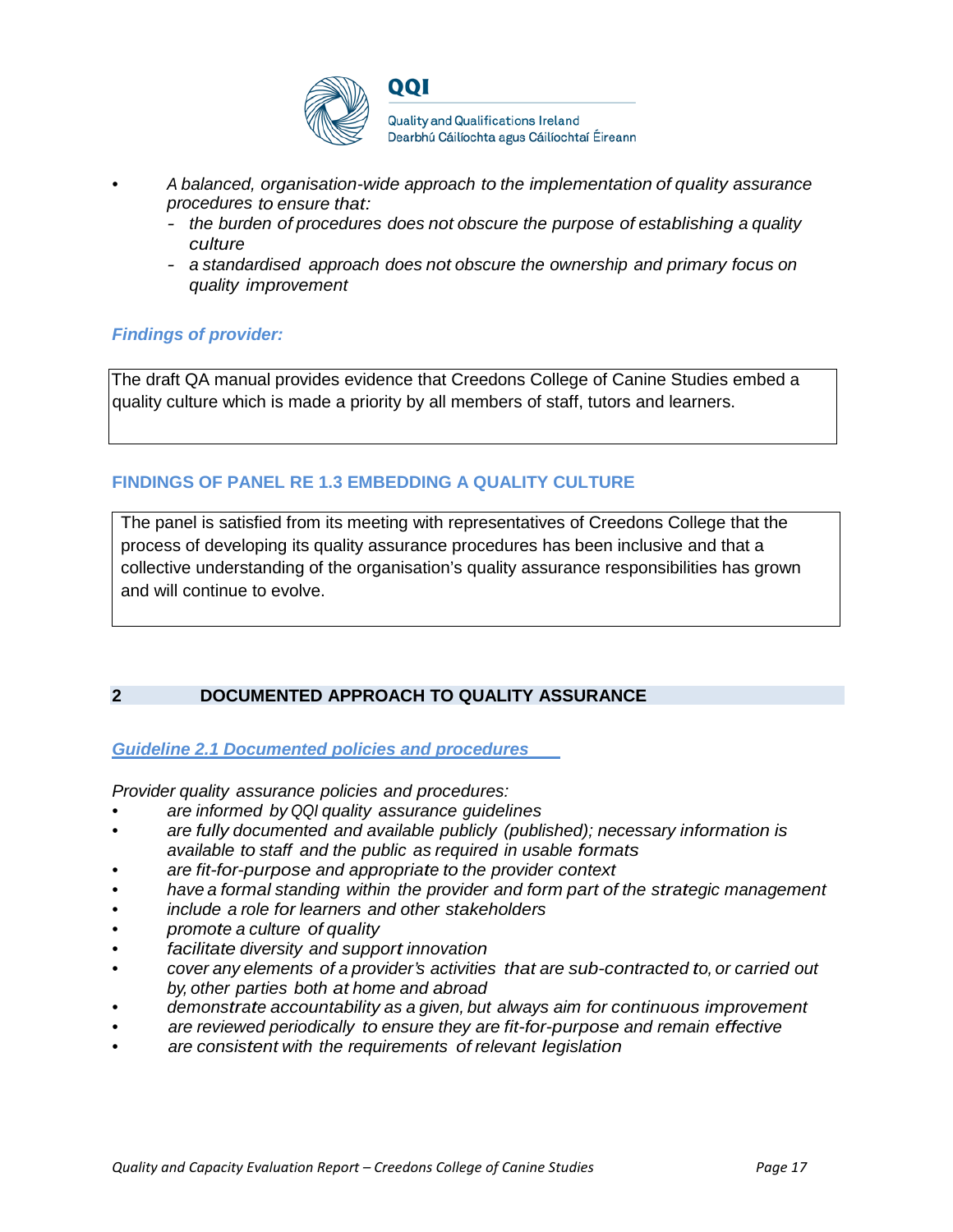

Creedons College of Canine Studies policies and procedures follow QQI quality assurance guidelines and can be found published in all staff and learner's platform on the website.

The nature of the work involved at the College requires for the College to be aware and adhere to animal related education as well as Data protection legislation.

The data protection policy can be found in the draft QA manual, and animal welfare legislation is adhered to during the programme development process.

#### *Guideline 2.2 A comprehensive system:*

*Quality assurance policies, procedures and systems are designed as a comprehensive system. Quality assurance is embedded in the provider's activities at all levels. Quality assurance spans both the corporate domain (e.g. governance, finance, human resources) and academic domain. The policy and procedures are translated into practice through a variety of internal quality assurance processes that allow participation by all staff within the provider.*

#### *Findings of provider:*

The draft QA manual shows that Creedons College of Canine Studies has a comprehensive system which is fit-for-purpose for the College, both from academic and management perspectives.

### **FINDINGS OF PANEL RE DOCUMENTED APPROACH TO QUALITY ASSURANCE (2.1 and 2.2)**

The panel notes the development in the quality assurance procedures and understanding of Creedons College regarding its quality assurance obligations. The panel requires that the quality assurance procedures are developed to ensure that each procedure clearly identifies how, when and with what frequency it will be implemented. The panel also requires that procedures are developed to manage work experience; these will include criteria for identifying appropriate employers, confirming the suitability of work experience locations, and agreeing the responsibilities of the work experience supervisor.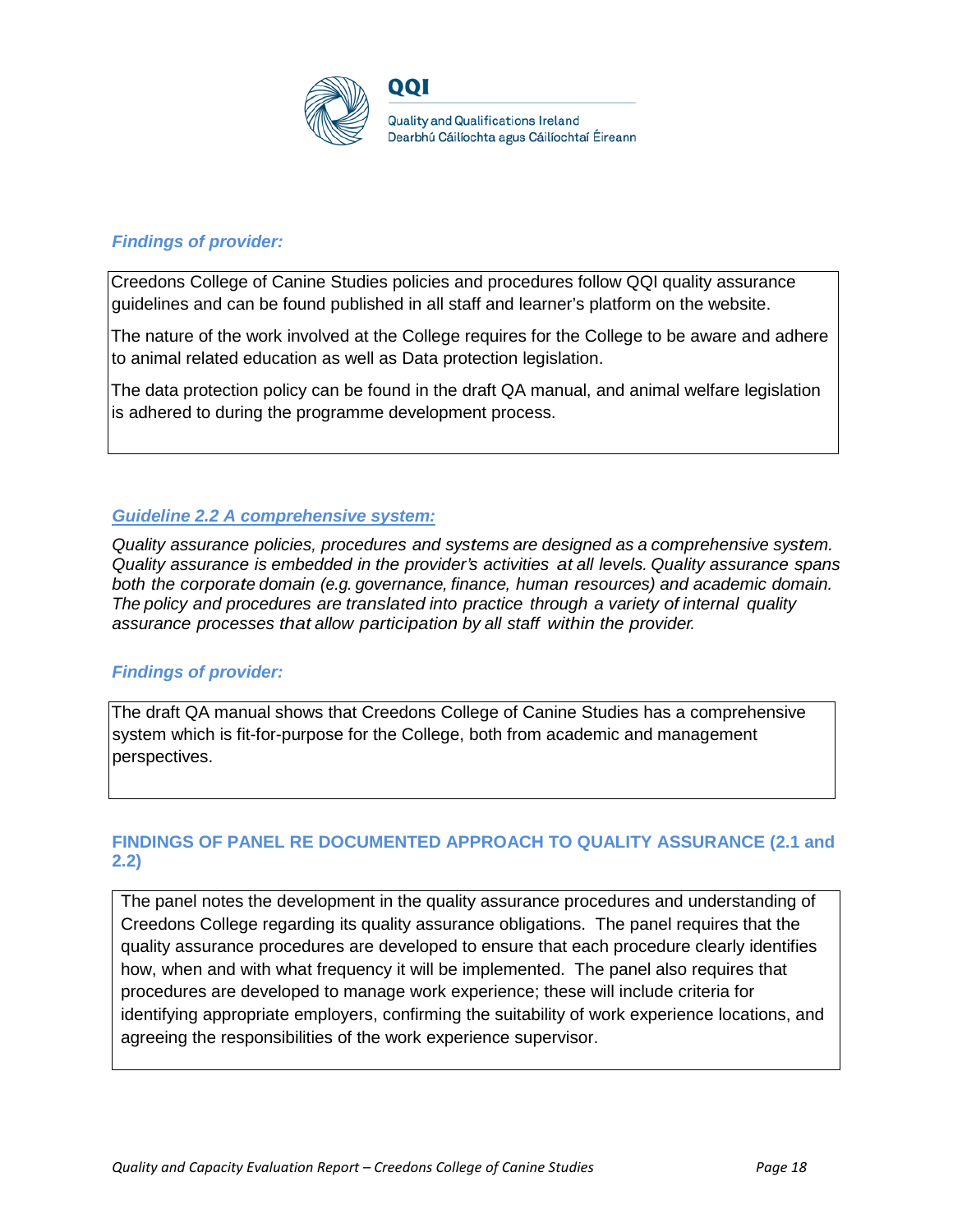

### **3 PROGRAMMES OF EDUCATION AND TRAINING**

#### *Guideline 3.1: Programme development and approval*

*Policies and procedures for programme design and approval ensure that programmes:*

- *• are designed with overall programme objectives and programme strategies that are in line with the provider strategy and have explicit intended learning outcomes*
- *• are developed in line with the requirements of the National Framework of Qualifications and associated policies and procedures on Access, Transfer and Progression*
- *• are designed with the involvement of learners and other stakeholders*
- *• benefit from external expertise and reference points to ensure they fulfil vocational needs where appropriate*
- *• are designed to enable smooth progression for learners within and between programmes*
- *• define the expected learner workload*
- *• are compliant with internal and other regulatory or professional policies and requirements*
- *• have procedures for coordinating provision at faculty (or equivalent) level and at college or centre (or equivalent) level for multiple programmes*
- *• include well-structured placement opportunities where appropriate (including traineeships, internships, and other time outside the provider designed to gain experience in an area related to the programme of study)*
- *• are subject to formal internal provider approval processes against defined criteria*
- *• are subject to ongoing monitoring and periodic review*
- *• are designed with the intended mode of delivery and learning environment in mind*

#### *Findings of provider:*

The Programme Development, Delivery and Review policy and procedure found in the draft QA manual provides supporting evidence on the programme development and approval guidelines.

The programme development procedure includes formal feedback from external validator who is a subject matter expert.

#### *Guideline 3.2 Learner admission, progression and recognition*

*Policies and procedures for learner admission, progression and recognition include:*

- *• Fit-for-purpose admission, recognition and completion procedures.*
- *• Learner induction to both the provider and the programme.*
- *• Processes and tools to collect, monitor and act on information on learner progression and completion rates.*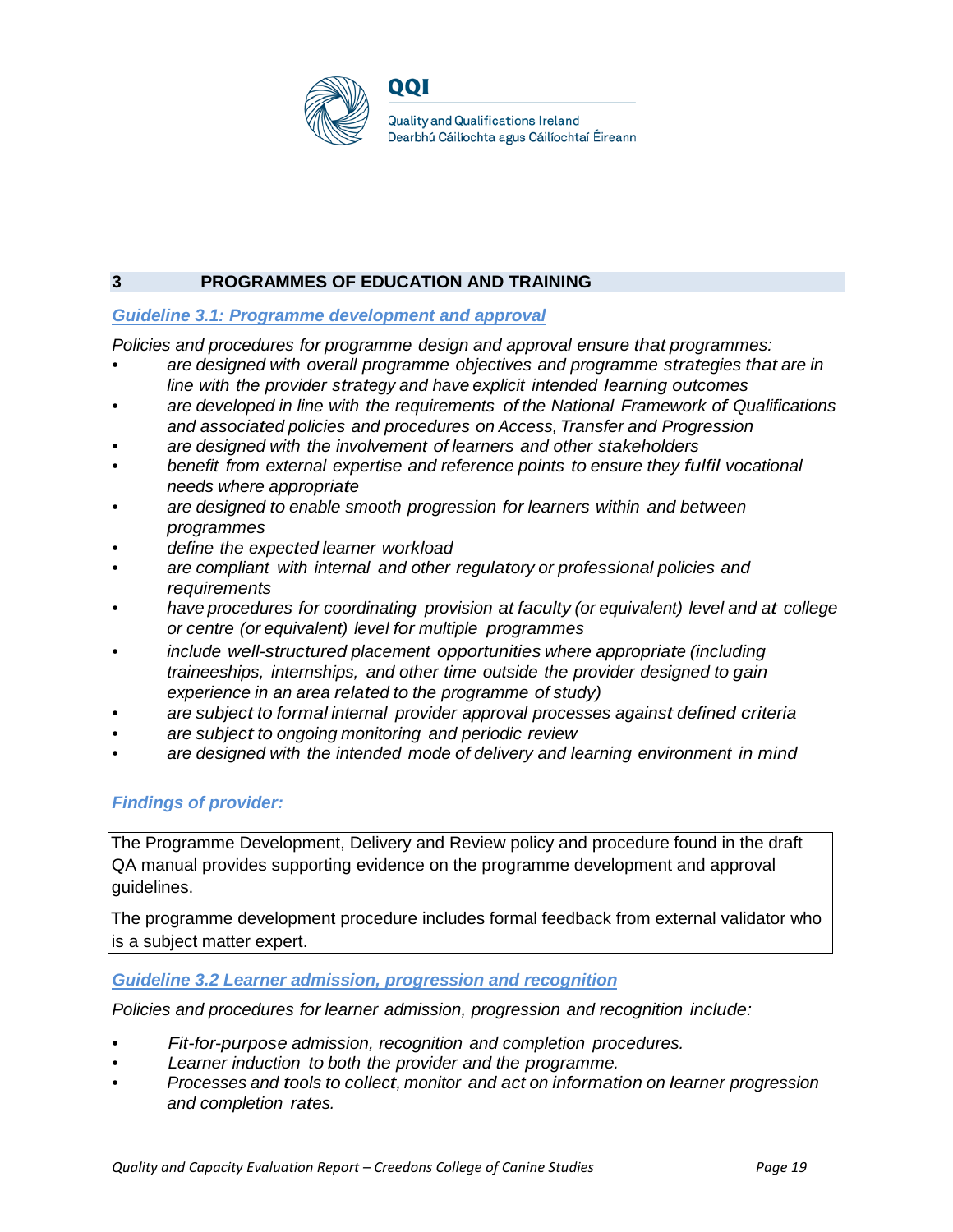

- *• Fair recognition of education and training qualifications, periods of study and prior learning, including the recognition of non-formal and informal learning.*
- *Appropriate recognition procedures. These are in line with the national policies and criteria for ATP and the National Framework of Qualifications (NFQ) and any appropriate European recognition principles, conventions and guidelines including the European Qualifications Framework (EQF).*
- *There is co-operation with other providers and agencies as appropriate.*

The policies and procedures for admission, progression and recognition of prior learning can all be found in the draft QA manual.

#### *Guideline 3.3 Programme monitoring and review:*

*Programme monitoring and review is taken as an opportunity to:*

- *• ensure that the programme remains appropriate, and to create a supportive and effective learning environment*
- *• ensure that the programme achieves the objectives set for it and responds to the needs of learners and the changing needs of society*
- *• review the learner workload*
- *• review learner progression and completion rates*
- *• review the effectiveness of procedures for the assessment of learners*
- *• inform updates of the programme content; delivery modes; teaching and learning methods; learning supports and resources; and information provided to learners*
- *• update third party, industry or other stakeholders relevant to the programme(s)*
- *• review quality assurance arrangements that are specific to that programme*

*Regular programme monitoring provides information for periodic programme review.The information collected is analysed and the programme adapted to ensure it is up to date. Revised programme specifications are published.*

#### *Findings of provider:*

The policies and procedures for programme monitoring and review can all be found in the draft QA Manual.

### **FINDINGS OF PANEL RE PROGRAMMES OF EDUCATION AND TRAINING (3.1, 3.2 and 3.3)**

The quality assurance procedures submitted by Creedons College include those relating to the guidelines above. As noted previously, it is a requirement of the panel that all of its procedures be reviewed in terms of how, when and with what frequency they will be implemented and reviewed. In terms of its programme development and approval processes,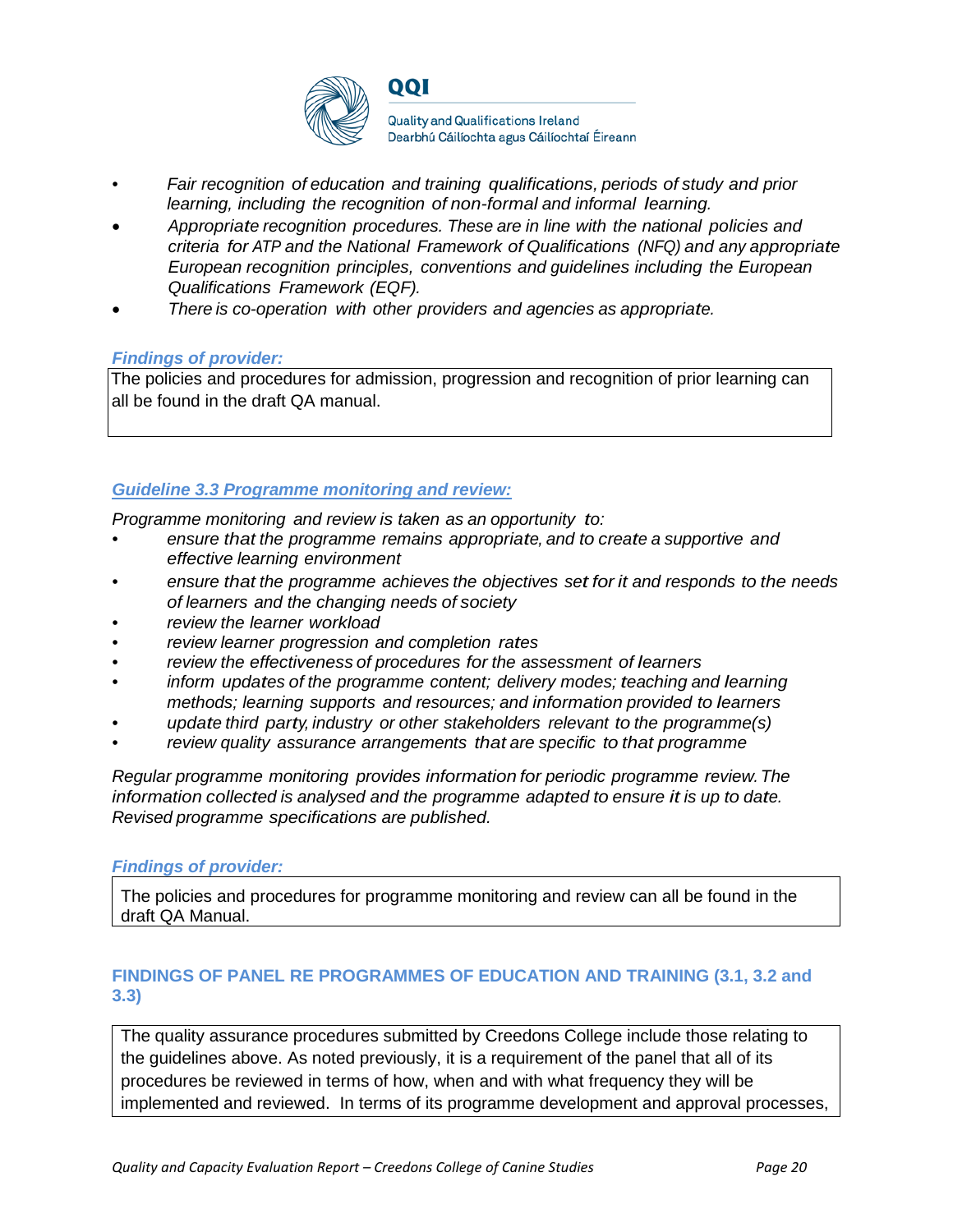

the further development of these will be greatly enhanced by its engagement of external expertise in further education and training provision and quality assurance. The admission policy and procedures of Creedons College were submitted. Progression is less of a concern than in the original application due to the reduction in scale of the proposed provision.

### **4 STAFF RECRUITMENT, MANAGEMENT AND DEVELOPMENT**

*The provider takes responsibility for the quality of its staff and for providing them with a supportive environment that allows them to carry out their work effectively.*

#### *Guideline 4.1 Staff recruitment:*

*Procedures for recruitment address:*

- *• Roles, responsibilities and codes of conduct*
- *• Academic/professional/technical standards for all staff and how these are maintained and enhanced*
- *• Pedagogical standards for teaching staff and how these are maintained and enhanced*
- *• Benchmarking staff profiles (at programme level) with those of similar providers*
- *• Recruitment, selection, probation and tenure*
- *• Collection and use of regular and timely learner and other relevant feedback on teaching staff*
- *• Pedagogical training and certification of teaching staff*
- *• Performance management*

#### *Findings of provider:*

*The policies and procedures for recruitment can all be found in the draft QA manual. The manager and HR advisor will devise a thorough job description to ensure that applicants are aware of the roles, responsibilities and code of conduct. The same will go into the contract created.* 

*The College Management will maintain the high standards for all staff, and will meet with individuals regularly to discuss their performance.* 

*Management of teaching staff will rely heavily on stakeholder feedback, namely that of the* learners and graduates. While the College will remain vigilant of the profiles of tutors in similar *teaching positions at other institutions, the standard will be set high by this College.* 

#### *Guideline 4.2 Staff communication:*

It is clear how the views of staff members are collected and used on a periodic and on- going *basis through internal self-monitoring and programme review processes. It is clear how staff members are kept informed of issues relating to their programme areas.*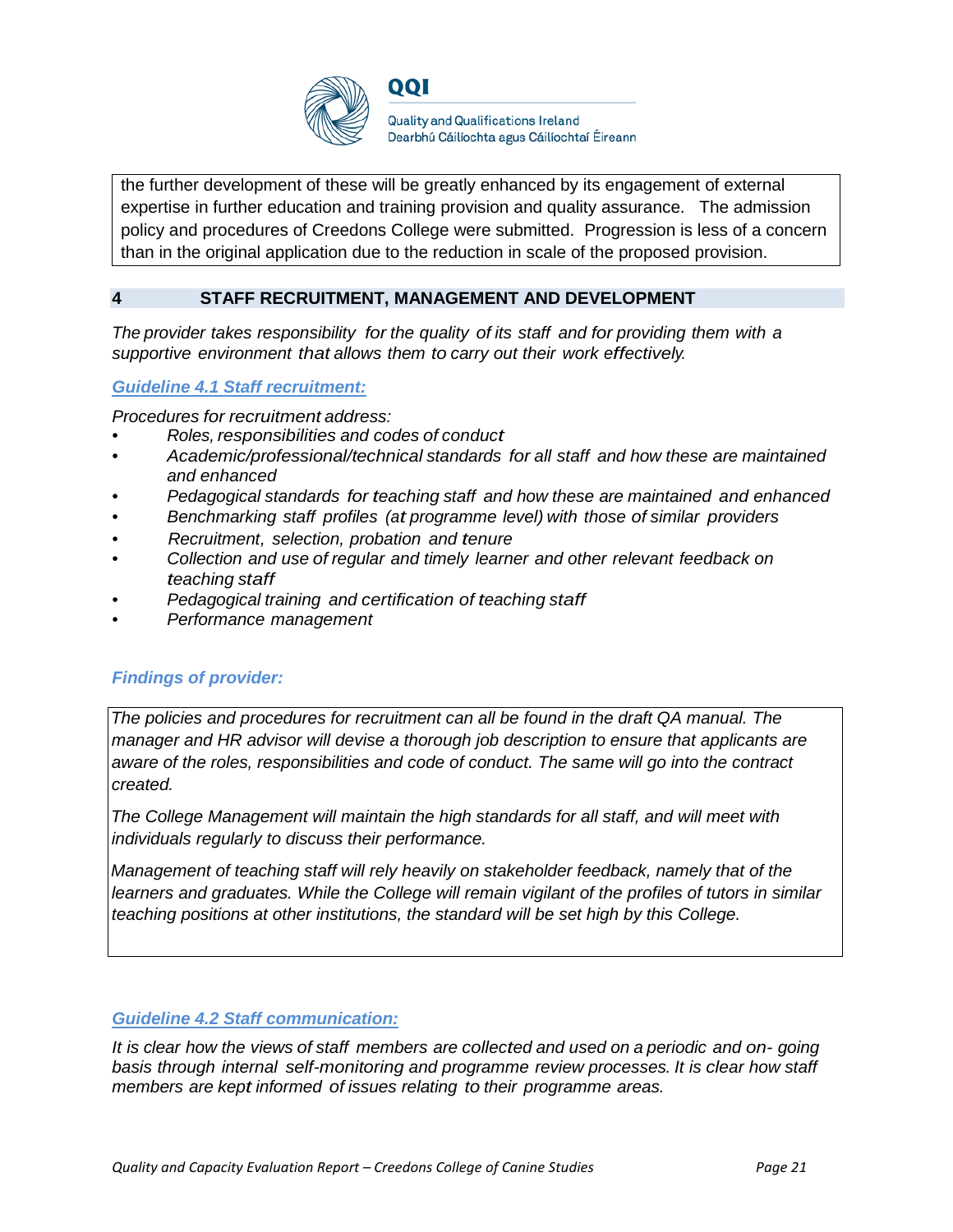

The policies and procedures for staff communication can all be found in the draft QA manual.

#### *Guideline 4.3 Staff development*

*The provider environment is enhancement-focused and utilises the available resources to:*

- *• Offer opportunities for and promote the professional development of teaching staff*
- *• Encourage scholarly activity, as appropriate, to strengthen the link between education, teaching and research*
- *• Encourage activity to strengthen the links between education, teaching, research and other developments within fields*
- *• Encourage innovation in teaching methods and the use of new technologies*

#### *Findings of provider:*

The policies and procedures for staff development can all be found in the Continued Processional Development for Staff and Tutors in the draft QA manual.

#### **FINDINGS OF PANEL RE STAFF RECRUITMENT, MANAGEMENT AND DEVELOPMENT (4.1, 4.2 and 4.3)**

The panel notes the responses of Creedon College. It also accepts the view of the representatives of the organisation that its compact staff size aids communication and information flow.

The panel considers that the credibility of tutors is central to the quality of the offering of the provider. Consequently, Creedons College should develop procedures on the recruitment of tutors, which include explicit criteria on their selection; on induction arrangements; and on CPD opportunities available.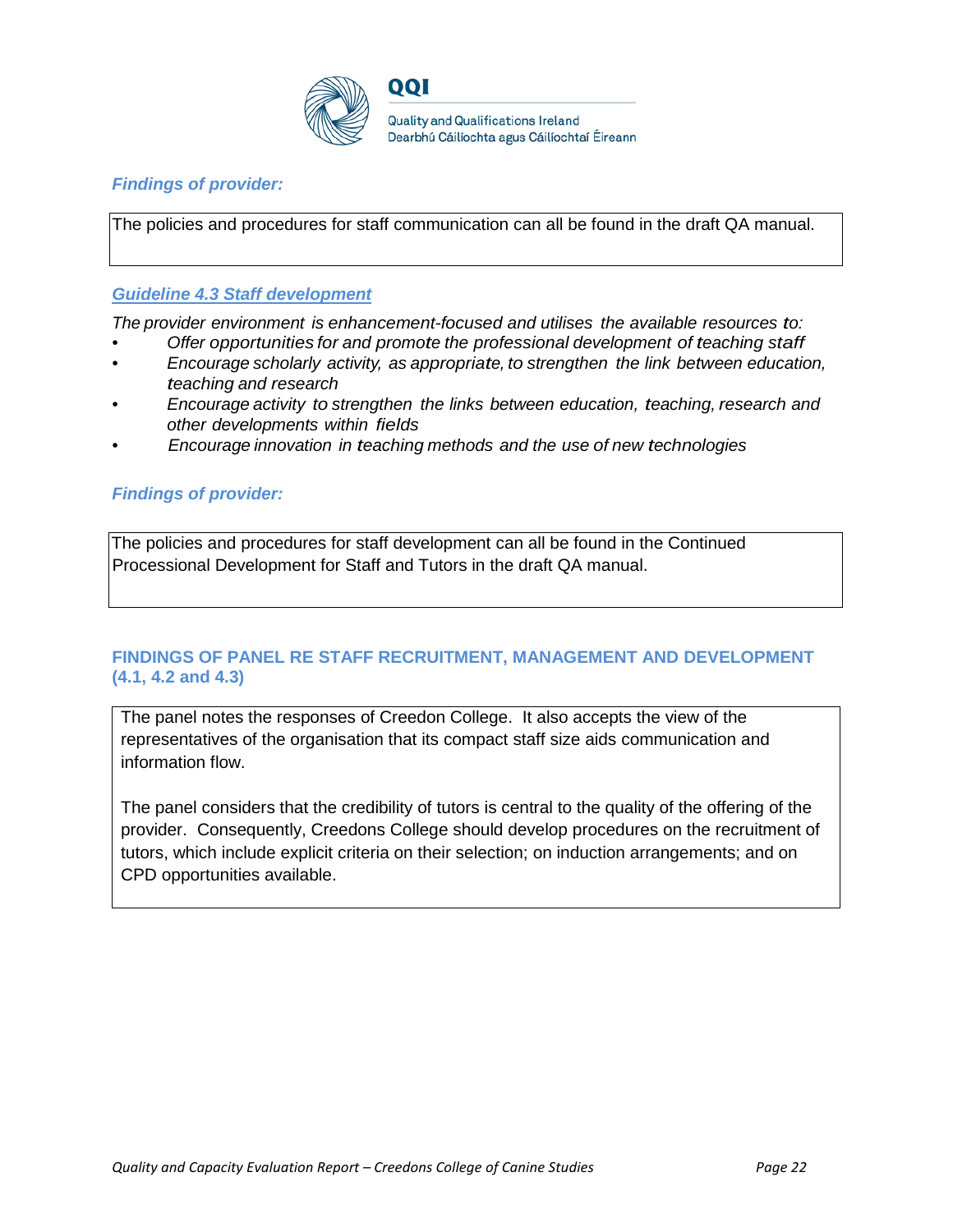

#### **5 TEACHING AND LEARNING**

#### *Guideline 5.1 Teaching and Learning:*

*The quality of the learning experience is monitored on an on-going basis. Related policy states the provider's commitment to self-monitoring and improving the quality of teaching and learning on its education and training programmes, research and related services.*

#### *Findings of provider:*

Learner feedback is gathered both during the delivery of programmes and post programme completion. The policies and procedures for self-evaluation of programmes and services can all be found in the draft QA manual.

#### *Guideline 5.2 A provider ethos that promotes learning:*

#### *The learning environment:*

- *• Respects and attends to the diversity of learners and their needs, enabling flexible learning pathways*
- *• Considers the use of different modes of delivery, where appropriate*
- *• Flexibly uses a variety of pedagogical methods that are evaluated and monitored and adjusted accordingly*
- *• Encourages a sense of autonomy in the learner, while encouraging adequate guidance and support for the learner*
- *• Promotes mutual respect within the learner-teacher relationship*
- *• Has procedures for dealing with learner complaints*
- *• Has procedures for dealing with learner appeals*

#### *Findings of provider:*

The policies and procedures providing supporting evidence that Creedons College of Canine Studies has an ethos that promotes learning for can all be found in the draft QA manual.

The procedure for investigating complaints can be found in the learner handbook.

#### *Guideline 5.3 National and international effective practice*

*The provider engages with the wider national and international community of practice to enhance teaching and research.*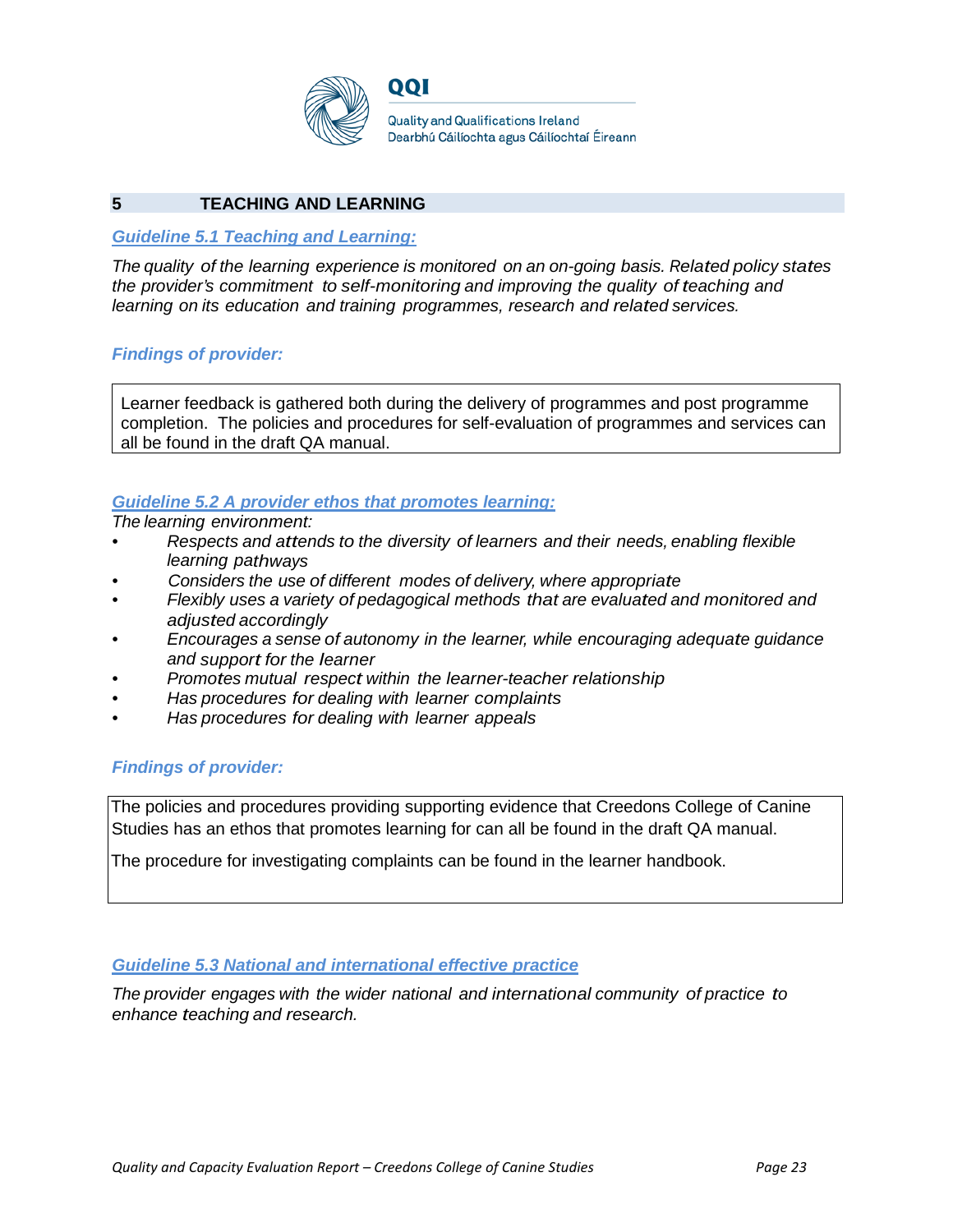

As a small, new organisation, Creedons College of Canine Studies actively pursues networking opportunities both here in Ireland and internationally to learn from others to enhance teaching and research. Further information can be found in the draft QA manual under the National and international effective practice heading.

### *Guideline 5.4 Learning environments:*

*The provider ensures that both the programme level and each programme's learning environment are appropriate by addressing* 

*a) The many contexts in which learning opportunities emerge*

### *Findings of provider:*

The College ensures that the programme learning environment is appropriate, especially given the unique nature of programmes related to working with live animals. This is addressed in the QA manual under the Learning Environments section.

#### *b) Different learning environments*

*Equal attention is paid to quality assurance of the learning environment in any type of distributed learning context, such as out-reach centres or in collaborations with other providers or organisations.*

#### *Findings of provider:*

This does not apply to Creedons College of Canine Studies as all programmes are delivered from the one premises.

#### *c) Learning off-campus*

*For example, practice/work placements in off-campus learning. These are often integrated into professional or training programmes. Such placements also define learning environments.*

#### *Findings of provider:*

Feedback from learners will give valuable insight in to the appropriateness of off-campus learning where applicable. However, Creedons College of Canine Studies also offers in-house work placement which allows for apocopate monitoring of placements.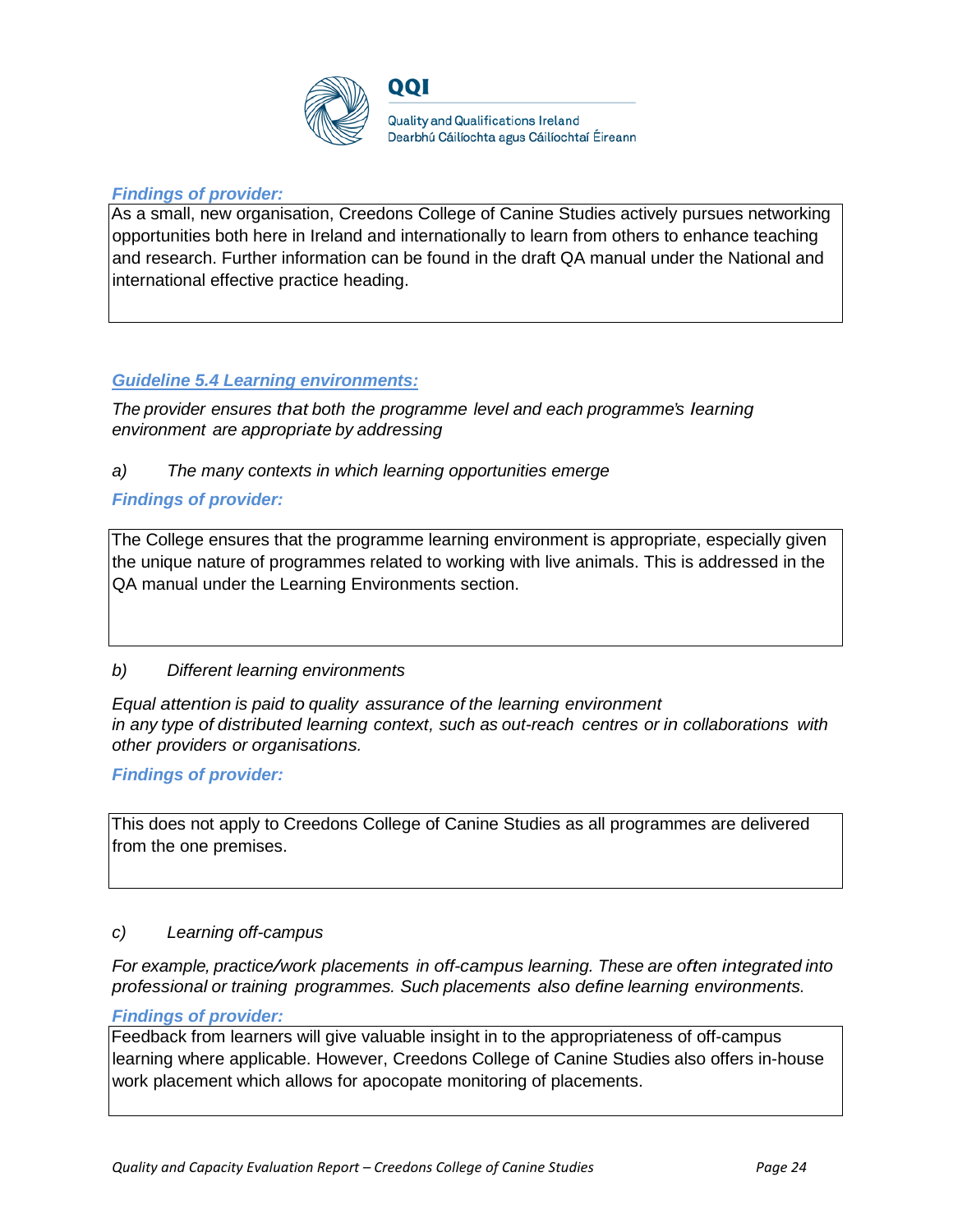

#### *d) Physical premises, equipment and facilities*

*The provider regularly reviews the effectiveness of its premises, equipment and facilities to ensure their continuing adequacy and effectiveness in relation to the programmes of education and training, research and related services.*

#### *Findings of provider:*

Creedons College of Canine Studies Provision & Maintenance of Learning Facilities, Resources and Health & Safety policy and procedures ensures that the College premises, equipment and facilities are fit-for-purpose.

### **FINDINGS OF PANEL RE TEACHING AND LEARNING (5.1, 5.2, 5.3 and 5.4)**

The panel notes the responses of Creedons College to the Teaching and Learning quality assurance guidelines. The requirement for the organisation to review its procedures in terms of how, when and with what frequency they are implemented and reviewed applies to its procedures in this section. The requirement for Creedons College to develop procedures to manage work experience is also relevant in this context.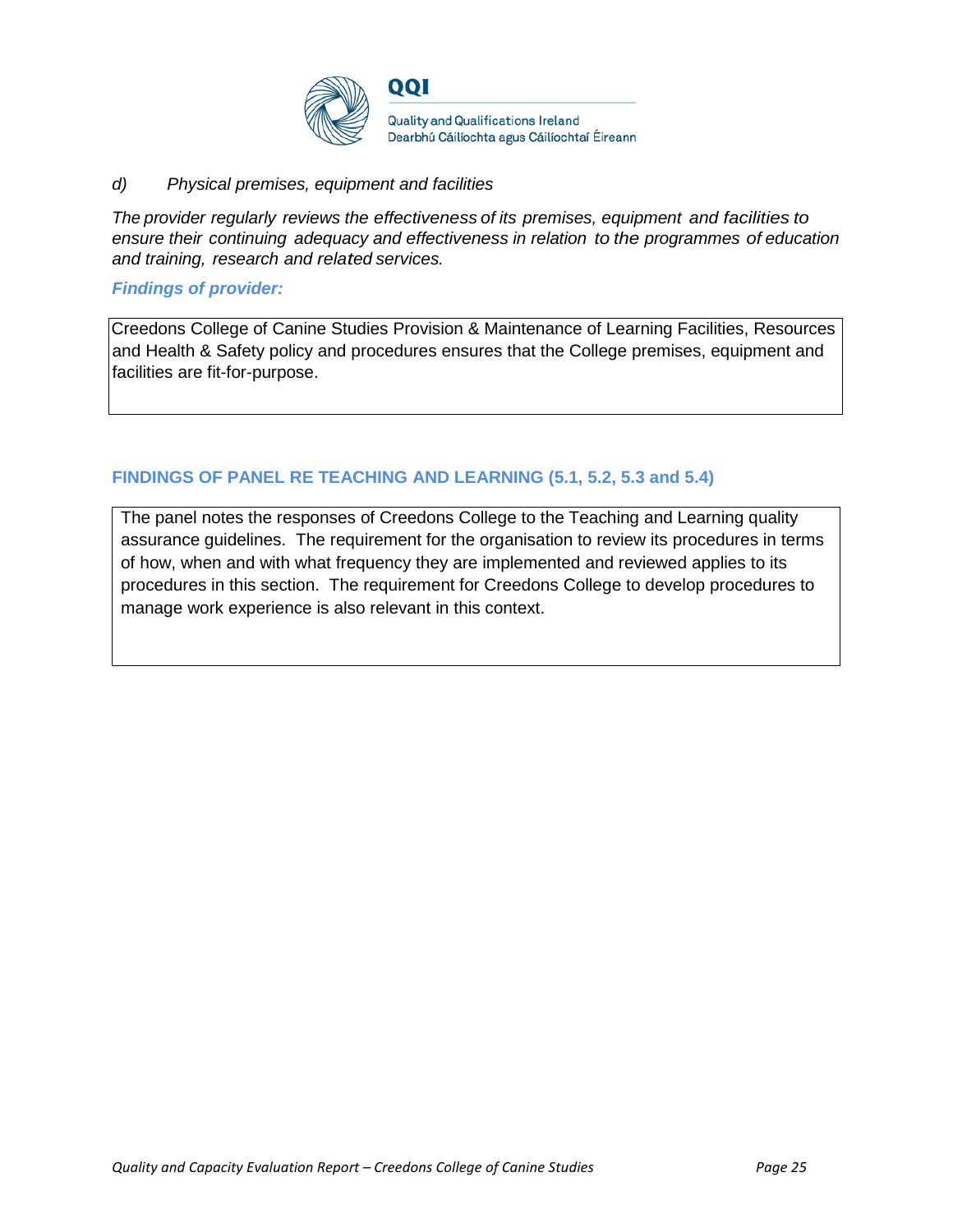

#### **6 ASSESSMENT OF LEARNERS**

*The provider's assessment framework establishes the provider's philosophy on, and approach to, the assessment of learners in both formal assessments (where it leads to certification) and in in-house assessment. It also addresses the administration of assessment by the provider.*

*Guideline 6.1 Assessment of learning achievement:*

*The assessment framework incorporates procedures and systems for the security and integrity of the assessment process, to include:*

- *a) Assessment materials (test/task briefs, exam briefs etc.)*
- *b) Assessment processes (supervision of tests etc.)*
- *c) Learner work (assignments, practical tests, exam scripts, project work etc.)*
- *d) Records of learner assessment maintained by the provider*

### *Findings of provider:*

The policies and procedures providing supporting evidence that Creedons College of Canine Studies has appropriate assessment framework to ensure fair assessment of learning achievement. Further information can all be found in the draft QA manual.

*Policies and procedures related to the assessment of learners address:*

- *i) Learner responsibility for demonstrating learning achievement*
- *ii) How assessment supports standards based on learning outcomes*
- *iii) How assessment promotes and supports effective learning and teaching*
- *iv) The credibility and security of assessment procedures*
- *v) The regulation of assessment methods, ensuring that they are reviewed and renewed as necessary with the involvement of learners to adapt to evolving requirements*
- *vi) The assessment of learners at appropriate points in the programme and ensure that feedback on the outcomes of assessment is provided to students in a timely and appropriate manner*
- *vii) Learners are informed about how and why they are assessed and provided with feedback on assessment*
- *viii) Learners are involved in the periodic review of assessment procedures*

#### *Findings of provider:*

The policies and procedures related to the design and monitoring of assessments can all be found in the draft QA manual.

*The processes for assessment, complaints and appeals meets the same standards of fairness, consistency and fitness-for-purpose as assessment in general. In particular, they are straightforward, efficient, timely and transparent.*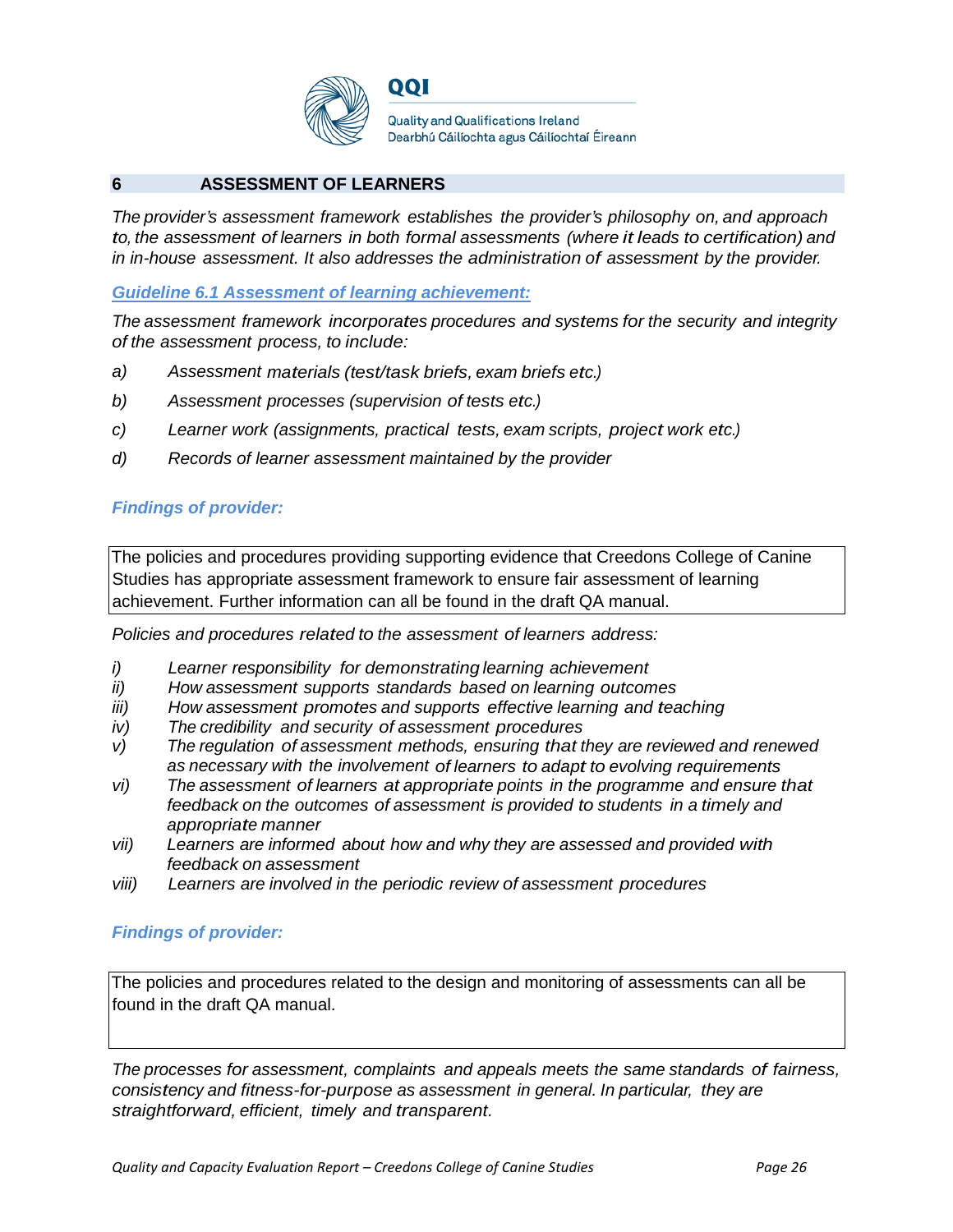

The policies and procedures for learner appeals can all be found in the draft QA manual.

### **FINDINGS OF PANEL RE ASESSMENT OF LEARNERS**

The panel notes the responses of Creedons College to the Assessment of Learners quality assurance guidelines. The requirement for the organisation to review its procedures in terms of how, when and with what frequency they are implemented and reviewed applies to its procedures in this section.

The requirement for Creedons College to also include work experience procedures is also of relevance. The representatives of Creedons College were able to demonstrate that they have carefully considered assessment in a work experience context; this thinking should be more clearly elaborated in preparation for the prospect of programme validation.

# **7 SUPPORT FOR LEARNERS**

#### *Guideline 7.1 Supports for learners*

*The adequacy of the resources available to learners is monitored on an ongoing basis. Learning resources are updated and expanded as necessary to reflect up-to-date approaches and learner needs as identified through feedback on teaching and learning. The following are in place:*

*a) An integrated approach from the perspective of the learner*

*The range of learning resources and learner supports is as coherent and integrated as possible:*

- *• There are procedures in place to ensure that all resources are fit-for- purpose and accessible*
- *• Learners are informed about the full range of services available to them*
- *• Learners are surveyed annually in relation to their overall impression of learning resources and learner supports*
- *• Learner perspectives about the sufficiency and quality of learning resources and learner supports are listened to*
- *• All learning resources and learner supports are responsive to (i) the needs of the programme; (ii) programme review and other evaluation activities and (iii) deliberative or decision-making processes requiring feedback on learner support*
- *• Different learner support/resource units benefit from networking with each other to ensure a coherent approach*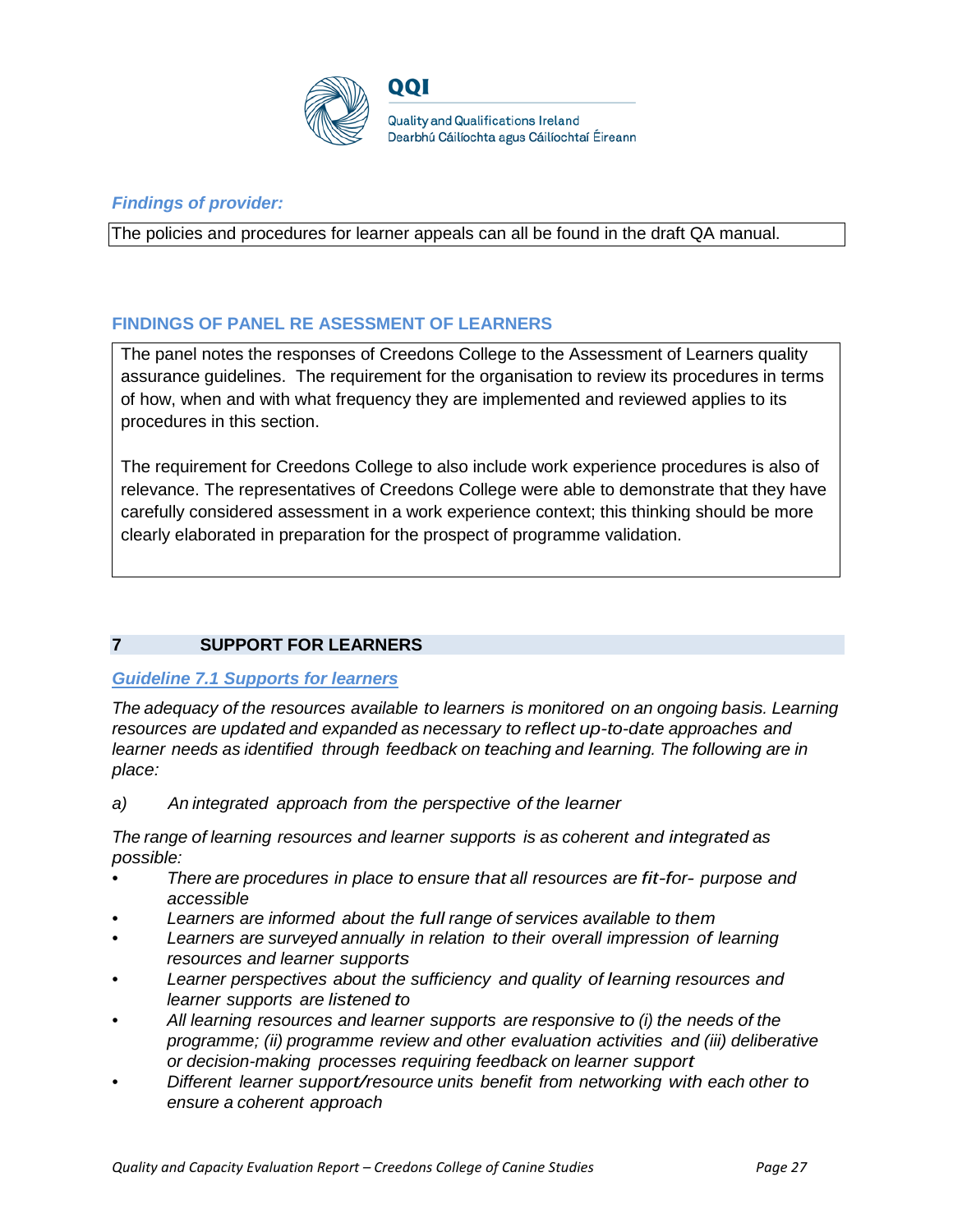

- *• Resources and supports are promoted actively to ensure that learners are aware of their existence*
- *• Learner resources and supports are benchmarked against standards*

Information on Creedons College of Canine Studies approach to support for learners can all be found in the draft QA manual.

#### *b) Pastoral care*

*The learning environment includes pastoral care supports provided by staff for learners. The Code of Practice for Provision of Education and Training to International Learners is complied with where applicable.*

#### *Findings of provider:*

Information on Creedons College of Canine Studies approach to pastoral care for learners can all be found in the draft QA manual.

#### *c) Access to services related to programmes*

*The adequacy and effectiveness of all academic and other support services related to the programme of education and training are regularly reviewed, such as:*

- *• Library, information and computing services and access to same*
- *• Learner support services (both academic and non-academic)*
- *• Administrative services*
- *• Technical services*
- *• Premises servicing and maintenance services*
- *• Services aimed at communicating the provider's mission and operations to learners, potential learners, other providers, employers, professional and training bodies and the general public*
- *• Other support services relevant to provision*

*Support and administrative staff is appropriately qualified and have opportunities for staff development. The needs of a diverse learner population (mature, part-time; employed, international, as well as learners with disabilities) is taken into account when planning and providing learning resources and supports.*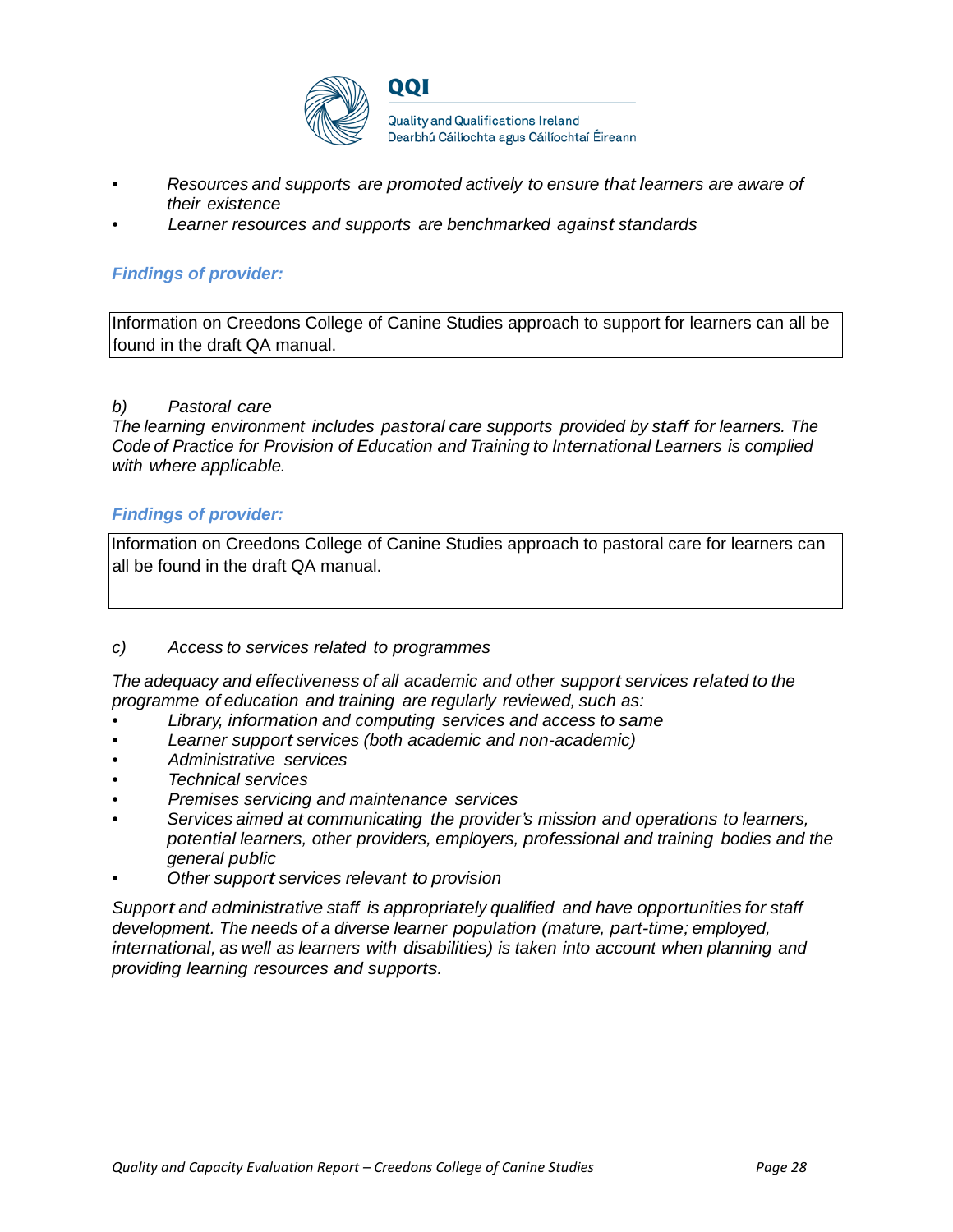

Creedons College of Canine Studies is a small, and relatively new organisation. Access to services is very important to the College, though limited resources will mean that the College cannot provide as many services as larger organisations can.

However, the draft QA manual explains how Creedons College of Canine Studies will endeavour to provide support to learners in any way possible, and if the College cannot provide in-house support administration will assist the learner in finding appropriate support when needed.

#### *d) Learner representation*

*There are mechanisms for learners to make representations to the provider about matters of general concern to the learner body.*

#### *Findings of provider:*

The draft QA manual and learner handbook provides evidence on the College's class leader election process, so that the class leader can provide feedback to the College on any matters of general concern to the learner body.

#### *e) Guidance*

*Necessary guidance services are provided to learners on programmes as appropriate. Accurate and relevant information on the programme, which includes details on potential career pathways is provided to learners prior to enrolment on the programme.*

#### *Findings of provider:*

As per information in the draft QA manual, the College tutors will provide guidance services to their learners, and will also facilitate meetings between learners and potential key persons to potential career pathways when requested.

#### **FINDINGS OF PANEL RE SUPPORT FOR LEARNERS (7.1)**

The panel notes the responses of Creedons College to the Support for Learners quality assurance guidelines. The requirement for the organisation to review its procedures in terms of how, when and with what frequency they are implemented and reviewed applies to its procedures in this section.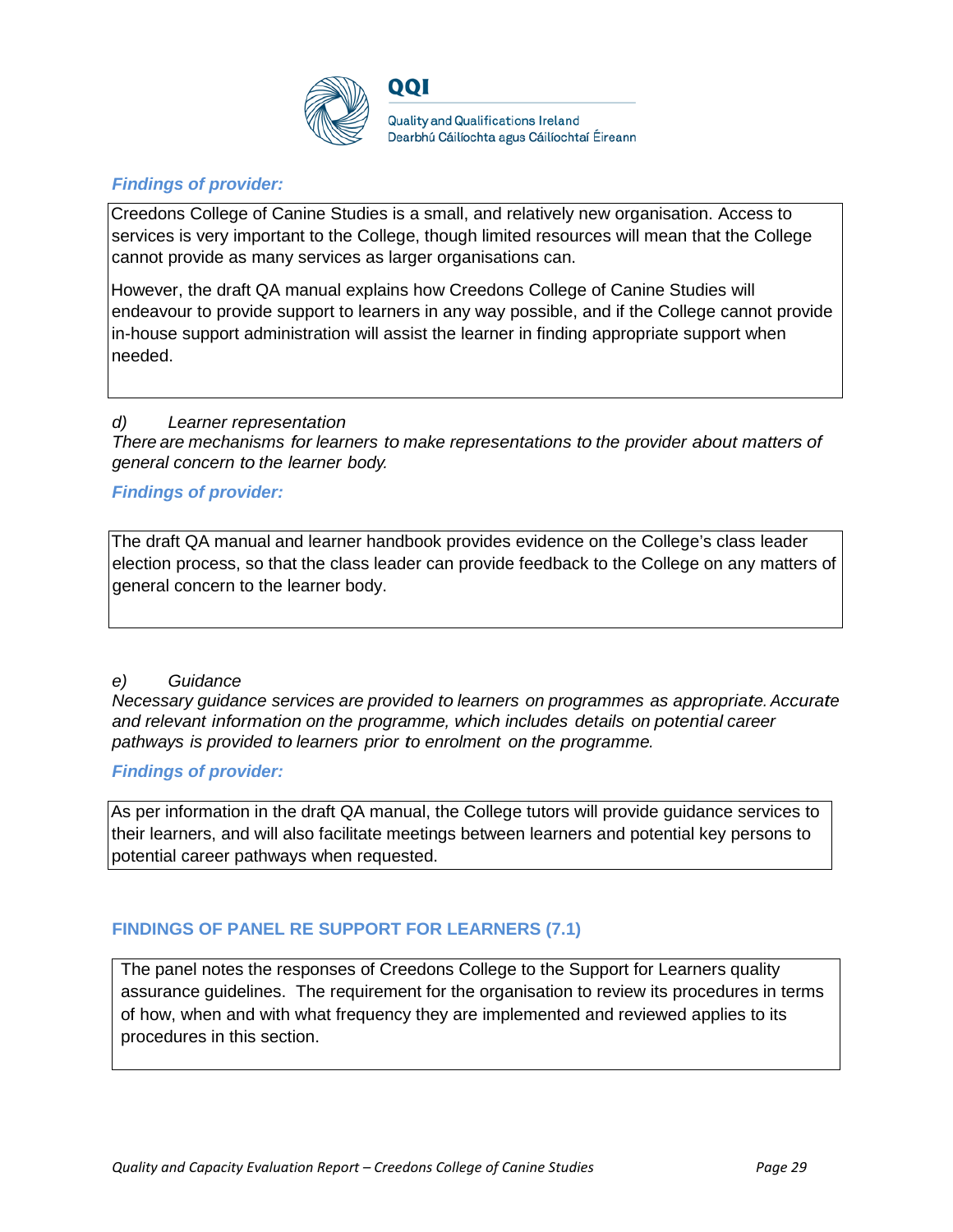

QQI

Quality and Qualifications Ireland<br>Dearbhú Cáilíochta agus Cáilíochtaí Éireann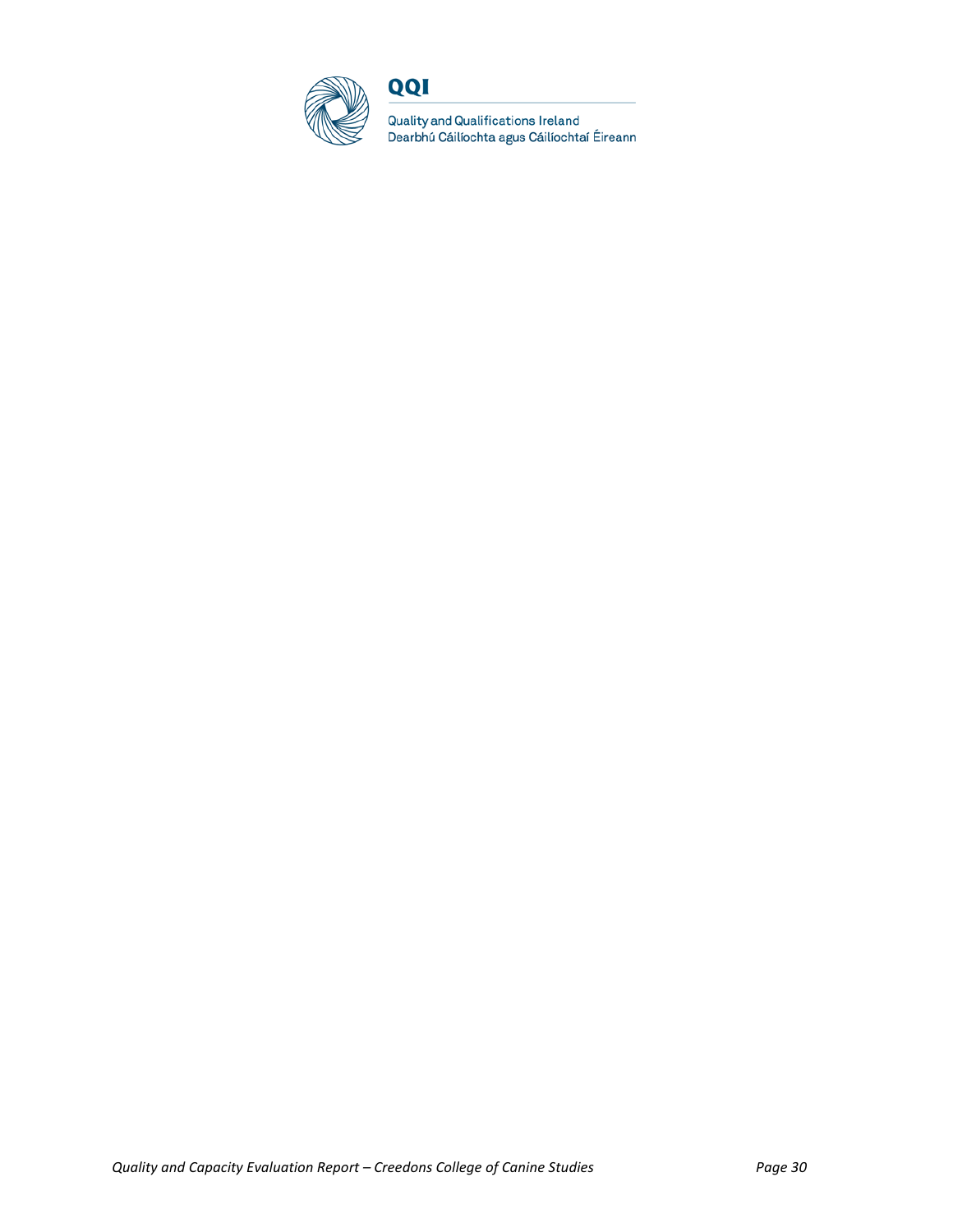

#### **8 INFORMATION AND DATA MANAGEMENT**

#### *Guideline 8.1 Information systems:*

*Appropriate, quantitative and qualitative measures are identified which can be used as benchmarks or key performance indicators. Some examples include minimum and maximum learner numbers per programme; profile of the learner population; learner satisfaction rates; learner progression/learner attrition or drop-out rates/completion rates; graduation/certification rates, including grade analysis; career paths of graduates.*

*Various methods of collecting information are used as appropriate. Learners and staff are involved in providing and analysing information and planning follow-up activities.*

#### *Findings of provider:*

The draft QA manual provides evidence of where and when learner and staff feedback are used to provide information that can lead to evaluate performance of the College.

#### *Guideline 8.2 Learner information systems*

*The provider learner information management system is robust, comprehensive and capable of:*

- *• maintaining secure learner records for current use and historical review*
- *• providing reports required for internal quality management and improvement*
- *• generating data required for, and compatible with, external regulatory, professional or national systems as appropriate*
- *• generating statistical and other reports to meet internal and external information requirements, for example, on the QQI database of programmes and awards as prescribed by the legislation*
- *• ensuring that the database is maintained securely and that data relating to learner assessment is accurate and complete*

#### *Findings of provider:*

Creedons College of Canine Studies are satisfied that the internal information system is robust and fit for purpose.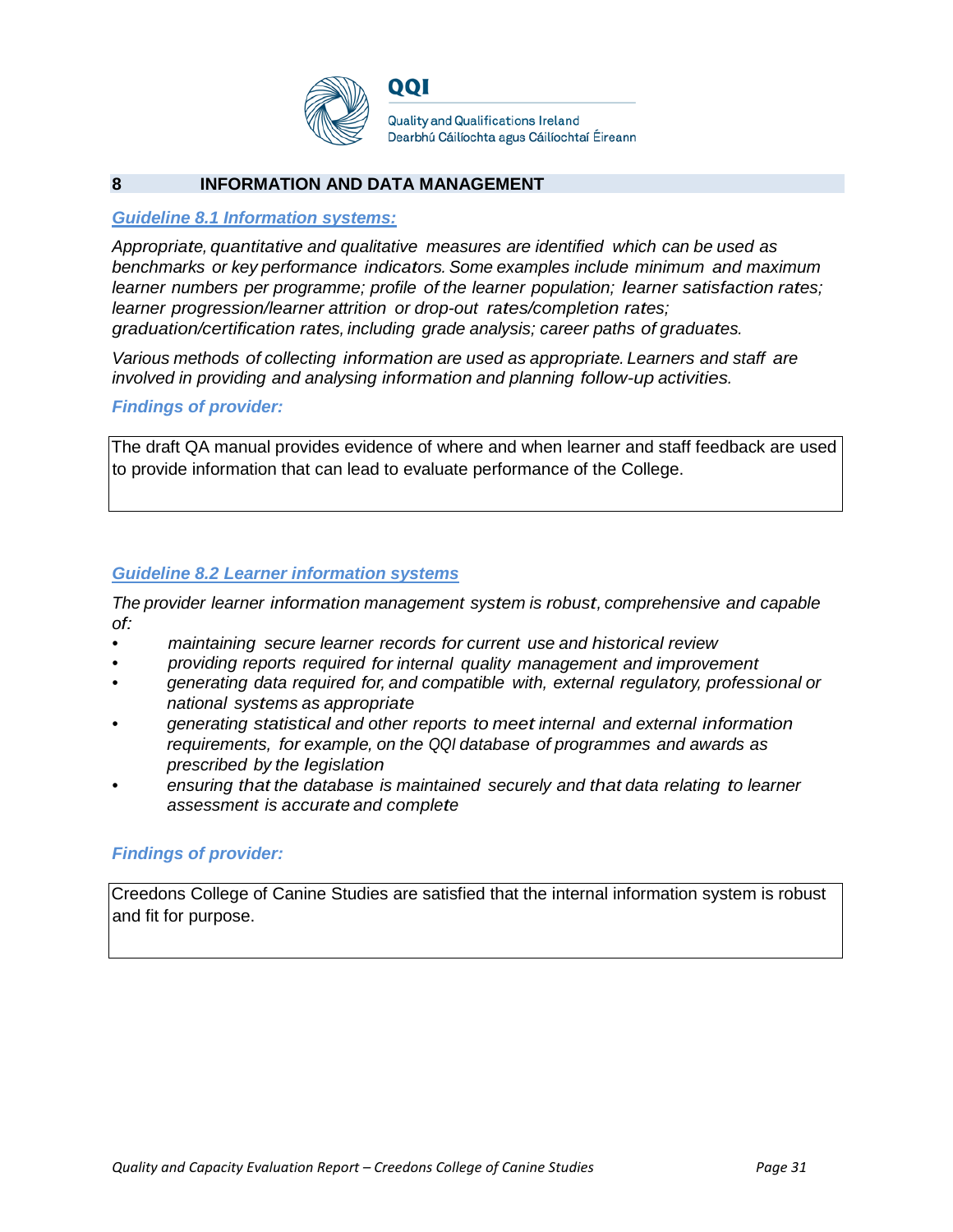

#### *Guideline 8.3 Management information system*

*The management information system enables necessary information to be stored and channelled to where it is needed when it is needed. It facilitates timely analysis in light of key performance indicators and objectives.*

### *Findings of provider:*

Creedons College of Canine Studies are satisfied that the management information system is robust and fit for purpose

#### *Guideline 8.4 Information for further planning*

*The information contained in the management information system is reviewed holistically from time to time to determine what additional insights are to be gleaned from it.*

#### *Findings of provider:*

Creedons College of Canine Studies are satisfied that the management information system is robust and fit for purpose, and reviewed regularly to determine additional insights for the continual development of the College.

#### *Guideline 8.5 Completion rates*

*Completion rates are collected, used and made available to external quality reviewers.*

#### *Findings of provider:*

Creedons College of Canine Studies are satisfied that the completion rate collection system is fit-for-purpose.

#### *Guideline 8.6 Records maintenance and retention*

*There is a policy for the establishment and maintenance of quality-related records. It specifies data retention periods. Typically, records include items such as objectives, plans and targets; performance indicators; evidence used in the evaluation of performance against objectives; self-monitoring reports; evaluation reports; minutes of QA meetings; actions taken (including changes made to the quality assurance system) and the rationale for these; and follow-up reports.*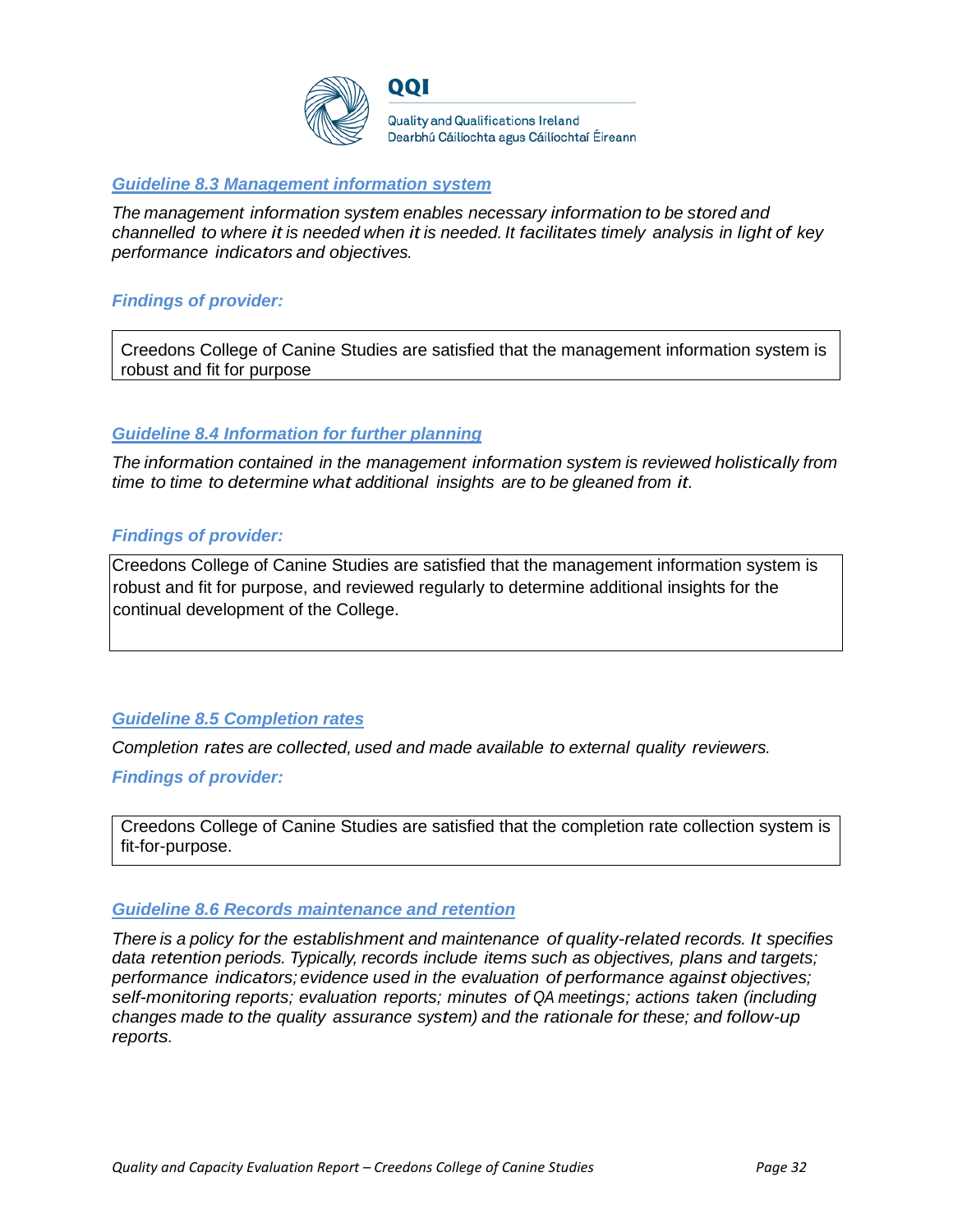

Creedons College of Canine Studies are satisfied that the records maintenance and retention system is fit-for-purpose.

#### *Guideline 8.7 Data protection and freedom of information*

*The information system is designed to enable compliance with data protection. Obligations under data protection legislation are complied with. This includes the establishment of data access controls, data backup systems and ensuring learner information material makes clear what personal data will be collected; for what purpose and with whom it will be shared.*

#### *Findings of provider:*

Creedons College of Canine Studies are satisfied that data protection and freedom of information measures are compliant with legislation and fit-for-purpose.

#### **FINDINGS OF PANEL RE INFORMATION AND DATA MANAGEMENT (8.1 – 8.7)**

The panel notes the responses of Creedons College to the Information and Data Management quality assurance guidelines. The requirement for the organisation to review its procedures in terms of how, when and with what frequency they are implemented and reviewed applies to its procedures in this section.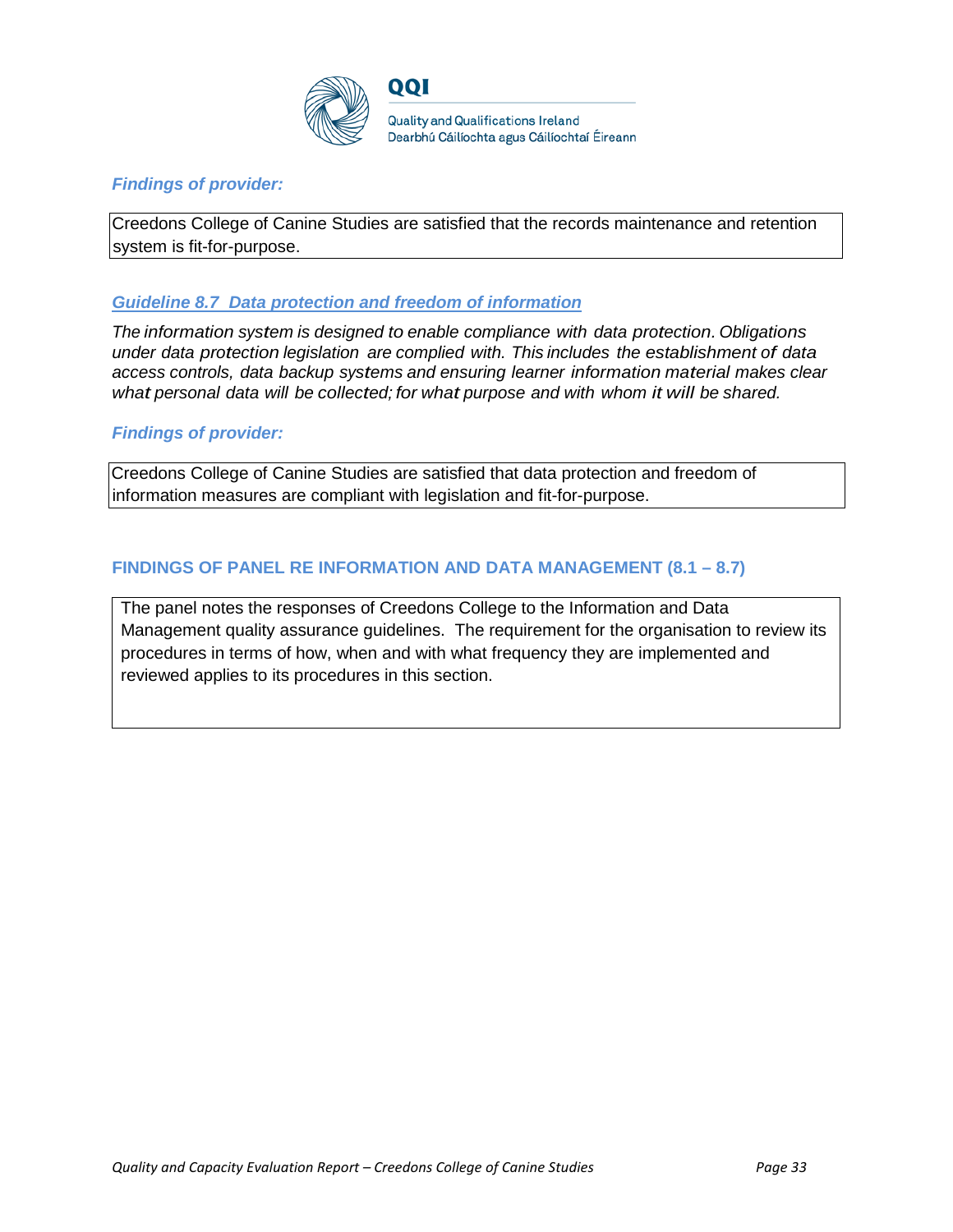

#### **9 PUBLIC INFORMATION AND COMMUNICATION**

#### *Guideline 9.1 Public information*

*There are policies and procedures that ensure the information published is clear, accurate, objective, up to date and easily accessible.*

## *Findings of provider:*

Creedons College of Canine Studies are satisfied with public information policies and procedures which can be found in the draft QA manual.

### *Guideline 9.2 Learner information*

*All relevant programme and award information is made available to prospective and current learners, including the following:*

- *• whether or not a programme leads to an award*
- *• the name of the awarding body*
- *• the title of the award; whether the award is recognised in the National Framework of Qualifications (NFQ) and if so, the award type and NFQ level*
- *• whether the programme is subject to procedures for access, transfer and progression and if so what these are*
- *• details of the Protection of Enrolled Learner (PEL) arrangements in place, should PEL be a requirement*

*The accuracy of such information is maintained. Information for prospective learners is honest, transparent and facilitates comparison.*

#### *Findings of provider:*

Creedons College of Canine Studies are satisfied with learner information publication guidelines which can be found in the draft QA manual.

#### *Guideline 9.3 Publication of quality assurance evaluation reports*

*Key, formal, provider-owned, quality evaluations result in the production of a written report and, where appropriate, a quality improvement plan. Key findings are published in an easily accessible format and location on the provider's website as soon as practicable after the evaluation event and in an accessible manner.*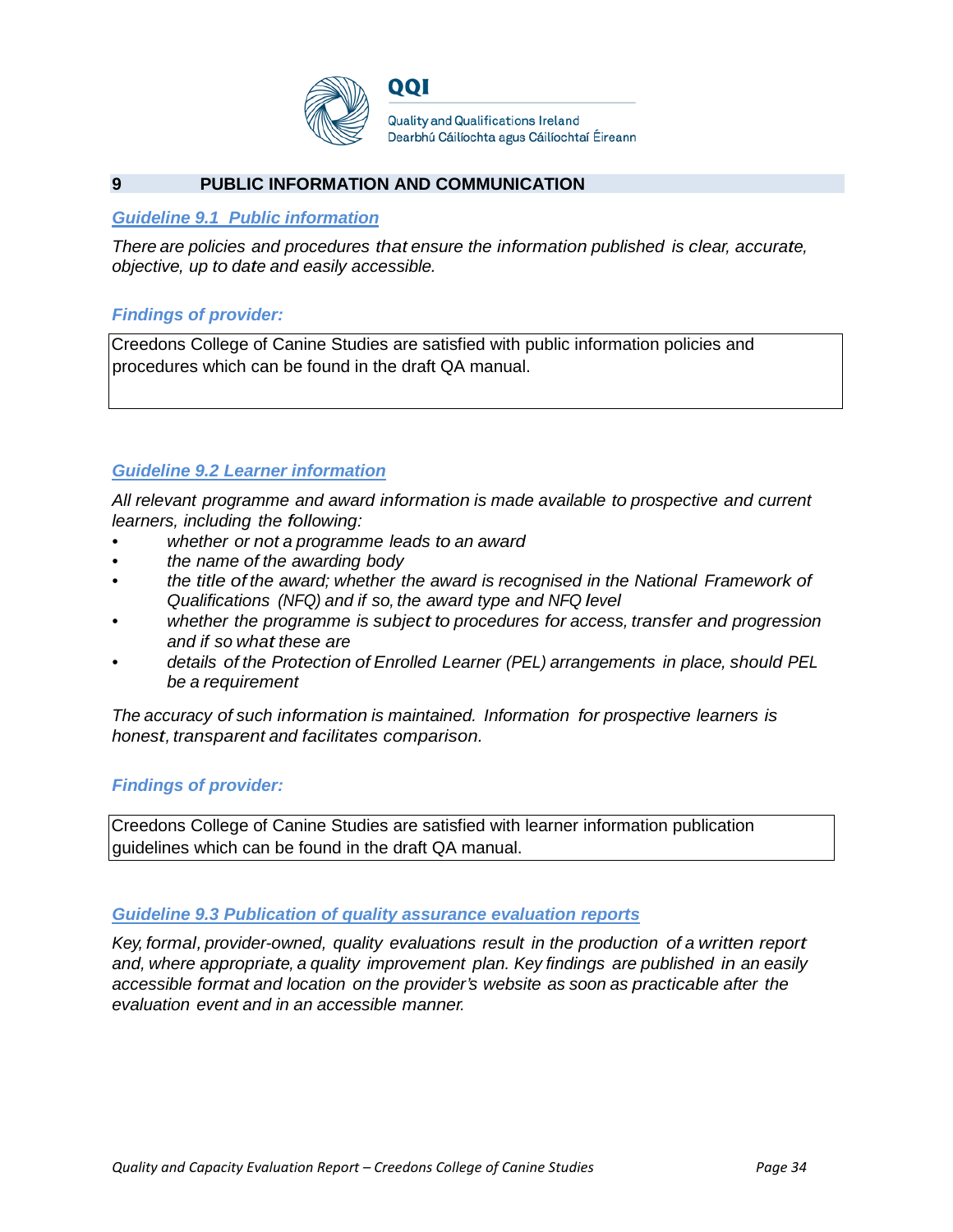

Creedons College of Canine Studies are satisfied with planned publication of QA evaluation reports going forward.

### **FINDINGS OF PANEL RE PUBLIC INFORMATION AND COMMUNICATION (9.1, 9.2 and 9.3)**

The panel notes the responses of Creedons College to the Public Information and Communication quality assurance guidelines. The requirement for the organisation to review its procedures in terms of how, when and with what frequency they are implemented and reviewed applies to its procedures in this section.

# **10 OTHER PARTIES INVOLVED IN EDUCATION AND TRAINING**

*Guideline 10.1 Peer relationships with the broader education and training community*

*The nature of all such arrangements in place with the broader national and international education and training community are published on the provider's website.*

#### *Findings of provider:*

Creedons College of Canine Studies have no formal relationships with other parties involved in education and training.

#### *Guideline 10.2 External partnerships and second providers*

*Quality assurance procedures include provision for engagement with external partnerships and second providers. Procedures cover all such arrangements, including sub-contracting of provision, research or other partnerships in programme or research provision or related services both at home and abroad as appropriate. Quality assurance procedures include provisions for due diligence on the reputation, legal status, standing and financial sustainability of any such parties or second providers involved in provider provision or related services. The nature of all such arrangements in place with the broader national and international education and training community is published. All transnational arrangements in which the provider is involved are published separately in one place.*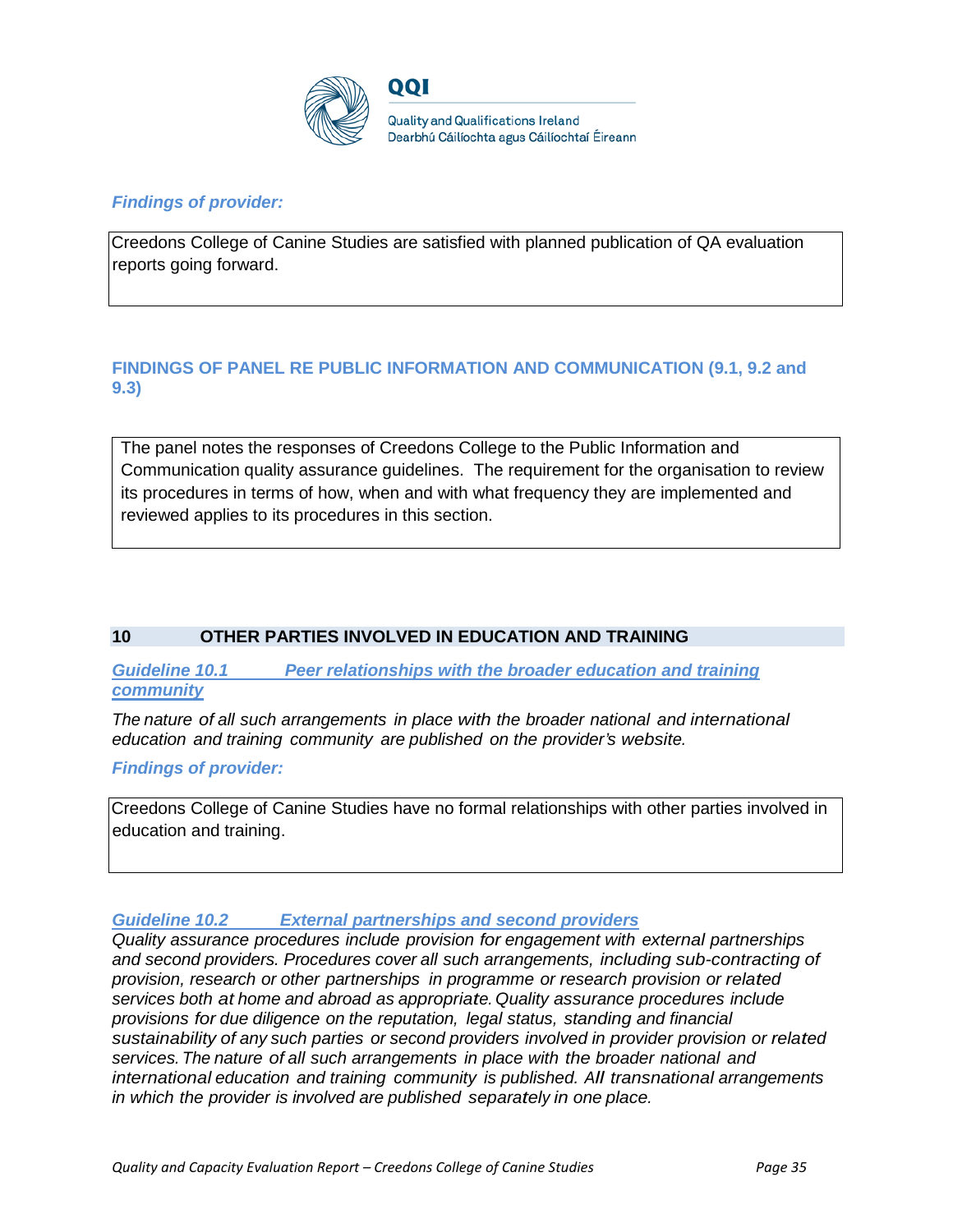

Creedons College of Canine Studies have no formal relationships with other parties involved in education and training, however, the College did work with Compass Education Ltd., a UK based online educational company, and terminated the relationship on good standing. The College has had many courses approved for CPD points with the Veterinary Council of Ireland.

#### *Guideline 10.3 Expert panellists, examiners and authenticators*

*The quality assurance procedures include explicit criteria and procedures for the recruitment and engagement of external, independent, national and international experts (where appropriate), including the selection and recruitment of expert panel members. Ethical Guideline s relating to the selection and participation of such external experts are provided to the experts. These require a declaration by the external expert of any interests that could conflict, or might appear to conflict, with their role or responsibilities proposed with the provider. Independence and expertise are reviewed each time a person is engaged because both are subject to change. The names and affiliations of expert panellists, examiners and authenticators and other external experts associated with the provider are collated and monitored by the provider.*

#### *Findings of provider:*

Creedons College of Canine Studies are satisfied with the existing relationships with expert panellists. External examiners and authenticators will be recruited during the development of programmes for validation with QQI stage.

### **FINDINGS OF PANEL RE OTHER PARTIES INVOLVED IN EDUCATION AND TRAINING (10.1, 10.2 and 10.3)**

The panel notes the responses of Creedons College to the Other Parties Involved in Education and Training quality assurance guidelines. The requirement for the organisation to review its procedures in terms of how, when and with what frequency they are implemented and reviewed applies to its procedures in this section. The panel reiterates its welcome for the engagement and retention by the organisation of expertise in further education provision and quality assurance; a significant enhancement to the academic oversight capacity of Creedons College.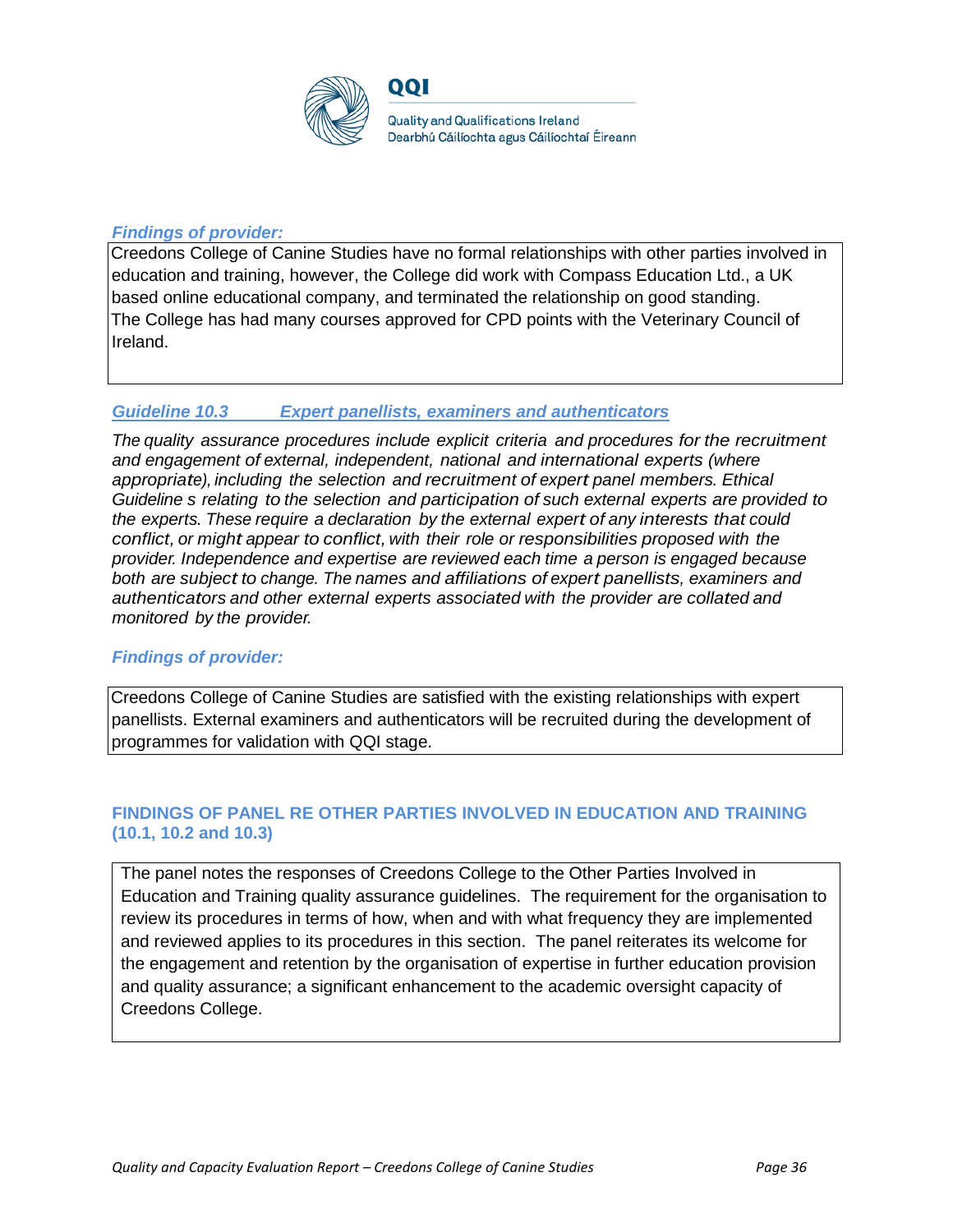

#### **11 SELF-EVALUATION, MONITORING AND REVIEW**

#### *Guideline 11.1 Provider-owned internal review, self-evaluation and monitoring*

*The outcomes of provider-owned and external reviews and follow-up actions taken are considered by the provider when preparing for upcoming external reviews. The findings of selfevaluations are analysed and are available for, and connect to and support, the external review cycle. The distinction between ongoing, internal self-monitoring and formal self-evaluation is typically in frequency and scale. Self-evaluation has a broad, systemic focus and is carried out at specified intervals. Internal self-monitoring is on-going and typically focuses on specific indicators.*

### *Findings of provider:*

Creedons College of Canine Studies is continuing to grow and develop. Part of this growth is the development of fit-for-purpose Governance structures. A key part of the continued development of the College is the formation of boards and committees responsible for the formation of reviews and reports.

Going forward, such reviews and report will provide valuable feedback that will be used to form decisions on potential modifications of best practice.

# *Guideline 11.2 Internal self-monitoring*

#### *Self-monitoring procedures include:*

*a) <sup>A</sup> system of appropriate quality measures: Appropriate quality measures are identified which can be checked in monitoring, for example, learner satisfaction ratings, completion / certification rates, relevance of outcomes to the market place, error levels. The quality system monitors key performance indicators and progress against objectives.*

#### *Findings of provider:*

Creedons College of Canine Studies are satisfied that the current self-monitoring procedures are appropriate, and are committed to continuing to review and evaluate the measures as they are implemented to ensure that, where possible, they are modified and improved upon.

*b) Gathering evidence of achievement of objectives: When objectives are set, consideration is given to the kind of evidence or information required to determine whether or not the objective has been met, and how and where this information will be obtained and by whom. Outcomes-related objectives (i.e. product) are especially important, but*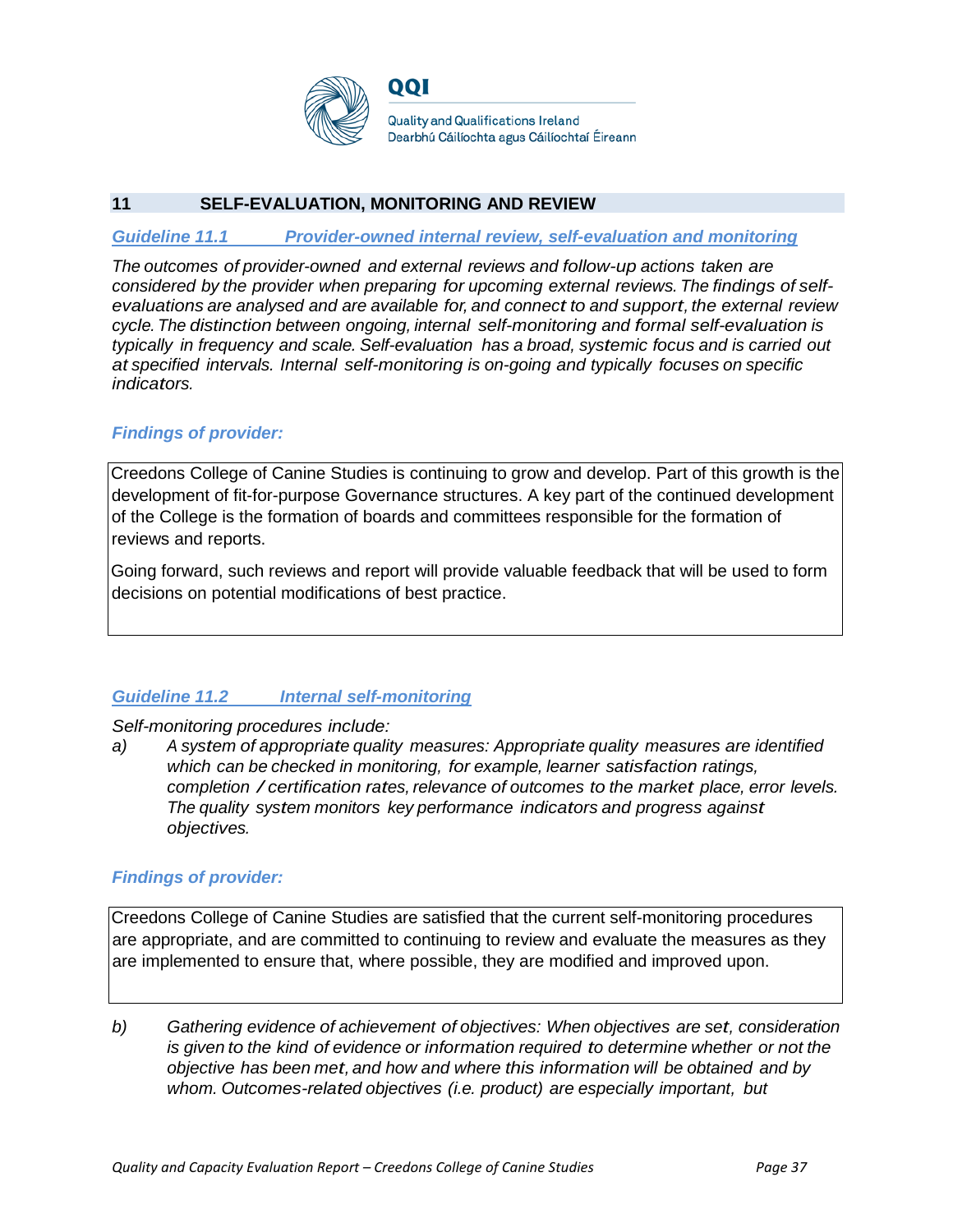

*objectives concerning inputs, processes and environments are also part of the quality assurance system.*

#### *Findings of provider:*

Creedons College of Canine Studies Governance structure appoints committees to gather evidence of achievement of objectives that will be used, going forward, to measure the success of goal oriented objectives.

*c) Consideration for prioritising objectives: important objectives are prioritised even where they are difficult to achieve or to quality assure. Quality assurance is not limited to addressing easily assessed objectives nor committed to addressing inconsequential ones.*

### *Findings of provider:*

Creedons College of Canine Studies will prioritise objectives in order of importance, allowing for more pressing issues to be dealt with in a timely manner. The draft QA manual provides supporting evidence to this commitment.

*d) Acting on Findings: All provider-owned quality assurance evaluation outcomes are used to produce a quality improvement plan which sets out a schedule of actions to be undertaken following internal evaluation. It identifies the person(s) responsible for actions and follow-up. Quality assurance does not produce perverse incentives.*

#### *Findings of provider:*

Creedons College of Canine Studies have a history of acting on findings that have risen through gathering feedback, and will continue to allow committees form decisions on findings that should or should not be acted upon.

#### *Guideline 11.3 Self-evaluation, improvement and enhancement*

*Self-evaluation, focuses particularly on the quality of, or impact on, the learners' experience, achievements, contributions and findings from the many stakeholders engaging in the quality system. The emphasis is on the impact on learners and other stakeholders, rather than on policies and procedures. Self-evaluation is taken as an opportunity to engage in crucially important dialogue with stakeholders, including learners, employers, collaborative partners, and external experts used by the provider in its quality assurance procedures. Basic selfevaluation has two primary outputs: a self-evaluation report, including findings and*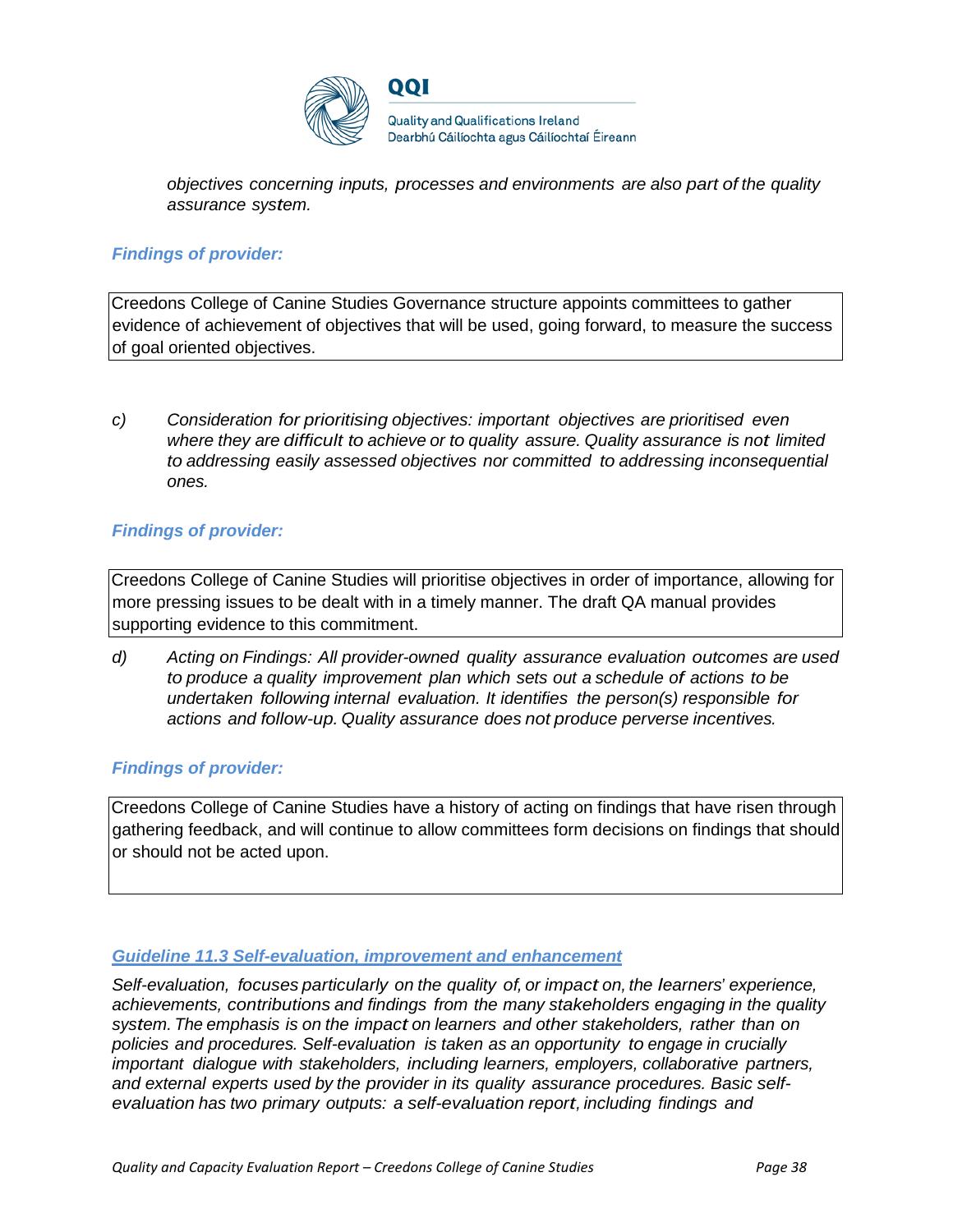

*recommendations for improvement and an improvement or action plan detailing how and when the provider will address the recommendations in the self-evaluation report, and who will have responsibility for doing so.The self-evaluation report consolidates areas of effective practice and addresses areas requiring improvement. Actions agreed following self-evaluation are implemented and have their intended effect.*

#### *Findings of provider:*

Creedons College of Canine Studies policies and procedures found in the draft QA manual provide supporting evidence of the College's commitment to self-evaluation, improvement and enhancement.

#### *Guideline 11.4 Provider-owned quality assurance engages with external quality assurance*

*The quality assurance system is connected with the provider's external QA obligations, including statutory external review of QA under the Qualifications and Quality Assurance (Education and Training) Act, 2012, and any national and international accreditation systems held, both statutory and voluntary.*

#### *Findings of provider:*

Creedons College of Canine Studies have created a QA system that is compliant with national legislation.

#### **FINDINGS OF PANEL RE SELF-EVALUATION, MONITORING AND REVIEW (11.1-11.4)**

The panel notes the responses of Creedons College to the Self-Evaluation, Monitoring and Review quality assurance guidelines. The requirement for the organisation to review its procedures in terms of how, when and with what frequency they are implemented and reviewed applies to its procedures in this section.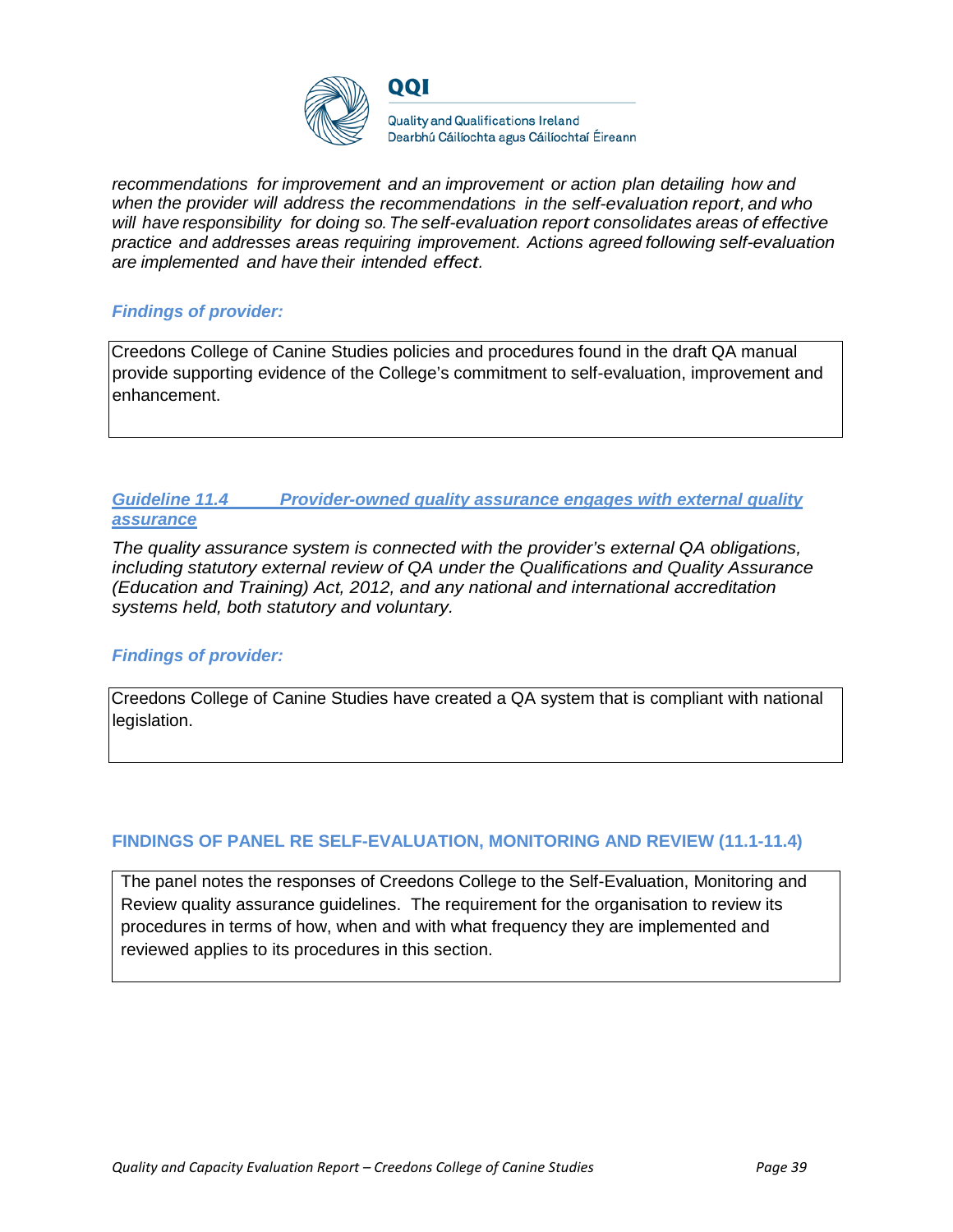

### **Sector Specific QA Guidelines for Independent / Private Providers**

*The following is the panel findings following evaluation the draft quality assurance procedures against QQI's Sector Specific Quality Assurance Guidelines (April 2016). This section of the report follows the structure and referencing of those guidelines.* 

#### **9 OTHER PARTIES INVOLVED IN EDUCATION AND TRAINING**

*The quality assurance procedures established by voluntary providers in respect of collaboration with any other providers or parties should have regard to the overall suite of education and training provision offered by the other partners or providers and other parties with whom the voluntary provider is engaged.* 

*Where a voluntary provider organises or procures a programme which is provided in whole or in part by another provider, the voluntary provider must establish and agree appropriate QA procedures with that provider.* 

*Voluntary providers must have procedures to approve collaboration arrangements with other providers and monitor and review the effectiveness of those arrangements. Providers should apply due diligence and be aware of any reputational risk to themselves and the sector and /or the national qualifications system associated with particular, prospective providers, awarding bodies and other third parties with whom they are considering entering into collaboration arrangements. These quality assurance arrangements in respect of any collaborative provision must comply with the quality assurance requirements underpinning the QQI Policy for Collaborative Programmes, Transnational Provision and Joint Awards 2012* 

#### **FINDINGS OF PANEL RE SECTOR-SPECIFIC QA GUIDELINES FOR INDEPENDENT/PRIVATE PROVIDERS (9)**

Creedons College has informed the panel through its documentation and during the meeting with representatives that it has no formal relationships with other parties involved in education and training.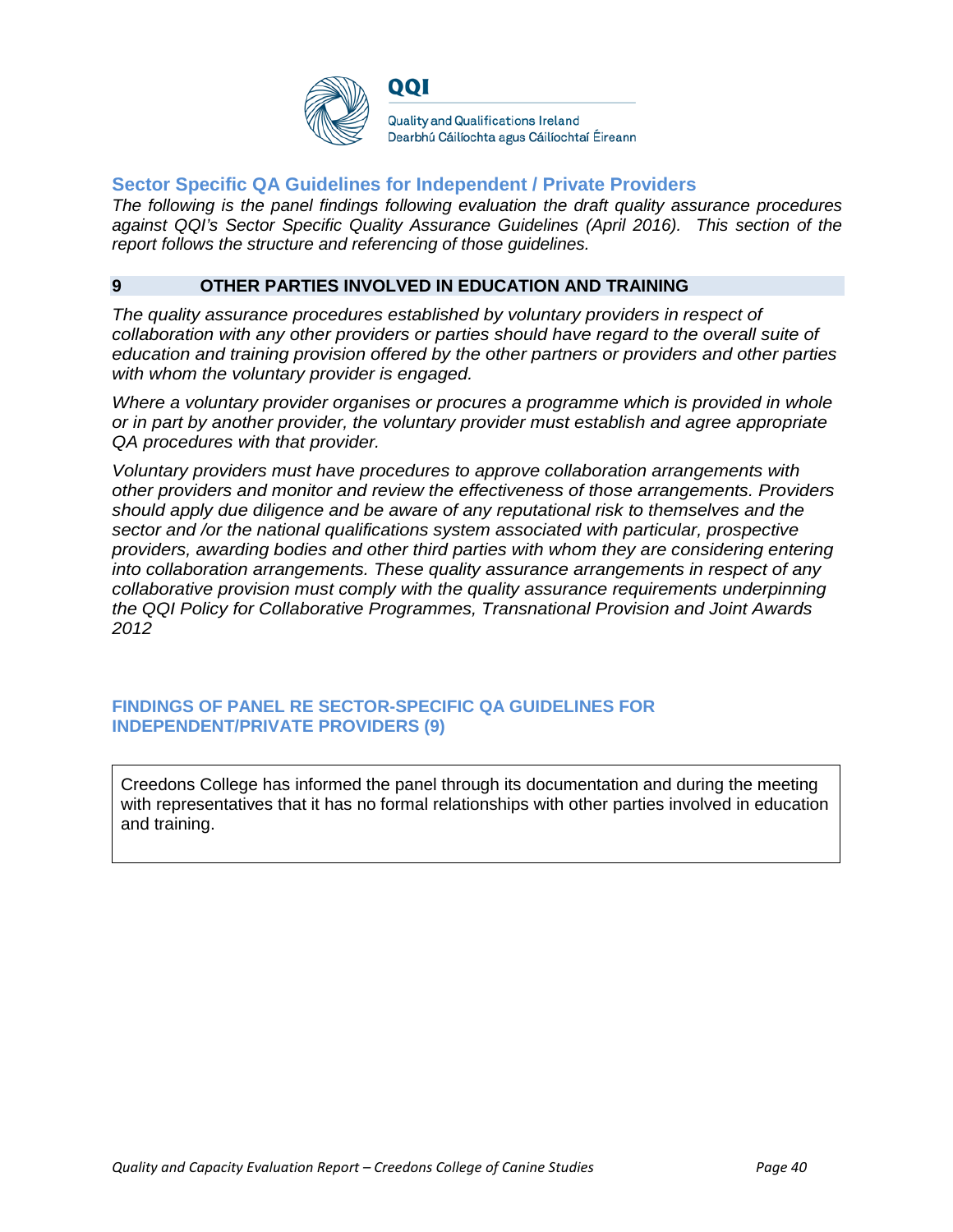

# **Evaluation of draft QA Procedures - Overall finding**

The panel is satisfied that the revised documentation submitted, the reduced scope of provision proposed and the responses received to its questions, provide evidence of increased ownership and understanding of quality assurance by Creedons College and reduced risk to the proposed awarding body. The panel has identified some conditions which Creedons College is required to address. When Creedons College has addressed these conditions, it is required to provide this evidence to the panel. If the panel is satisfied that its conditions have been met<sup>[2](#page-40-0)</sup>, it will recommend to the QQI Approvals and Reviews Committee that it approves the draft quality assurance procedures of Creedons College. Subject to the agreement of the Approvals and Reviews Committee to this recommendation, Creedons College will be eligible to proceed to Stage 2 of the initial validation process.

# **Part 6 Conditions and Recommendations**

Creedons College is required to meet the following **conditions**:

- $\circ$  To review their quality assurance procedures to make explicit in a consistent manner how, when and with what frequency they will be implemented and reviewed and to identify the associated persons responsible for the undertaking of specific actions. In doing so, in addition to dispersing quality assurance responsibility across individuals and committees, to also assign an individual with appropriate capacity to provide central oversight and take overall management responsibility for the operation of the quality assurance system.
- $\circ$  To develop quality assurance procedures for work experience. These will include criteria for identifying appropriate employers, confirming the suitability of work experience locations, and agreeing the responsibilities of the work experience supervisor.
- o To agree to the approved scope set out in Part 7.

# **Part 7 Proposed Approved Scope of Provision for this provider**

Creedons College applied to provide three minor awards, as detailed below:

<span id="page-40-0"></span> <sup>2</sup> This will be established via an incorporeal meeting of the panel.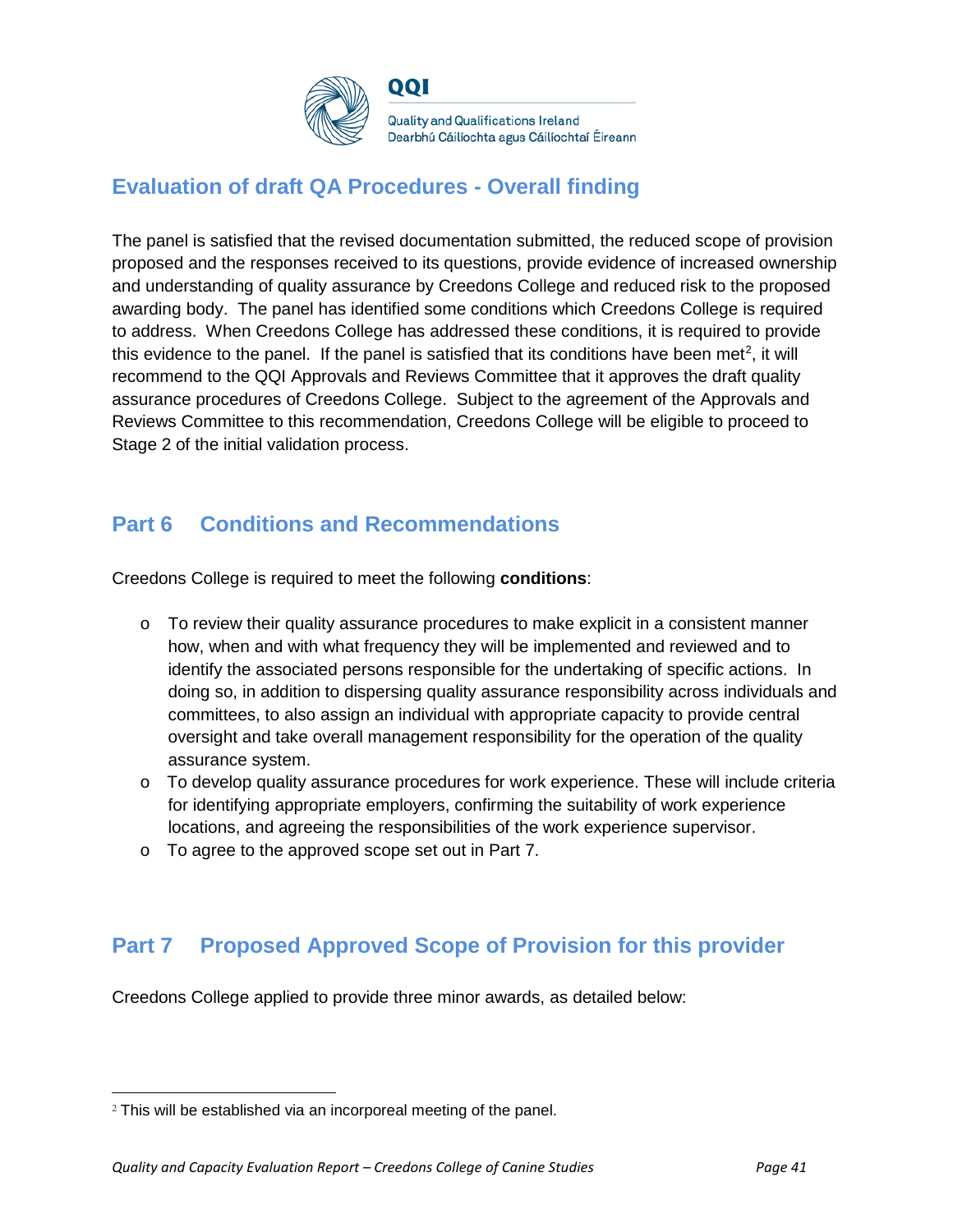

| <b>NFQ</b> | Award        | <b>QQI Award / Proposed Programme Title</b> |  |
|------------|--------------|---------------------------------------------|--|
| Level      | <b>Class</b> |                                             |  |
|            | Minor        | Canine and Obedience Training               |  |
|            | Minor        | <b>Animal Grooming</b>                      |  |
| 6          | Minor        | <b>Work Experience</b>                      |  |

Pending the satisfaction of the panel that Creedons College has met the conditions above, it will recommend to the Approvals and Reviews Committee that it approve the organisation's quality assurance procedures within this context. However, the panel also considers that it is important to make this approval conditional on the agreement of Creedons College that in its first year of delivering these minor awards it will recruit no more than 10 learners per module and have no more than two intakes.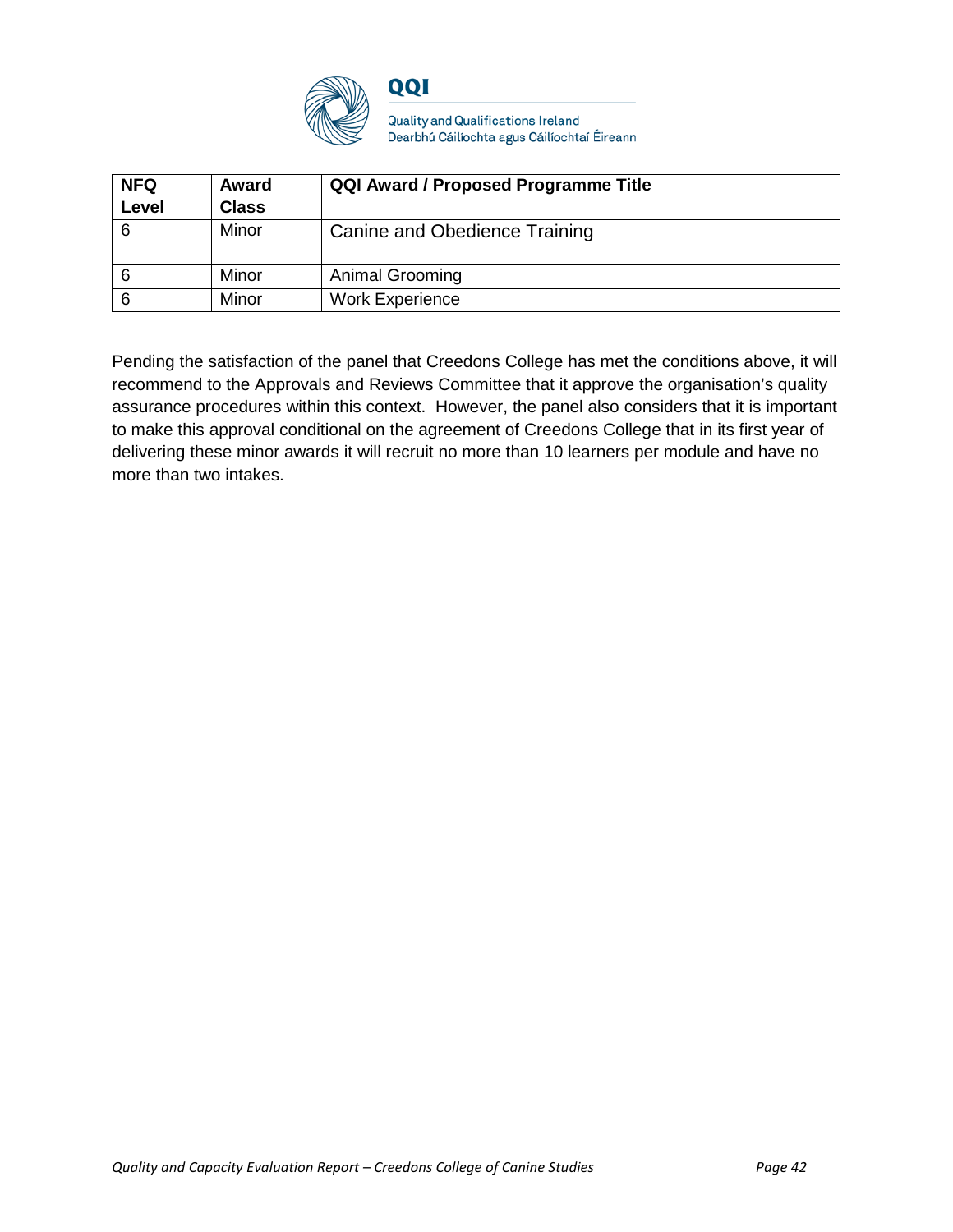

# **Part 8 Approval by Chair of the Panel**

This report of the Quality and Capacity Evaluation Panel is approved and submitted to QQI for its decision on the recommendation to approve the draft Quality Assurance Procedures of Creedons College, pending confirmation from the Quality and Capacity Evaluation Panel that the identified conditions have been satisfied by Creedons College in advance of the Approval and Reviews Committee's determination.

Name: Fack of feet Date: 26/11/2016

*Quality and Capacity Evaluation Report – Creedons College of Canine Studies Page 43*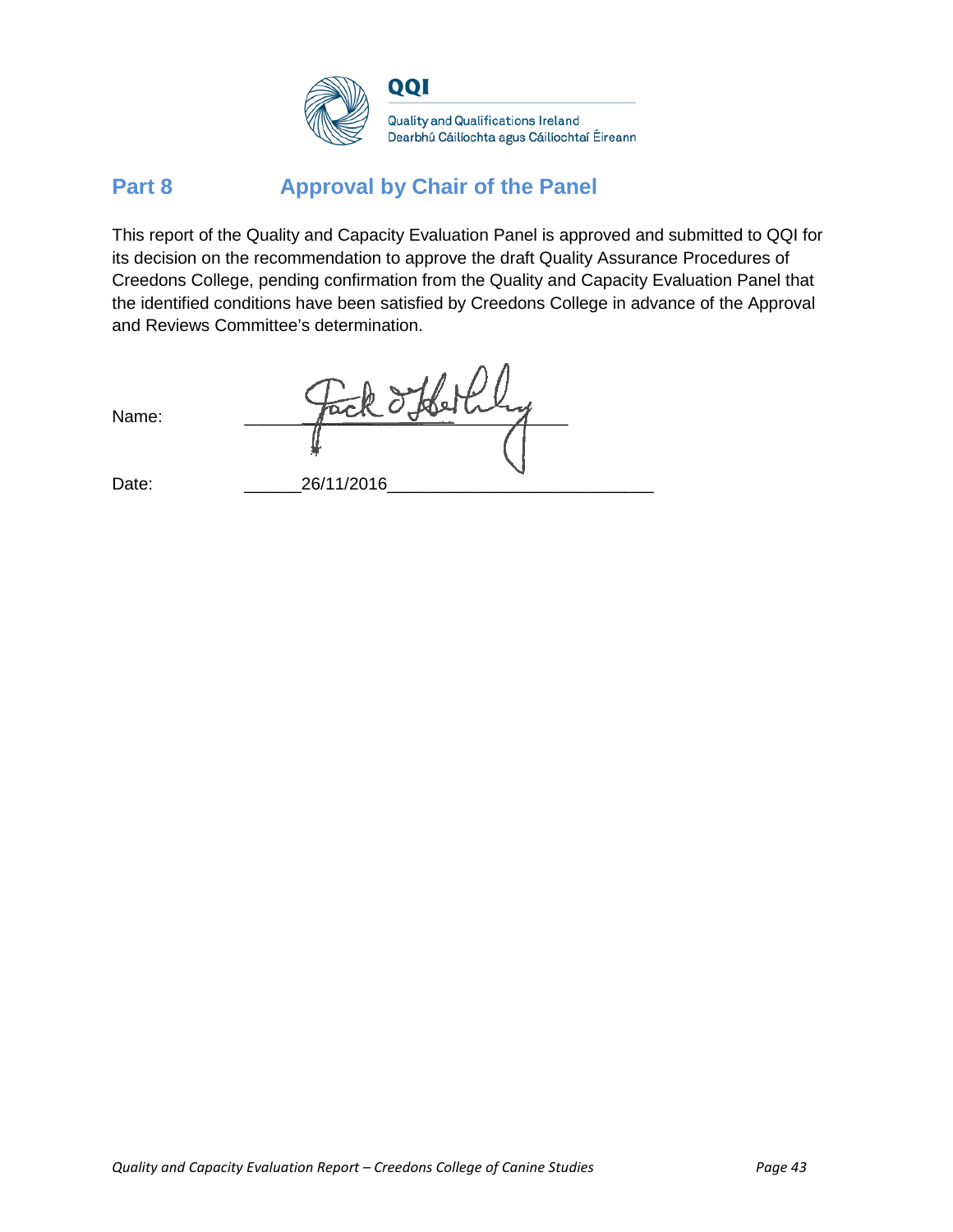

### **Addendum – Confirmation from panel Chair that panel's conditions have now been met**

**From:** Jack O'Herlihy [mailto:oherlihyj@gmail.com] **Sent:** Tuesday 31 January 2017 17:54 **To:** Antoinette Beatty <abeatty@qqi.ie>; Walter Balfe <wbalfe@qqi.ie> **Cc:** brumfittk@hotmail.com; Sean Delmar <ikcpresident@gmail.com>; Trish O'Brien <tobrien@obriengd.ie> **Subject:** Re: Updated Documents

Antoinette, Walter I have read the documentation and am satisfied that Creedon's have taken on board the panel report conditions. On behalf of the panel I confirm the recommendation to approve the quality assurance procedures and proceed to Stage 2 of the process.

Thanks to you all for your input. Best regards Jack

Sent from my iPad

On 30 Jan 2017, at 15:55, Antoinette Beatty  $\langle \text{abecty}(\text{a})q\text{q}i\text{.ie}\rangle$  wrote:

Good afternoon everyone

With reference to the evaluation panel's meeting with Creedons College of Canine Studies on 18 November 2016, please see email below from Nanci Creedon, and the three attached documents.

Regards Antoinette

**From:** Nanci Creedon [\[mailto:nancicreedon@creedonscollege.ie\]](mailto:nancicreedon@creedonscollege.ie) **Sent:** Monday 30 January 2017 14:19 **To:** Walter Balfe [<wbalfe@qqi.ie>](mailto:wbalfe@qqi.ie) **Cc:** Antoinette Beatty [<abeatty@qqi.ie>](mailto:abeatty@qqi.ie) **Subject:** Updated Documents

Hi Walter,

Please see attached updated QA Manual with separate updated P&P along with updated governance structure chart.

I have also included a letter of response to the panel, acknowledging there feedback and outlining where modifications have been put in place to meet their recommendations.

Kind regards,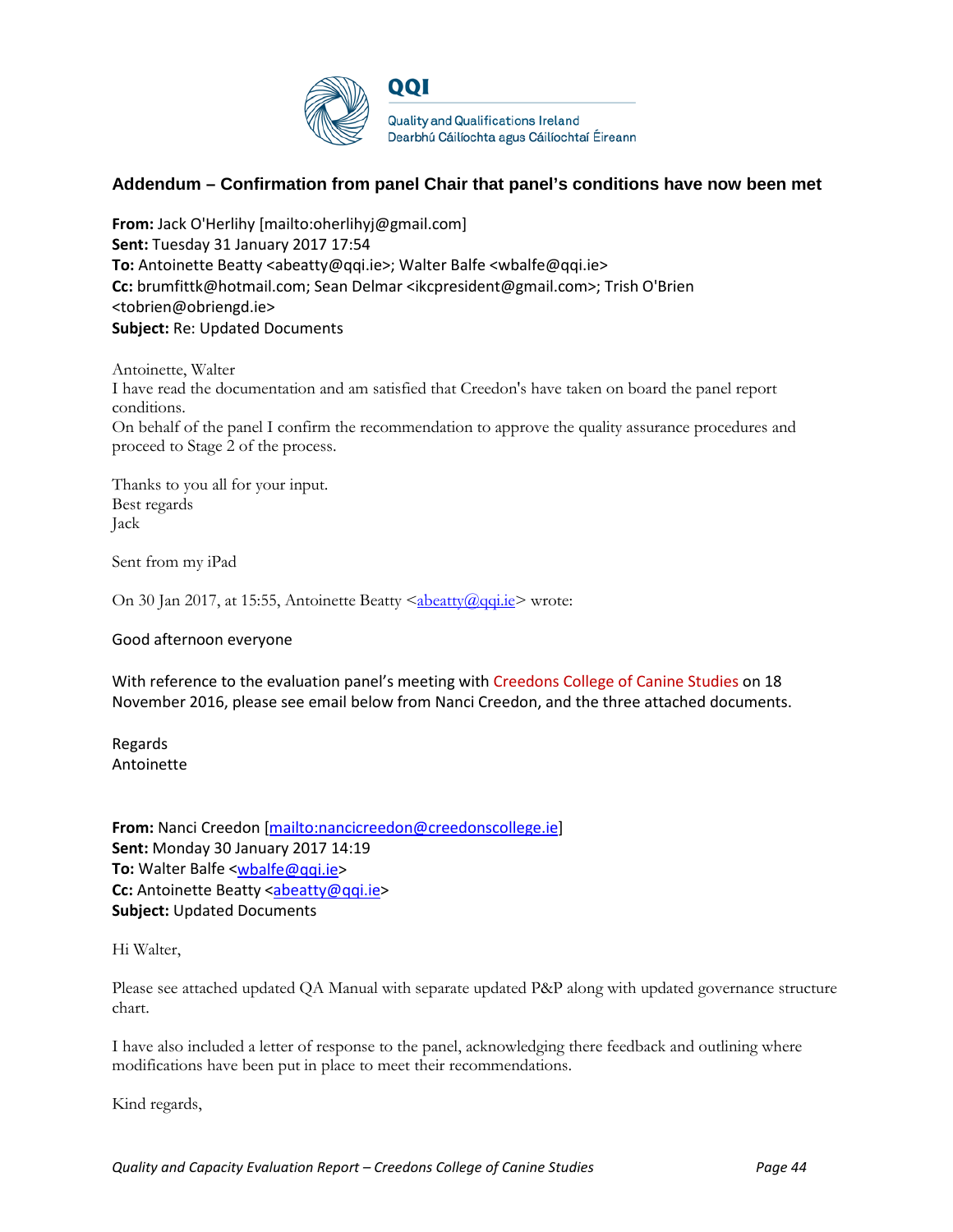

Nanci Creedon

<Creedons College of Canine Studies Modifications to Meet QQI Conditions and Recommendations..pdf>

<Creedons College of Canine Studies Draft Quality Assurance Manual.pdf>

<Creedons College of Canine Studies Policies and Procedures.pdf>